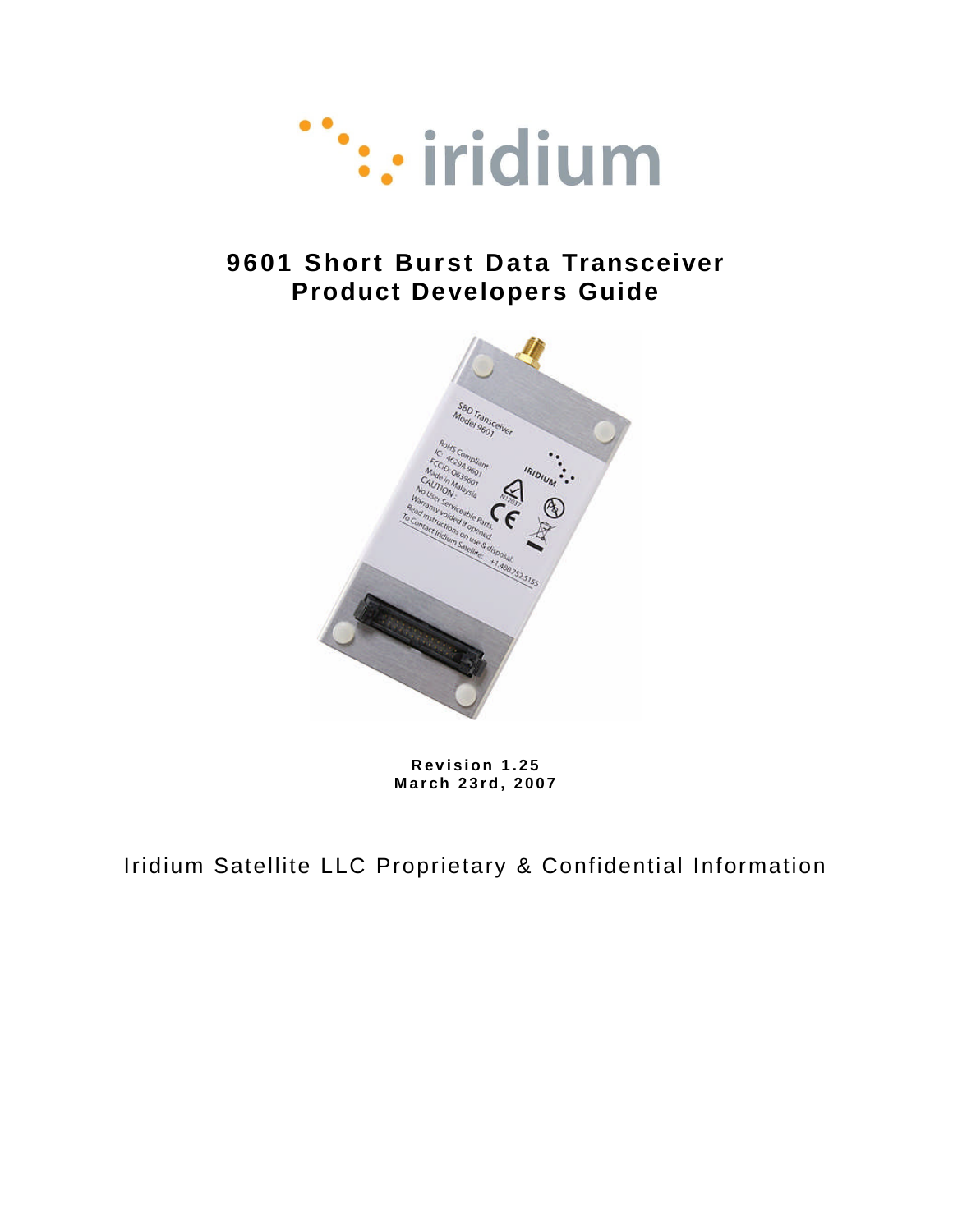# **LEGAL DISCLAIMER**

This document contains information for the Iridium 9601 Short Burst Data Transceiver. The purpose of providing such information is to enable Value Added Resellers and Value Added Manufacturers to understand the product and how to integrate it into a wireless data solution. Reasonable effort has been made to make the information in this document reliable and consistent with specifications, test measurements and other information. However, Iridium Satellite LLC makes no guarantee or warranty of, and does not assume liability with respect to, the accuracy or the completeness of such information, or as to the results of use of the transceiver in any specific instance, and hereby expressly disclaims any implied warranties of merchantability or fitness for a particular purpose, or any other warranties or representations whatsoever, express or implied. The application developer assumes the full risk of using this specification and any other information provided. In no event shall Iridium Satellite LLC be liable for any actual, direct, indirect, punitive, or consequential damages arising from such use, even if advised of the possibility of such damages.

Iridium Satellite LLC does not warrant that this document is accurate or complete and reserves the right in its sole discretion to change product specifications and materials without notice to you at any time.

## **Export Compliance Information**

This product is controlled by the export laws and regulations of the United States of America. The U.S. Government may restrict the export or re-export of this product to certain individuals and/or destinations. For further information, contact the U.S. Department of Commerce, Bureau of Industry and Security or visit www.bis.doc.gov.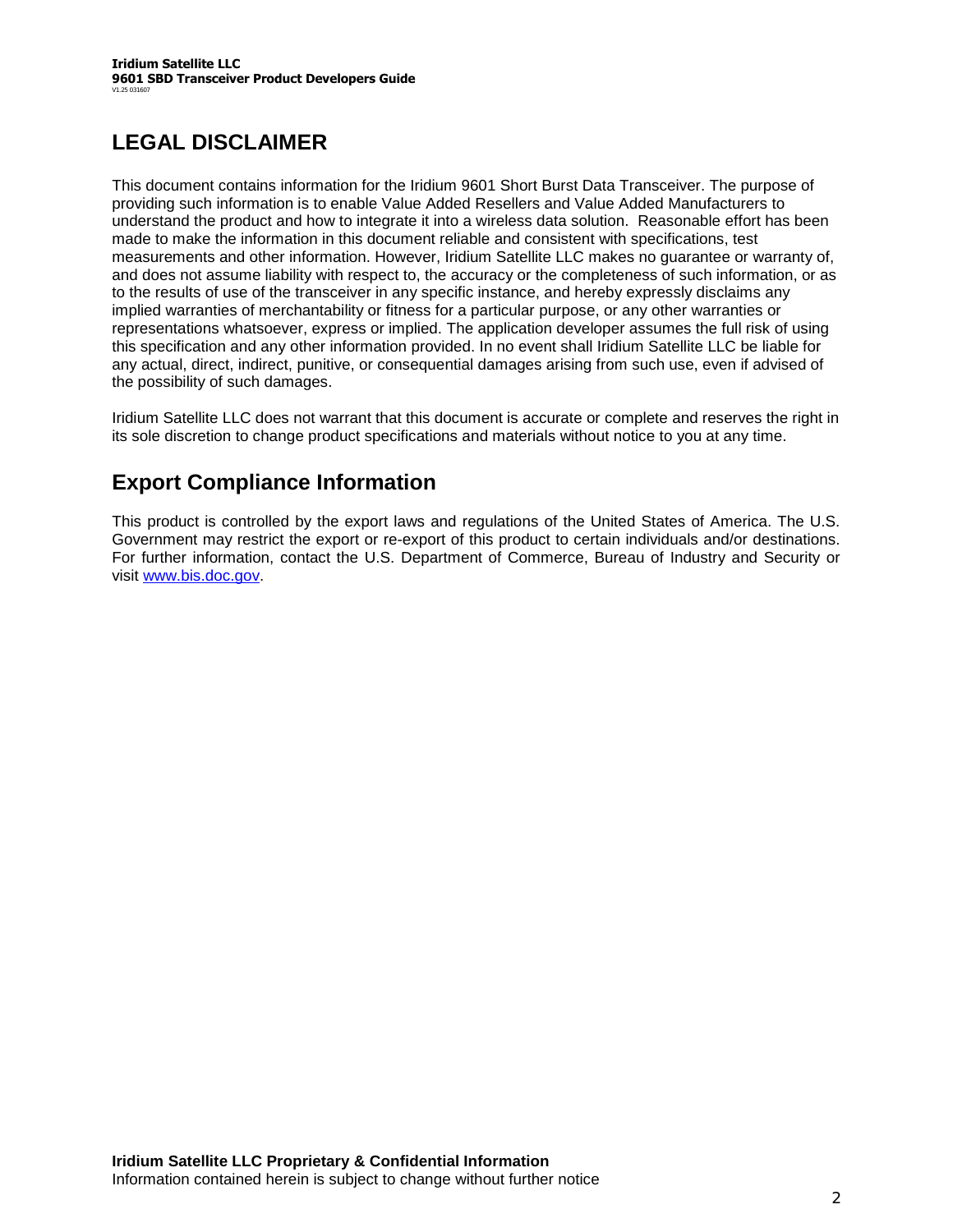# **Revision History**

| Revision | Date        | Comment                                                                                                                                                                                                                                                                                                                                                                                                                                                                                                                                                                                                                                                                                                                                                                                                                                                                                                                                                                                                                                                                                                 |  |  |
|----------|-------------|---------------------------------------------------------------------------------------------------------------------------------------------------------------------------------------------------------------------------------------------------------------------------------------------------------------------------------------------------------------------------------------------------------------------------------------------------------------------------------------------------------------------------------------------------------------------------------------------------------------------------------------------------------------------------------------------------------------------------------------------------------------------------------------------------------------------------------------------------------------------------------------------------------------------------------------------------------------------------------------------------------------------------------------------------------------------------------------------------------|--|--|
| 1.0      | May 02 2005 | First revision                                                                                                                                                                                                                                                                                                                                                                                                                                                                                                                                                                                                                                                                                                                                                                                                                                                                                                                                                                                                                                                                                          |  |  |
| 1.2      | Aug 28 2005 | Second revision incorporating major updates. Key updates are:<br>Product name change to "9601 SBD Transceiver"<br>Physical packaging<br>Connector types updated<br>AT Commands added and updated                                                                                                                                                                                                                                                                                                                                                                                                                                                                                                                                                                                                                                                                                                                                                                                                                                                                                                        |  |  |
| 1.21     | Sep 29 2005 | Mechanical dimensions drawings re-imported to enable them to be read<br>correctly. No changes to any specifications.                                                                                                                                                                                                                                                                                                                                                                                                                                                                                                                                                                                                                                                                                                                                                                                                                                                                                                                                                                                    |  |  |
| 1.22     | Nov 04 2005 | 1.2 Note on regulatory status of 9601-P3 and 9601-PP added.<br>2.1 Weight of transceiver card and final enclosure added<br>2.2 Updates to current consumption<br>2.3 & 1.2 Typographical errors corrected in list of standards<br>3.1 VSWR automatic trip removed from specification.<br>3.1.2 Power cable length restriction added<br>4.3 Uplink margin added                                                                                                                                                                                                                                                                                                                                                                                                                                                                                                                                                                                                                                                                                                                                          |  |  |
| 1.23     | Nov 23 2005 | 3.2.2 Added typical power consumption profile information<br>Change of nomenclature from "Ring Alert" to "Automatic Notification"<br>DCD is driven OFF at all times.                                                                                                                                                                                                                                                                                                                                                                                                                                                                                                                                                                                                                                                                                                                                                                                                                                                                                                                                    |  |  |
| 1.24     | Dec 05 2005 | Added photograph instead of renderings<br>1.3 Added<br>3.5 Added additional detail to the "Network Available" function description                                                                                                                                                                                                                                                                                                                                                                                                                                                                                                                                                                                                                                                                                                                                                                                                                                                                                                                                                                      |  |  |
| 1.25     | Mar 16 2007 | Updates to main document:<br>1.1 Updated maximum MO and MT Messages sizes<br>Figure 2 updated<br>2.0 Updated text to match Figure 1<br>2.2 Updated to document plastic pegs used for transportation from factory<br>Table 3 updated for plastic pegs used in transportation from factory<br>Table 5 Operating Temperature updated<br>Figure 10 updated<br>Figure 5 Notes updated for plastic pegs<br>3.3.4 Serial Port voltage information added<br>4.1.1 Added information on antenna connector nut tightness<br>4.3 Updated and rearranged Tables.<br>Table 9 Clarified TX and RX descriptions<br><b>AT Commands</b><br>Updates to AT Command Descriptions:<br>Updated maximum MT and MO message sizes<br>SBDDSC: Removed non-implemented delivery short code 0x20. Restated<br>parameters in required decimal values<br>SBDSX; CSQ[F], CRIS Added description of commands to document<br>Table 2: Numeric Result Code for "SBDRING" updated to 126, from '2' to<br>prevent confusion in mixed transceiver applications that use the 9522A<br>which currently uses '2' for a regular telephony "RING" |  |  |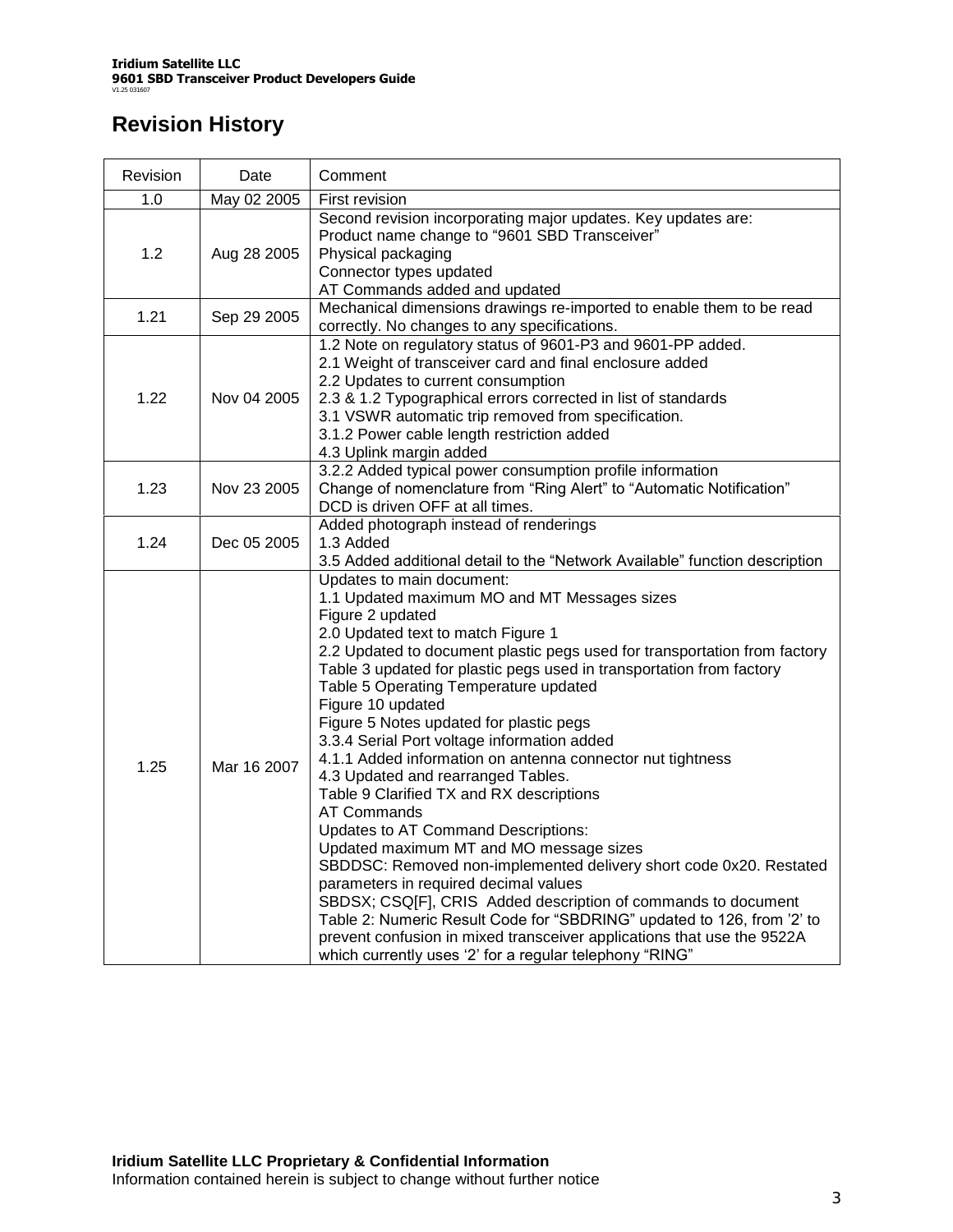### **Contents**

| 1.0   |  |
|-------|--|
| 1.1   |  |
| 1.2   |  |
| 1.3   |  |
| 2.0   |  |
| 2.1   |  |
| 2.2   |  |
| 2.2.1 |  |
| 2.3   |  |
| 2.4   |  |
| 3.0   |  |
| 3.1   |  |
| 3.1.1 |  |
| 3.1.2 |  |
| 3.2   |  |
| 3.2.1 |  |
| 3.2.2 |  |
| 3.3   |  |
| 3.3.1 |  |
| 3.3.2 |  |
| 3.3.3 |  |
| 3.3.4 |  |
| 3.4   |  |
| 3.5   |  |
| 3.6   |  |
| 4.0   |  |
| 4.1   |  |
| 4.1.1 |  |
| 4.2   |  |
| 4.3   |  |
| 5.0   |  |
| 5.1   |  |
| 5.2   |  |
| 5.3   |  |
| 5.4   |  |
| 5.5   |  |
| 5.6   |  |
| 5.7   |  |
| 5.8   |  |
| 5.9   |  |
| 5.10  |  |
| 5.11  |  |
| 5.12  |  |
| 5.13  |  |
| 5.14  |  |
| 5.15  |  |
| 5.16  |  |
| 5.17  |  |
| 5.18  |  |
| 5.19  |  |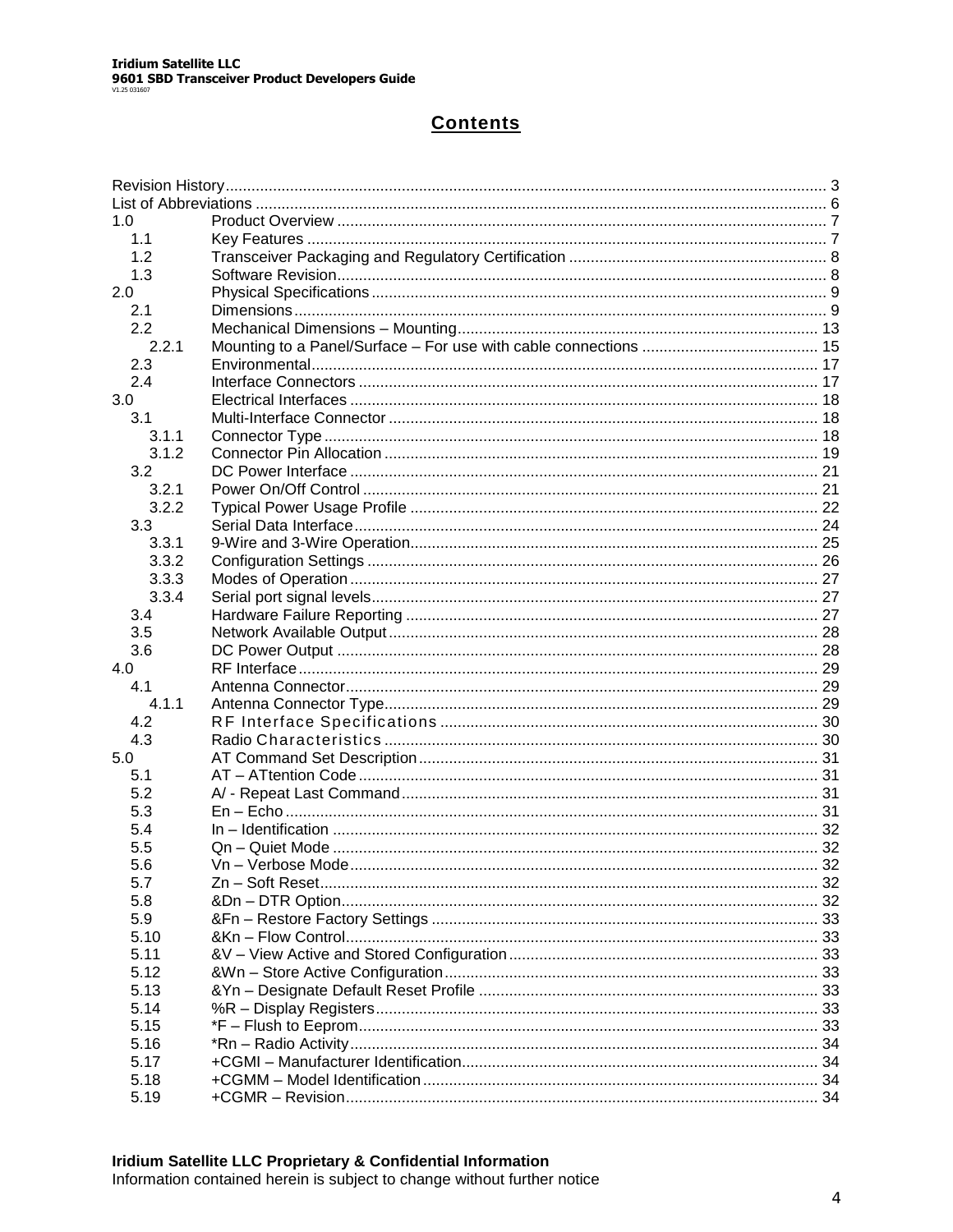| 5.20  |                                                                   |  |
|-------|-------------------------------------------------------------------|--|
| 5.21  |                                                                   |  |
| 5.22  |                                                                   |  |
| 5.23  |                                                                   |  |
| 5.24  |                                                                   |  |
| 5.25  |                                                                   |  |
| 5.26  |                                                                   |  |
| 5.27  |                                                                   |  |
| 5.28  |                                                                   |  |
| 5.29  |                                                                   |  |
| 5.30  |                                                                   |  |
| 5.31  |                                                                   |  |
| 5.32  | +SBDWT - Short Burst Data: Write a Text Message to the Module 42  |  |
| 5.33  | +SBDRT - Short Burst Data: Read a Text Message from the Module 43 |  |
| 5.34  |                                                                   |  |
| 5.35  |                                                                   |  |
| 5.36  |                                                                   |  |
| 5.37  |                                                                   |  |
| 5.38  |                                                                   |  |
| 5.39  |                                                                   |  |
| 5.40  |                                                                   |  |
| 5.41  |                                                                   |  |
| 5.42  |                                                                   |  |
| 5.43  |                                                                   |  |
| 5.44  |                                                                   |  |
| 5.45  |                                                                   |  |
| 5.46  |                                                                   |  |
| 6.0   |                                                                   |  |
| 6.1   |                                                                   |  |
| 6.1.1 |                                                                   |  |
| 6.1.2 |                                                                   |  |
| 6.1.3 |                                                                   |  |
| 6.1.4 |                                                                   |  |
| 6.1.5 |                                                                   |  |
| 6.2   |                                                                   |  |
| 7.0   |                                                                   |  |
| 8.0   |                                                                   |  |
| 8.1   |                                                                   |  |
| 8.2   |                                                                   |  |
| 8.3   |                                                                   |  |
| 8.4   |                                                                   |  |
| 8.5   |                                                                   |  |
| 8.6   |                                                                   |  |
| 8.7   |                                                                   |  |
| 9.0   |                                                                   |  |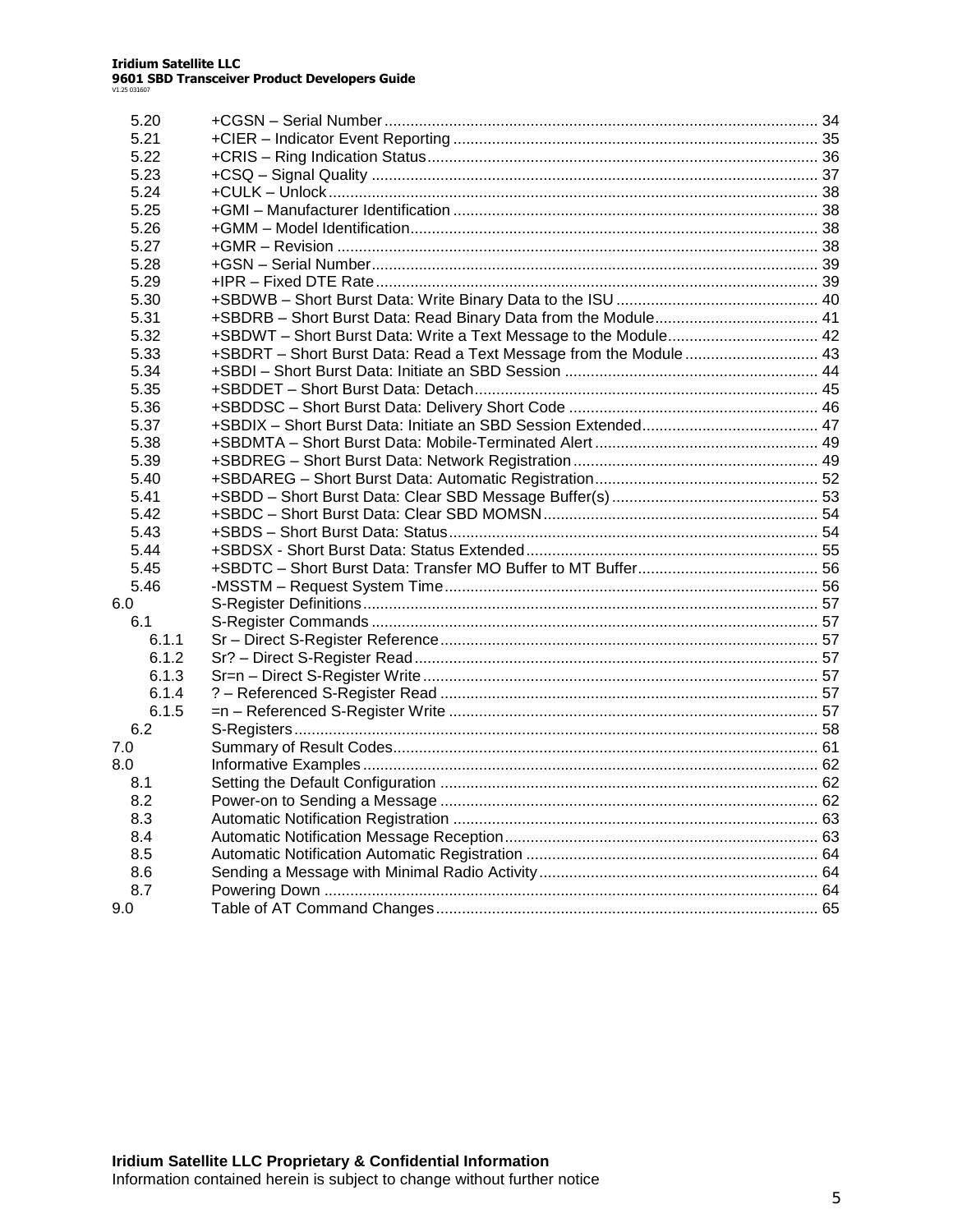## **List of Abbreviations**

| Abbreviation | Description                                                                                                                  |
|--------------|------------------------------------------------------------------------------------------------------------------------------|
| <b>CE</b>    | Conformité Européene                                                                                                         |
| <b>CTS</b>   | (V.24 signal) Clear To Send. This signal is used to control the flow of data to<br>the 9601                                  |
| <b>DC</b>    | <b>Direct Current</b>                                                                                                        |
| <b>DCD</b>   | (V.24 signal) Data Carrier Detect                                                                                            |
| <b>DCE</b>   | Data Communications Equipment. In this product, DCE refers to the 9601                                                       |
| <b>DSR</b>   | (V.24 signal) Data Set Ready. This signal, from the 9601, indicates readiness<br>to accept communication over the data port  |
| <b>DTE</b>   | Data Terminal Equipment. In this product, DTE refers to the FA                                                               |
| <b>DTR</b>   | (V.24 signal) Data Terminal Ready. This signal, from the FA, requests the<br>9601 to accept communication over the data port |
| <b>ESS</b>   | ETC SBD Subsystem (synonymous with GSS)                                                                                      |
| <b>ETC</b>   | <b>Earth Terminal Controller</b>                                                                                             |
| FA           | Field Application; the application controlling the 9601                                                                      |
| <b>FCC</b>   | <b>Federal Communications Commission</b>                                                                                     |
| <b>GND</b>   | Ground                                                                                                                       |
| <b>GSS</b>   | Gateway SBD Subsystem (synonymous with ESS)                                                                                  |
| IC           | <b>Industry Canada</b>                                                                                                       |
| <b>IMEI</b>  | International Mobile Equipment Identity                                                                                      |
| <b>LBT</b>   | <b>L-Band Transceiver</b>                                                                                                    |
| <b>MO</b>    | Mobile Originated                                                                                                            |
| <b>MOMSN</b> | Mobile Originated Message Sequence Number                                                                                    |
| МT           | <b>Mobile Terminated</b>                                                                                                     |
| <b>MTMSN</b> | Mobile Terminated Message Sequence Number                                                                                    |
| <b>RHCP</b>  | <b>Right Hand Circular Polarization</b>                                                                                      |
| RI           | (V.24 signal) Ring Indicate. This signal, from the 9601, indicates that an MT<br>message is present at the GSS               |
| <b>RTS</b>   | (V.24 signal) Request To Send. This signal is used to control the flow of data<br>from the 9601.                             |
| <b>SBD</b>   | <b>Short Burst Data</b>                                                                                                      |
| <b>SMS</b>   | <b>Short Message Service</b>                                                                                                 |
| <b>TBA</b>   | To Be Advised                                                                                                                |
| <b>UART</b>  | Universal Asynchronous Receiver Transmitter                                                                                  |
| VAM          | Value Added Manufacturer                                                                                                     |
| <b>VAR</b>   | Value Added Reseller                                                                                                         |
| <b>VSWR</b>  | Voltage Standing Wave Ratio                                                                                                  |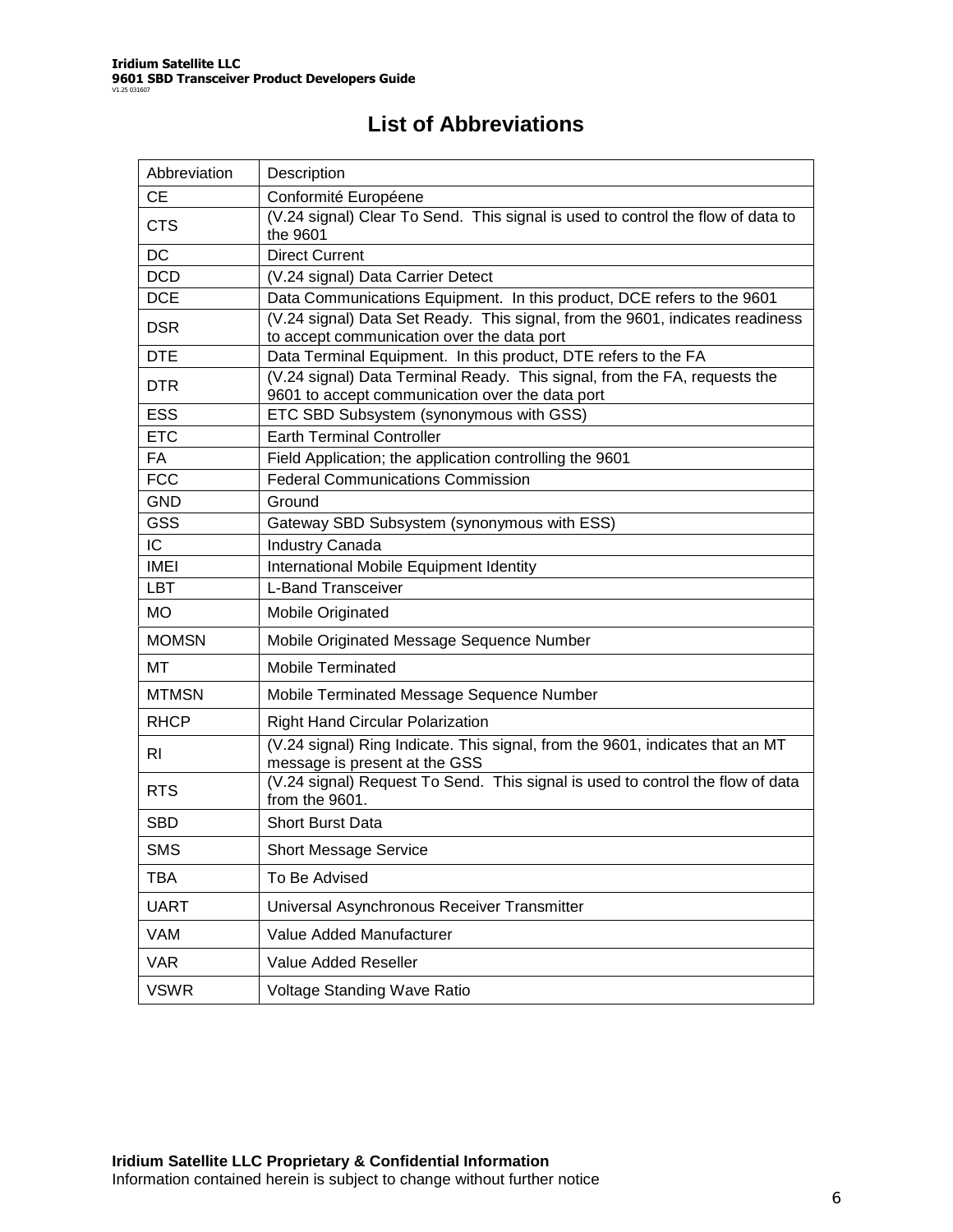# **1.0 Product Overview**

The Iridium 9601 Short Burst Data Only Transceiver (9601) is designed to be integrated into a wireless data application with other hardware and software to produce a full solution designed for a specific application or vertical market. Examples of these solutions include tracking a maritime vessel or automatic vehicle location.

#### **The 9601 onlysupportsIridium'sShortBurstData(SBD) capability. It does not support voice, circuit switched data, or short message service (SMS). This is a new product and has no functional predecessor.**

The 9601 is designed to meet the regulatory requirements for approval for FCC, Canada, and CE assuming an antenna with a gain of ~3 dBi and adequate shielding. This allows the 9601 to be integrated into a variety of wireless data applications or retrofitted into existing SBD only applications that utilize SBD with the current Iridium 9522A or 9522 L-Band Transceiver-based product. (Note that additional development work will be required.) Such finished products, when integrated together, require regulatory testing to be conducted by the integrator.

The 9601 is a single board transceiver and is essentially provided as a 'black box' transceiver with all device interfaces provided by a single multi-pin interface connector in addition to the antenna connector. The product only provides the core transceiver. All other end user Field Application functions such as GPS, microprocessor based logic control, digital and analog inputs, digital and analog outputs power supply and antenna must be provided by the solution developer. The device interface consists of the serial interface, power input, network available output and power on/off control line.

The 9601 does not incorporate nor require a Subscriber Identity Module (also know as a SIM Card) to be inserted into the transceiver. The 9601 is designed to comply with the standards for Radio Emissions Compliance, Electromagnetic Compatibility, and AC Safety in the United States, European Union and Canada.

The 9601 is described within this document as "9601," "9601 SBD Transceiver," "9601 SBD Transceiver," and "ISU." All of these terms refer to the same product.

## **1.1** *Key Features*

- Single board transceiver
- Small form factor
- No SIM card
- Designed to be incorporated into an OEM solution
- Maximum mobile originated message size 340 bytes
- Maximum mobile terminated message size 270 bytes
- Automatic Notification to the transceiver that a mobile terminated message is queued at the **Gateway**
- Uses small omni-directional antenna
- Global operating capability
- RoHS compliant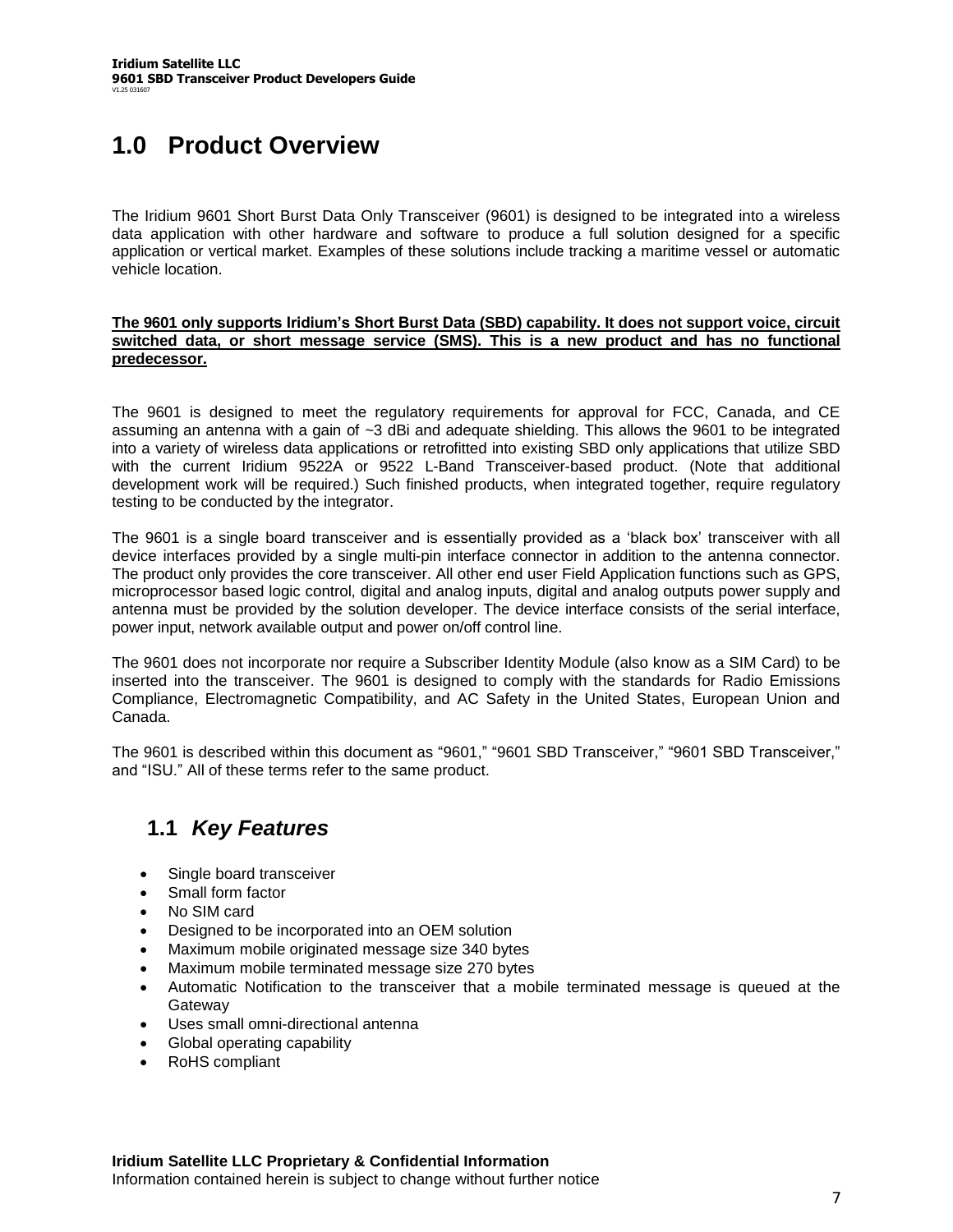# **1.2** *Transceiver Packaging and Regulatory Certification*

The 9601 SBD Transceiver is a regulatory approved transceiver that is provided in an enclosure and with appropriate connectors that permit the full transceiver to be regulatory tested by Iridium and sold as a Regulatory Certified product that meets CE, FCC and IC requirements.

The 9601 is tested to the regulatory and technical certifications shown in Table 1.

| <b>Regulatory</b><br><b>Approvals</b>   | <b>Radio Tests</b>                                                                                                                                  | <b>EMC Tests</b>                                                                                                                                                                                                                                                           | <b>Electrical /</b><br>Mechanical /<br><b>Operational</b><br><b>Safety Tests</b> |
|-----------------------------------------|-----------------------------------------------------------------------------------------------------------------------------------------------------|----------------------------------------------------------------------------------------------------------------------------------------------------------------------------------------------------------------------------------------------------------------------------|----------------------------------------------------------------------------------|
| CE.<br><b>FCC</b><br>Industry<br>Canada | ETSI EN 301 441 V1.1.1<br>$(2000-05)$<br>FCC CFR47 parts 2, 15,<br>and $25$<br><b>Industry Canada</b><br>RSS170 Issue 1, Rev 1,<br>November 6, 1999 | ETSI EN 301 489-1 V1.4.1 (2002-08)<br>ETSI EN 301 489-20 V1.2.1(2002-11)<br>EN61000-4-2: 1995/A2: 2001 Part 4.2<br>EN61000-4-3 : 2002 Part 4.3<br>EN61000-4-4: 1995/A1: 2001/A2: 2001<br>Part 4.4<br>EN61000-4-6 : 1996/A1 : 2001 Part 4.6<br>EN55022:1998/A1:2000/A2:2003 | EN60950-1:2001<br>Part 1<br>UL60950-1 Part 1                                     |

### **Table 1: Regulatory and Technical Certifications.**

Note: *The initial 9601 units [shipped as 9601-P3 and 9601-PP] are different from the commercially produced 9601 SBD Transceivers from a regulatory and certification perspective. Those initial units cannot and should not be used for any regulatory certification purposes or compliance. Only the commercial 9601 units conform to the regulatory approved design and the regulatory and technical certifications listed in Table 1.*

## **1.3** *Software Revision*

Developers should read this document in conjunction with the "Software Release Notes" relevant to the revision of the software that is loaded into their 9601 SBD Transceiver.

Developers should take into account in their software design that it is possible that a transceiver may have an earlier software release and may therefore have different capabilities to those listed in this document. This document was written to Software Release TD06002. Developers are advised to ensure that production procedures for finished goods confirm that the software used in the Developer application is designed for the Software Release actually loaded in the 9601 SBD Transceiver.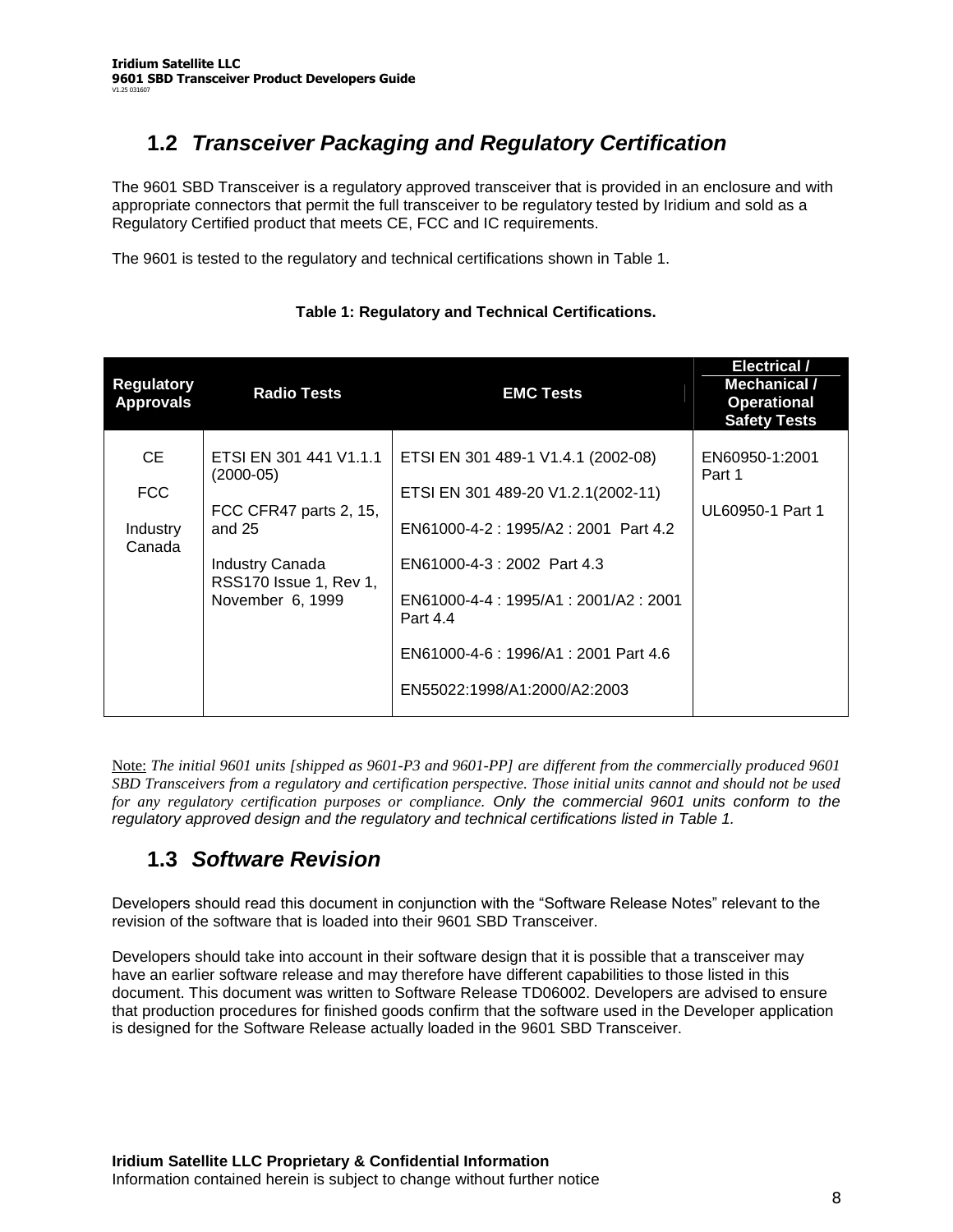# **2.0 Physical Specifications**

For illustrative purposes a picture of the 9601 ISU is shown in Figure 1.



**Figure 1: The 9601 SBD Transceiver.**

### **2.1** *Dimensions*

The overall dimensions of the 9601 and its weight are summarized in Table 2 and represented graphically in third angle projection in Figure 2

| Parameter            | Value            |
|----------------------|------------------|
| Length               | $106 \text{ mm}$ |
| Width                | 56.2 mm          |
| <b>Depth</b>         | $13 \text{ mm}$  |
| Weight (approximate) | 117g             |

Note that these dimensions are for the enclosure and do not take into account the connectors or mounting hardware. Additionally developers should plan for additional space for the reciprocal connectors for the antenna and user connector.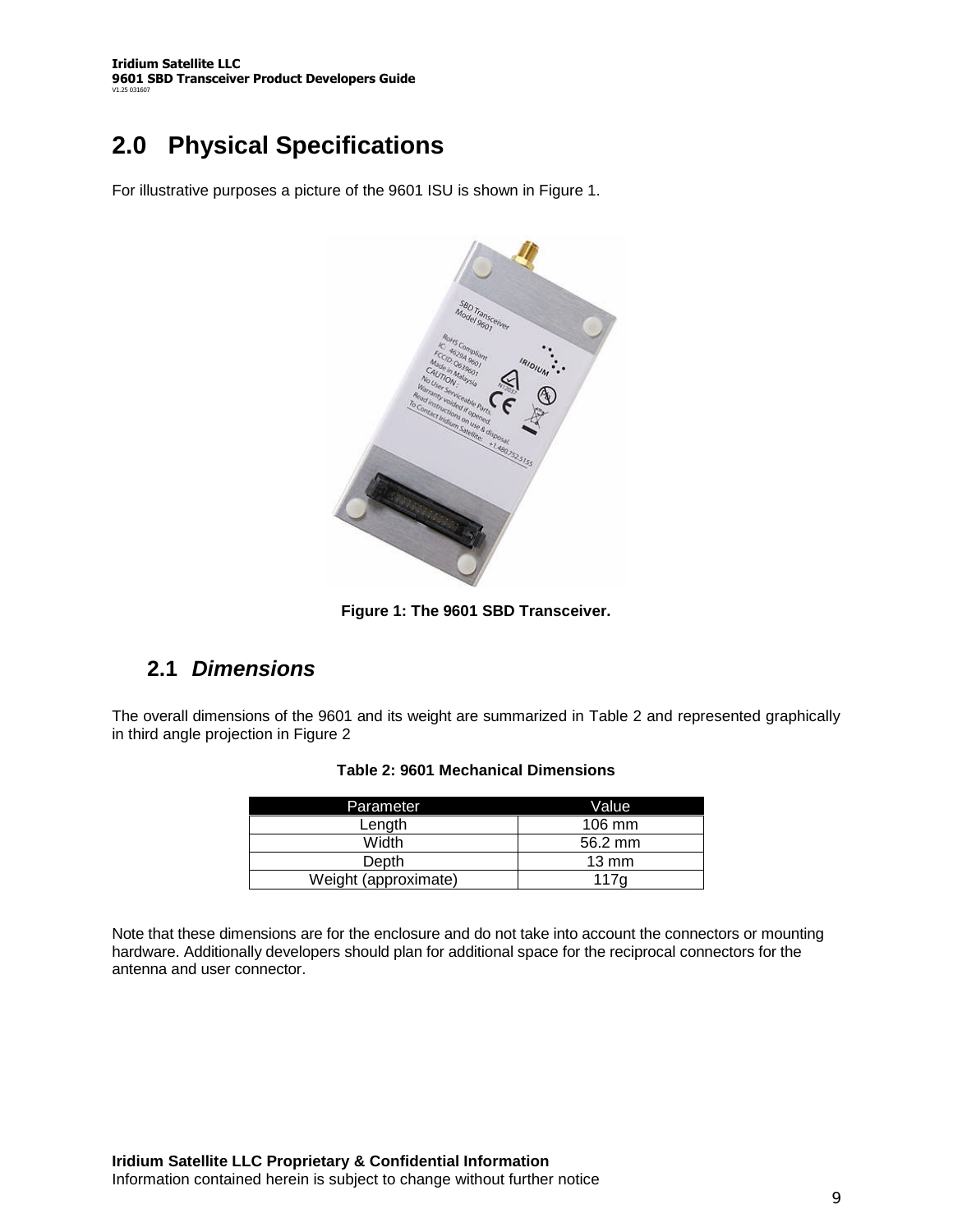

**Figure 2 (Part 1 of 3): Dimensions of the 9601 SBD Transceiver.** *[Note that the screws and nuts are shown for illustrative purposes only.]* (Not to scale, dimensions in millimeters)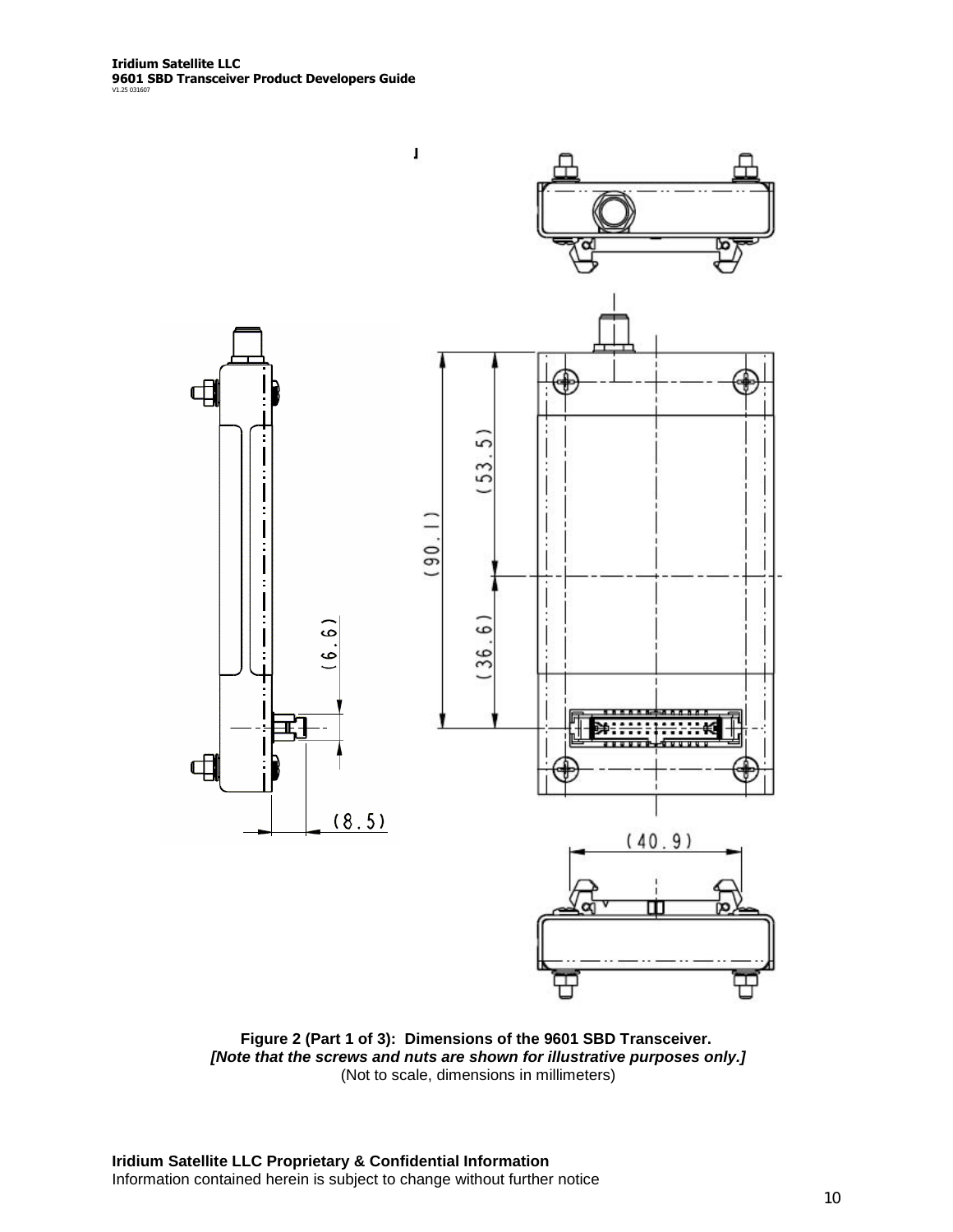

**Figure 2 (Part 2 of 3): Dimensions of the 9601 SBD Transceiver.** *[Note that the screws and nuts are shown for illustrative purposes only.]* (Not to scale, dimensions in millimeters)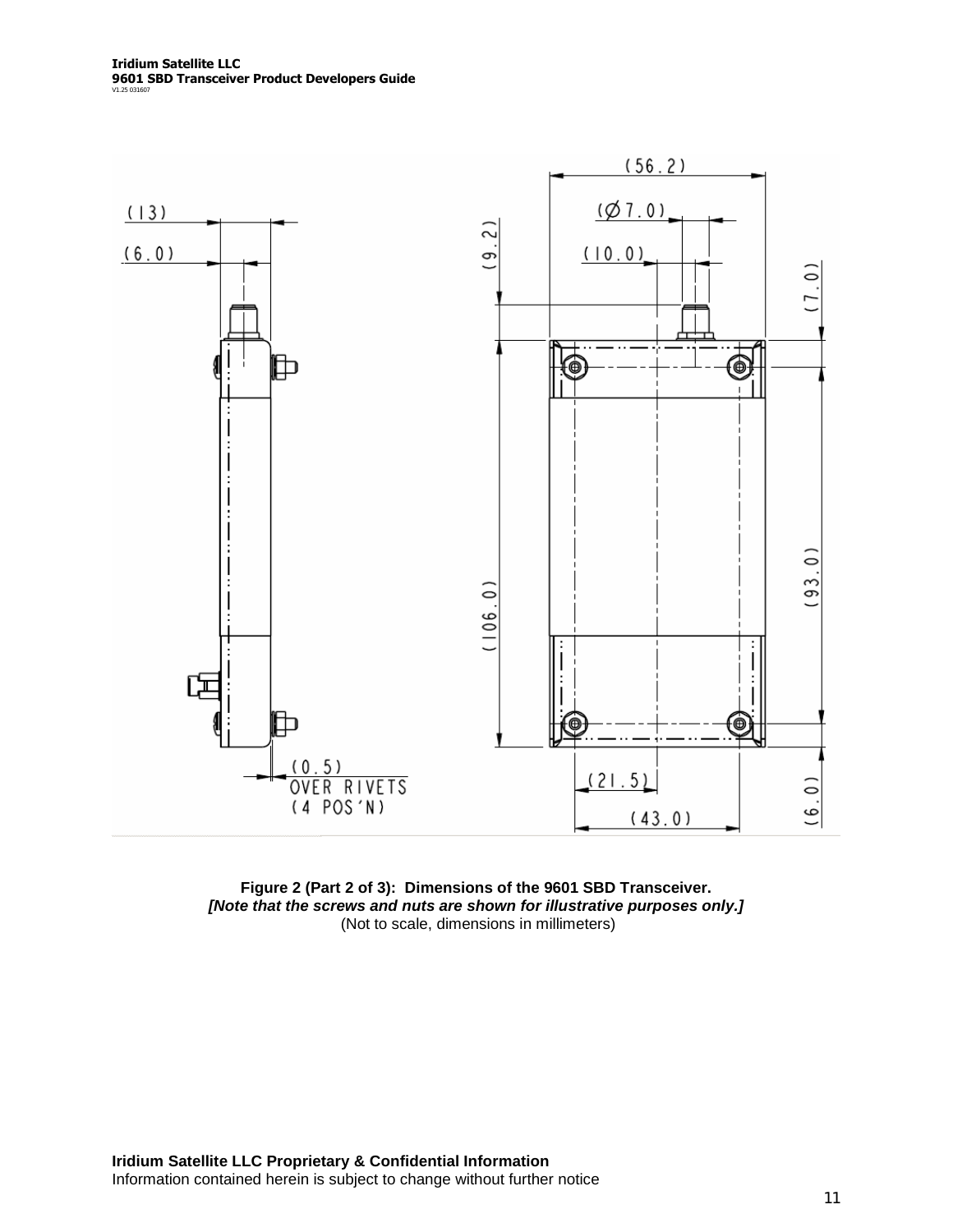

**Figure 2 (Part 3 of 3): Dimensions of the 9601 SBD Transceiver.** *[Note: Plastic transportation pegs are shown in this diagram, they should be replaced with developer provided mounting during integration into a final product.]* (Not to scale, dimensions in millimeters)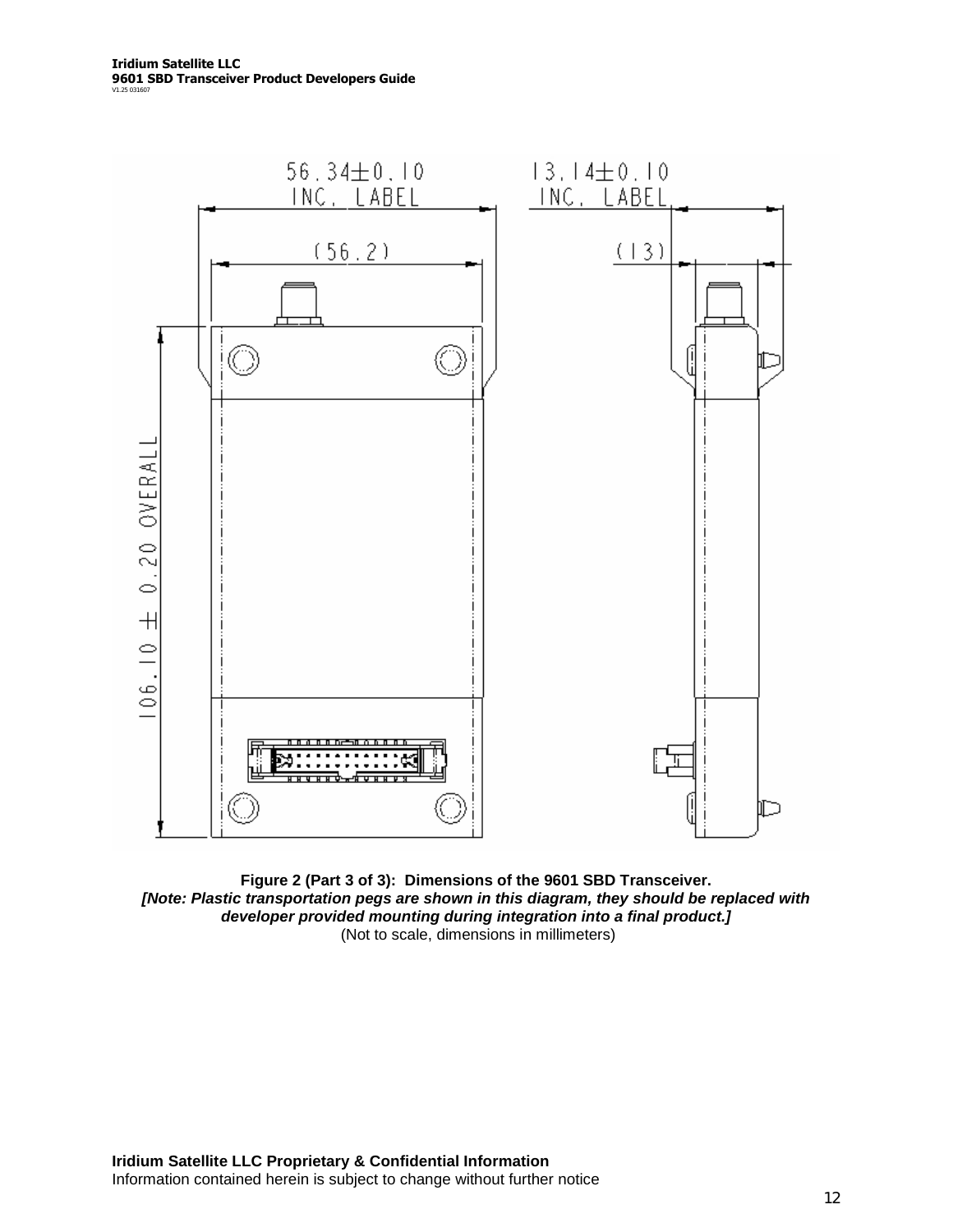## **2.2** *Mechanical Dimensions –Mounting*

The 9601 SBD Transceiver is provided with four mounting holes, one at each corner. During manufacture four plastic pegs are inserted for shipping purposes. These pegs need to be removed for mounting. There are two basic options for mounting – stackable and mounting to a surface such as a mounting plate or enclosure wall. The following sections provide further information.

Mounting - Stackable Design

An example stackable design is shown in Figure 3.





The figures and tables below provides mechanical information design information for a suitable 'stackable'9601 to developer PCB configuration



**Figure 4: Assembly Item Number Identification.** *[Note: Item Numbers in Figure 4 are described in Table 3.]* Not to scale. Dimensions in millimeters.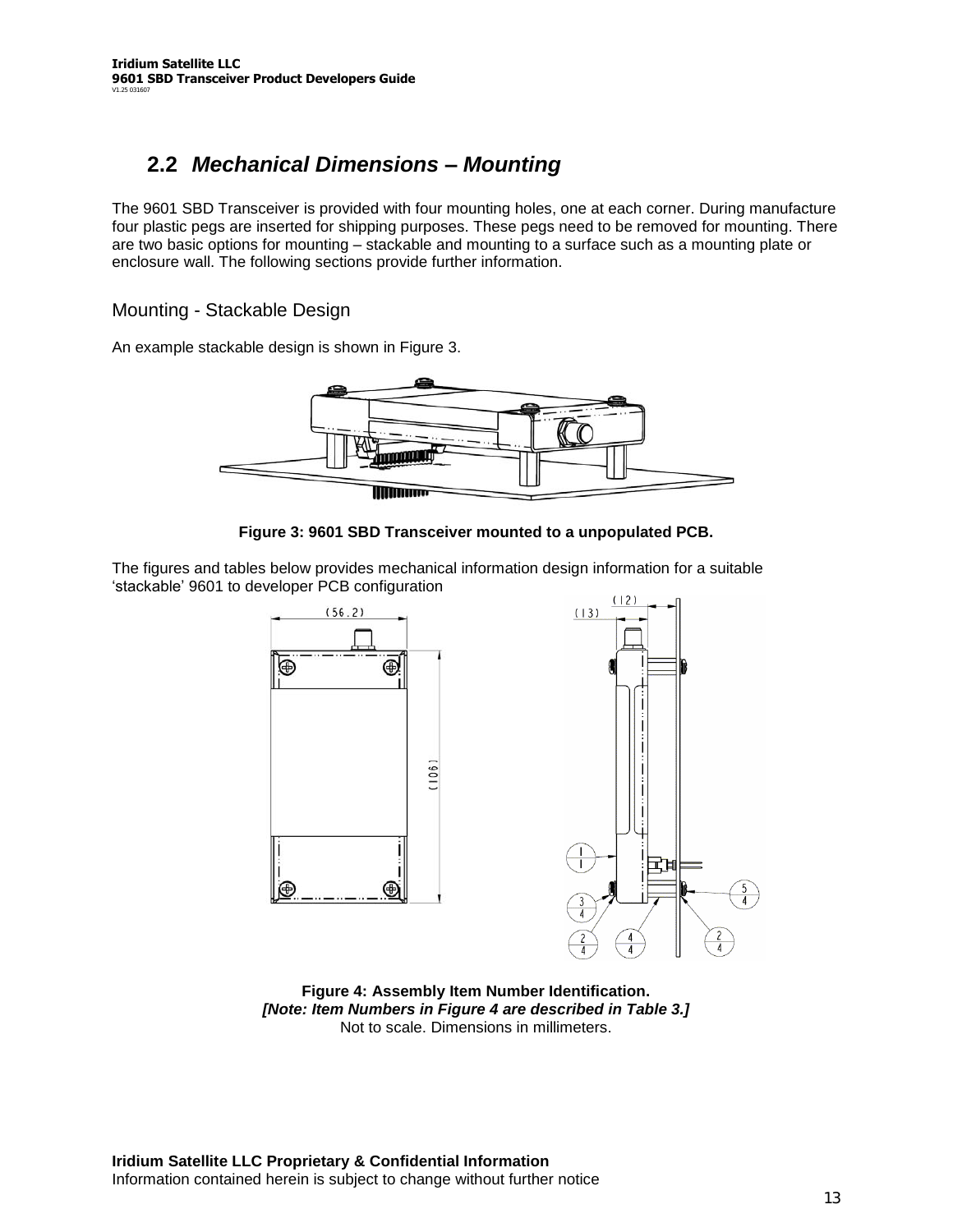| ltem | Tvpe     | <b>Description</b>                                                       | Quantity |  |
|------|----------|--------------------------------------------------------------------------|----------|--|
|      | Assembly | 9601 SBD Transceiver                                                     |          |  |
| 2    | Part     | M3 Shake-proof washer, zinc plated steel [not supplied]                  |          |  |
| 3    | Part     | M3 x 20 Pan head screw, pozidrive, zinc plated steel [not supplied]      |          |  |
| 4    | Part     | M3 Threaded standoff, 6.0 A/F HEX x 12.00 mm [not supplied]              |          |  |
| 5    | Part     | M3 x 8 Pan head screw, pozidrive, zinc plated steel [not supplied]       |          |  |
| 6    | Assembly | Solution developer PCB fitted with Samtec connector ESQT-113-02-L-D-425. |          |  |
|      |          | [This item is the same item as Item 1 in Figure 5.]                      |          |  |





**Figure 5: Mechanical mounting foot print for use when stacking the 9601 with a developer provided PCB.** (Dimensions in millimeters, not to scale)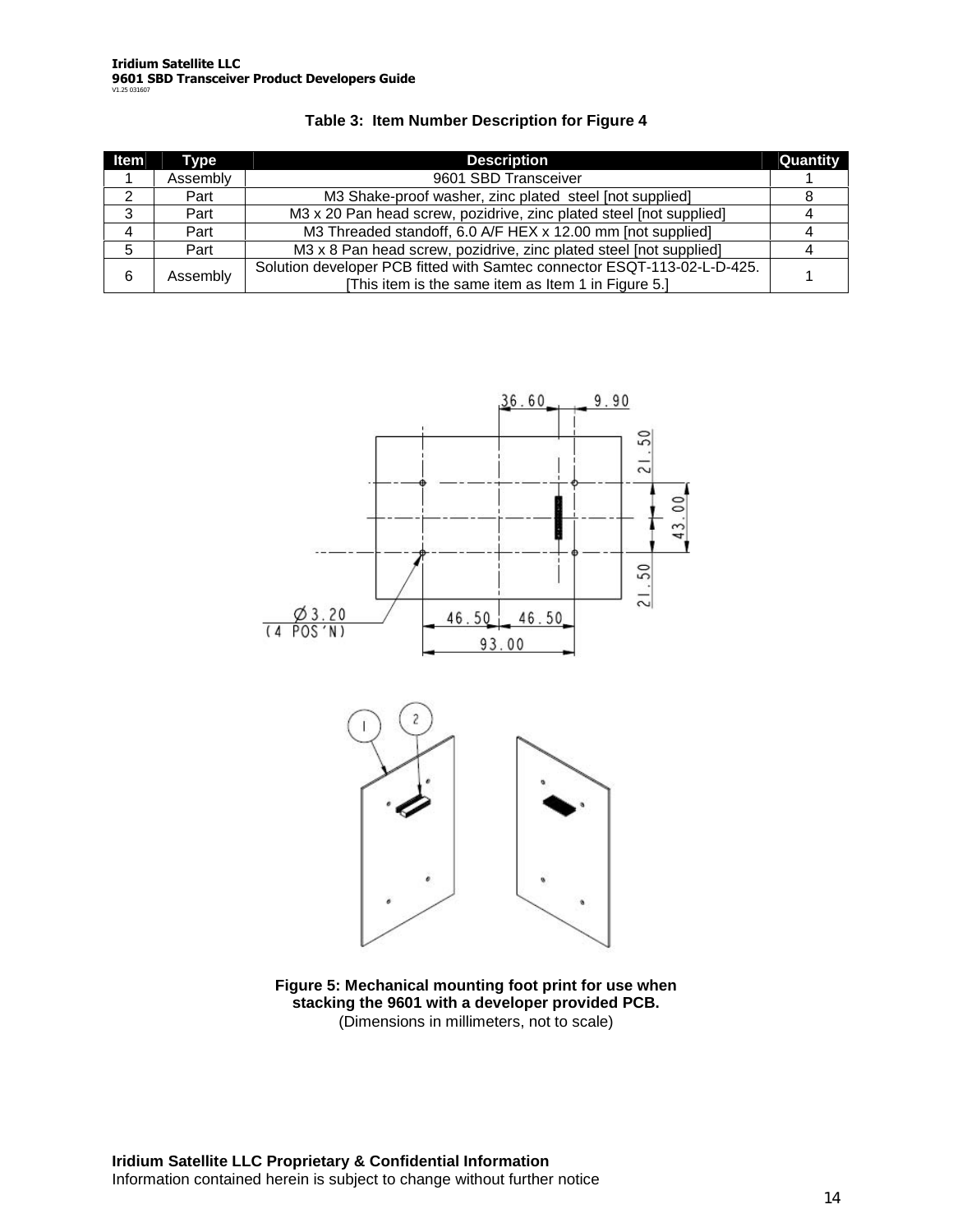### *Notes for Figure 5:*

- 1. Item 1 is a generic, developer provided PCB design and shown for illustrative purposes. This item is the same as Item 6 in Figure 4.
- 2. Item 2 is available from Samtec in a variety of heights. This example shows a 0.425" version. The part number for this connector is ESQT-113-02-L-D-425
- 3. Compatible heights of stand-offs and variants on Item 2 are as follows:
	- a. 0.425" height (shown) fits with 12mm high spacers
		- b. 0.327" height is minimum that can be used. Fits with 9.50mm spacers.
		- c. 0.800" height is the maximum height available fits with 21.50mm spacers.
	- d. Anything else in-between should work if 'Samtec height' = 'Spacer height' minus 1.20mm.
- 4. Suggested examples of spacer types and compatible fasteners:
	- a. M3 threaded thru' hole 6.0 A/F Hex x 12mm, use M3 x 20 screws and washers, with M3 x 8 screws and washers.
	- b. Plain thru' hole diameter 3.2-3.5, diameter 6.0 x 9.50mm, use M3 x 30 screws, with M3 x 8 screws and washers.
	- c. Plain thru' hole diameter 3.2-3.5, diameter 6.0 x 21.50mm, use M3 x 35 screws with M3 x 8 screws and washers.

### **2.2.1 Mounting to a Panel/Surface –For use with cable connections**

An example of mounting to a panel or other surface design is shown in Figure 6.



**Figure 6: 9601 SBD Transceiver mounted to a plate or surface.**

The figures and tables below provide mechanical information design information for a mounting a 9601 to a plate or surface configuration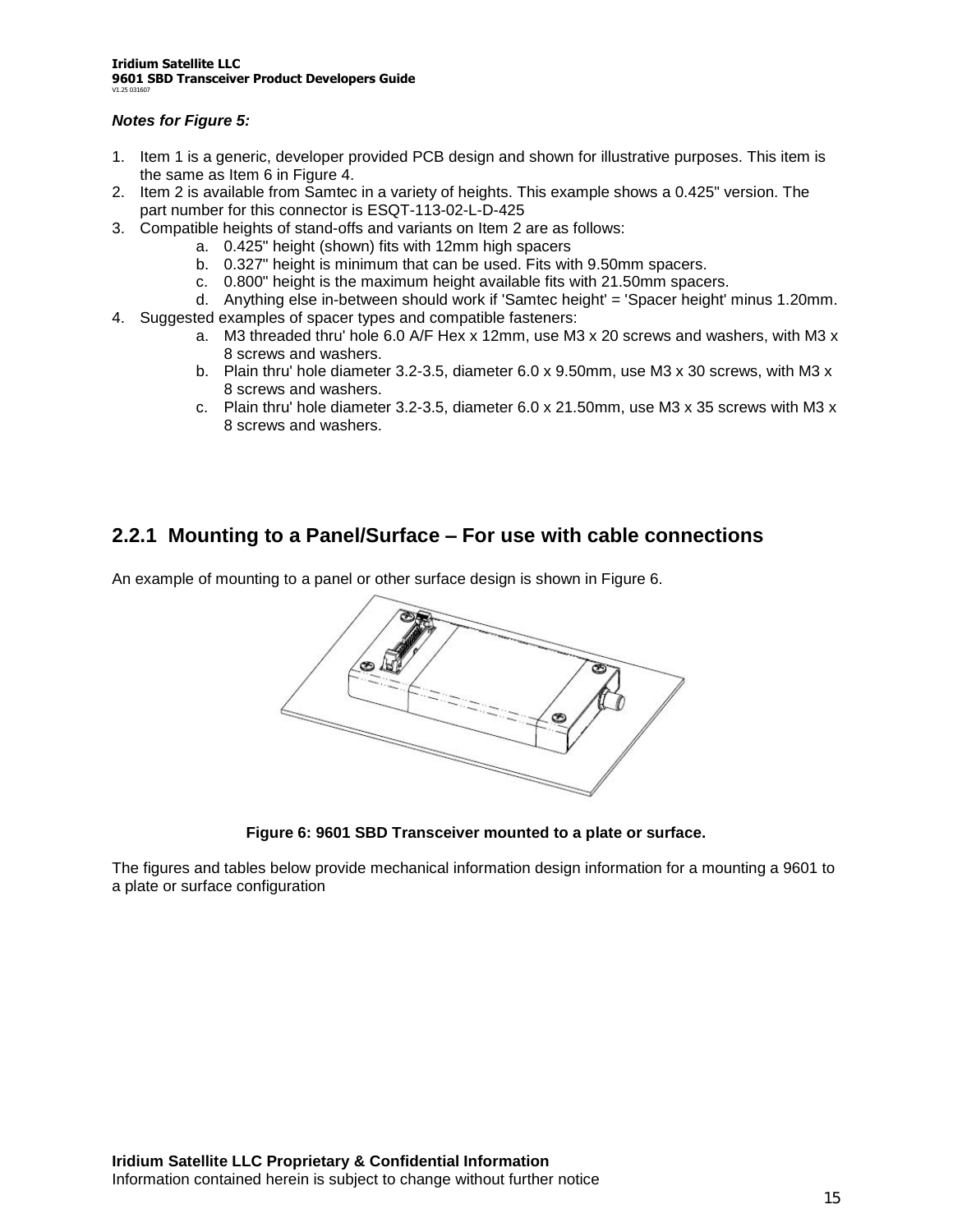



### *Notes for Figure 7:*

- 1. Item 1 includes 4 off M3 x 20 shipping screws, shake-proof washers and nuts
- 2. Shipping screws can be used to attach Transceiver to panel of 2.00 mm maximum thickness
- 3. Panels thicker than 2.00mm require longer screws to be e.g. M3 x 25mm
- 4. See Figure 8 for mounting hole dimensions



| <b>Item</b> | Type     | <b>Description</b>                                | Quantity |
|-------------|----------|---------------------------------------------------|----------|
|             | Assemblv | <b>SBD Transceiver</b><br>9601                    |          |
|             | Part     | Diate or Surface (developer provided)<br>Mounting |          |



**Figure 8: Mechanical mounting footprint for use when panel-mounting the 9601.** (Dimensions in millimeters, not to scale)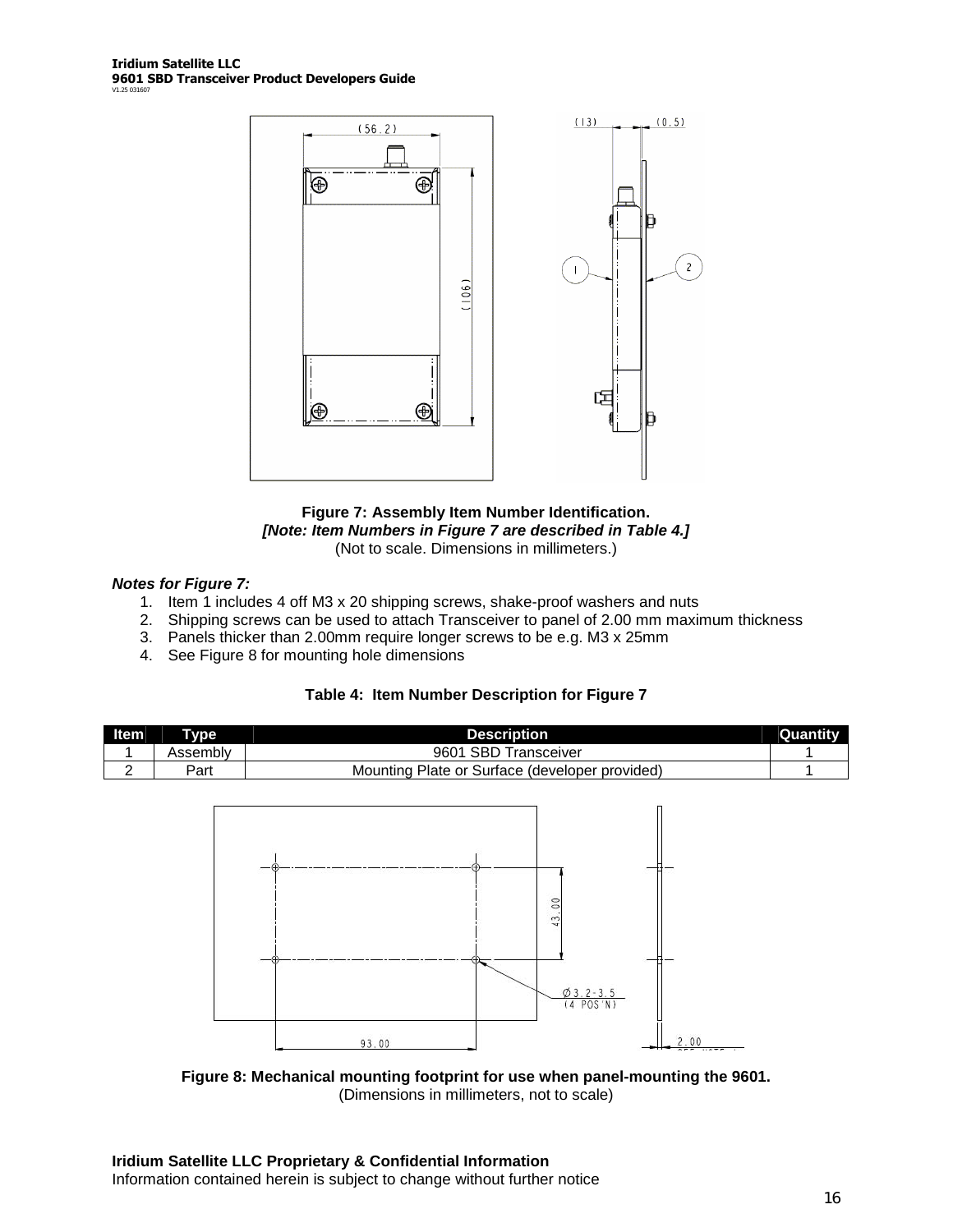# **2.3** *Environmental*

The environmental specifications of the 9601 are summarized in Table 5 below.

### **Table 5: Environmental Specifications**

| Parameter                          | Value                                |
|------------------------------------|--------------------------------------|
| <b>Operating Temperature Range</b> | $-35^{\circ}$ C to + 70 $^{\circ}$ C |
| <b>Operating Humidity Range</b>    | ≤ 75% RH                             |
| Storage Temperature Range          | $-40^{\circ}$ C to + 85 $^{\circ}$ C |
| <b>Storage Humidity Range</b>      | $\leq$ 93% RH                        |

The 9601 has been tested to the specifications listed in Table 6.

#### **Table 6: Environmental Tests**

| Test Name     | <b>Test Reference</b>                 | <b>Test Description</b>                                                                                     |
|---------------|---------------------------------------|-------------------------------------------------------------------------------------------------------------|
| Thermal Shock | EN60068-2-14:2000                     | Change of Temperature,<br>-35 $\mathrm{^{\circ}C}$ to +70 $\mathrm{^{\circ}C}$ ,<br>5 cycles of 1 hour each |
| Humidity      | IEC60068-2-2:1996                     | Damp heat steady state<br>40C 93% RH for 4 days                                                             |
| <b>Shock</b>  | EN60068-2-27:1993<br>(NF c20-727)     |                                                                                                             |
| <b>Shock</b>  | J1455 Society of Automotive Engineers |                                                                                                             |
| Vibration     | EN 60068-2-36:1996                    | Sinusoidal Vibration<br>$0.96$ m2/s3 from 5Hz to 20Hz                                                       |
| Vibration     | IEC 60068-2-36:1996                   | Sinusoidal Vibration<br>21Hz to $500$ Hz<br>-3dB per octave                                                 |
| Vibration     | J1455 Society of Automotive Engineers |                                                                                                             |

### **2.4** *Interface Connectors*

The 9601 SBD Transceiver incorporates two connectors:

- A multi-interface connector
- An antenna connector

These interfaces are described in more detail in Sections 3 and 4 respectively.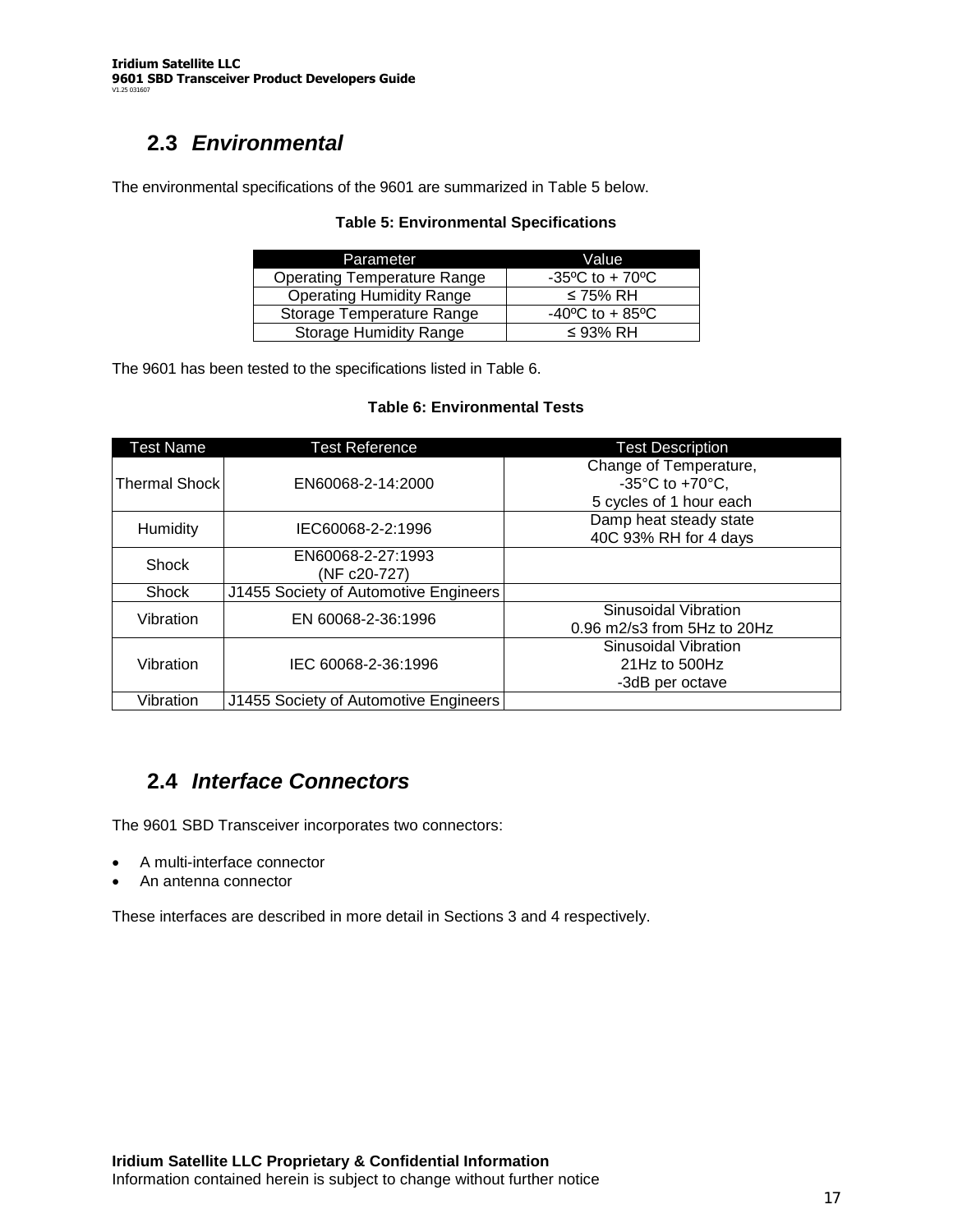# **3.0 Electrical Interfaces**

The subsections to follow contain information for the electrical interfaces of the 9601 SBD Transceiver.

### **3.1** *Multi-Interface Connector*

The multi-interface connector includes five interfaces:

- DC power supply input
- Power on/off control
- RS-232 Serial data
- Network available output
- DC power output

### **3.1.1 Connector Type**

The connector on the 9601 is a Samtec EHT series. This connector provides the ability for both a cable connector as well as a stackable board to board connection. For cable connected applications use the Samtec TCSD series. For PCB stacking use the Samtec ESQT series.

Data sheets on these connectors can be found at:

EHT Series: http://www.samtec.com/technical\_specifications/overview.asp?series=EHT TCSD Series: http://www.samtec.com/technical\_specifications/overview.asp?series=tcsd ESQT Series: http://www.samtec.com/technical\_specifications/overview.asp?series=esqt

A suitable connector is the EHT-113-01-SM-D-SM.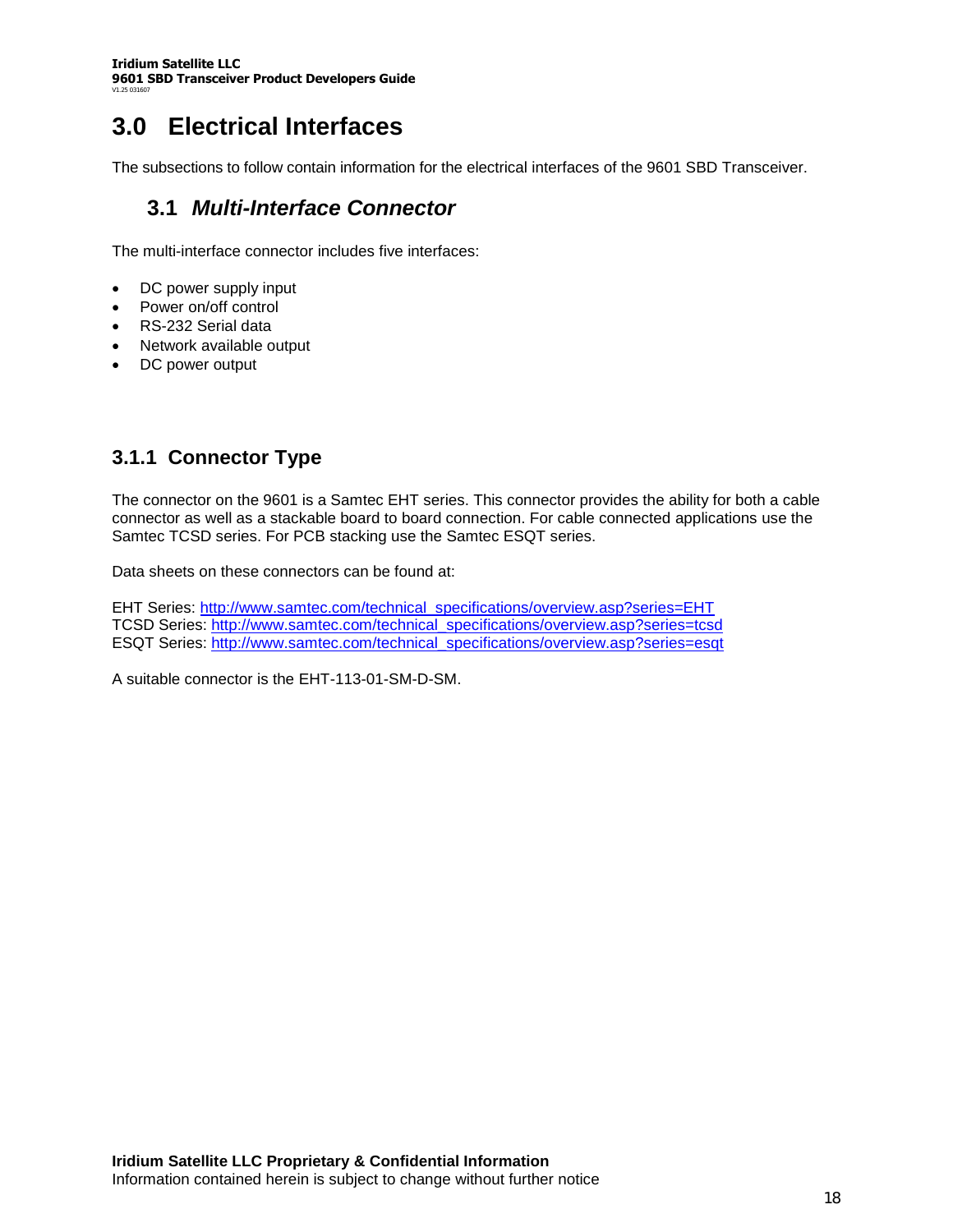### **3.1.2 Connector Pin Allocation**

The user connector is a 2-row 26-way latching header. Individual pin assignments are shown in Table 7. Multiple supply grounds are provided and all supply and supply grounds (pins 1-6) are required to be connected to the power supply in order to limit the current on any one pin. The three Supply Returns (pins 4, 5 & 6) are tied together at the connector as well as the three Supply pins (pins 1, 2 & 3.) Note that any cable used to supply power to the transceiver can be no longer than 152mm (6 inches) from the power source to the connector. Multiple signal grounds are provided to reduce cross-talk. The signal grounds on pins 10,13, 20 & 23 are all tied together at the connector and can be joined with any of the signal wires e.g. RS232, Network Available etc. However each signal requires its own signal ground in order to limit current on any one pin.

| Pin                     |                                    | <b>Signal</b> |                                        |                                        |
|-------------------------|------------------------------------|---------------|----------------------------------------|----------------------------------------|
| No.                     | <b>Signal Name</b>                 | direction     | <b>Signal function</b>                 | <b>Signal level</b>                    |
|                         |                                    | (WRT 9601)    |                                        |                                        |
| 1                       | EXT PWR                            | Input         | Supply                                 | +5 V +/- 0.5 V                         |
| $\overline{2}$          | <b>EXT PWR</b>                     | Input         | Supply                                 | $+5V + -0.5V$                          |
| 3                       | EXT PWR                            | Input         | Supply                                 | +5 V +/- 0.5 V                         |
| $\overline{\mathbf{4}}$ | EXT GND                            |               | Supply return                          | 0V                                     |
| $\overline{5}$          | EXT GND                            |               | Supply return                          | $\overline{0 V}$                       |
| $\overline{6}$          | <b>EXT GND</b>                     |               | Supply return                          | $\overline{0V}$                        |
| $\overline{7}$          | ON/OFF                             | Input         | On/Off control input                   | On: 2.0V to Vsupply<br>Off: 0V to 0.5V |
|                         |                                    |               |                                        | $l = 120 \mu A$ max                    |
| 8                       | Reserved                           |               |                                        |                                        |
| $\overline{9}$          | Reserved                           |               |                                        |                                        |
| 10                      | SIG GND                            |               | Signal ground                          | 0 <sup>V</sup>                         |
| $\overline{11}$         | $DF_S_TX$                          | Input         | Data port, serial data into 9601       | <b>RS-232</b>                          |
| 12                      | DF_S_RX                            | Output        | Data port, serial data from 9601       | <b>RS-232</b>                          |
| 13                      | SIG GND                            |               | Signal ground                          | 0V                                     |
| 14                      | DF DCD                             | Output        | Data port, Data Carrier Detect         | <b>RS-232</b>                          |
| 15                      | DF DSR                             | Output        | Data port, Data Set Ready              | <b>RS-232</b>                          |
| $\overline{16}$         | <b>CTS</b><br>DF                   | Output        | Data port, Clear-to-Send               | <b>RS-232</b>                          |
| 17                      | DF RI                              | Output        | Data port, Ring Indicator              | <b>RS-232</b>                          |
| 18                      | DF RTS                             | Input         | Data port, Request-to-Send             | <b>RS-232</b>                          |
| 19                      | DF DTR                             | Input         | Data port, Data Terminal Ready         | <b>RS-232</b>                          |
| 20                      | SIG GND                            |               | Signal ground                          | 0V                                     |
| 21                      | Reserved                           |               |                                        |                                        |
| 22                      | Reserved                           |               |                                        |                                        |
| 23                      | SIG_GND                            |               | Signal ground                          | 0 <sup>V</sup>                         |
| 24                      | <b>NETWORK</b><br><b>AVAILABLE</b> | Output        | Set to logic 1 when network is visible | 2.9 V CMOS                             |
| 25                      | Spare                              |               |                                        |                                        |
| 26                      | $+2V9$                             | Output        | Supply output                          | +2.9 V $\pm$ 0.15 V,<br>50mA maximum   |

### **Table 7: Multi Interface Connector Pin Allocation**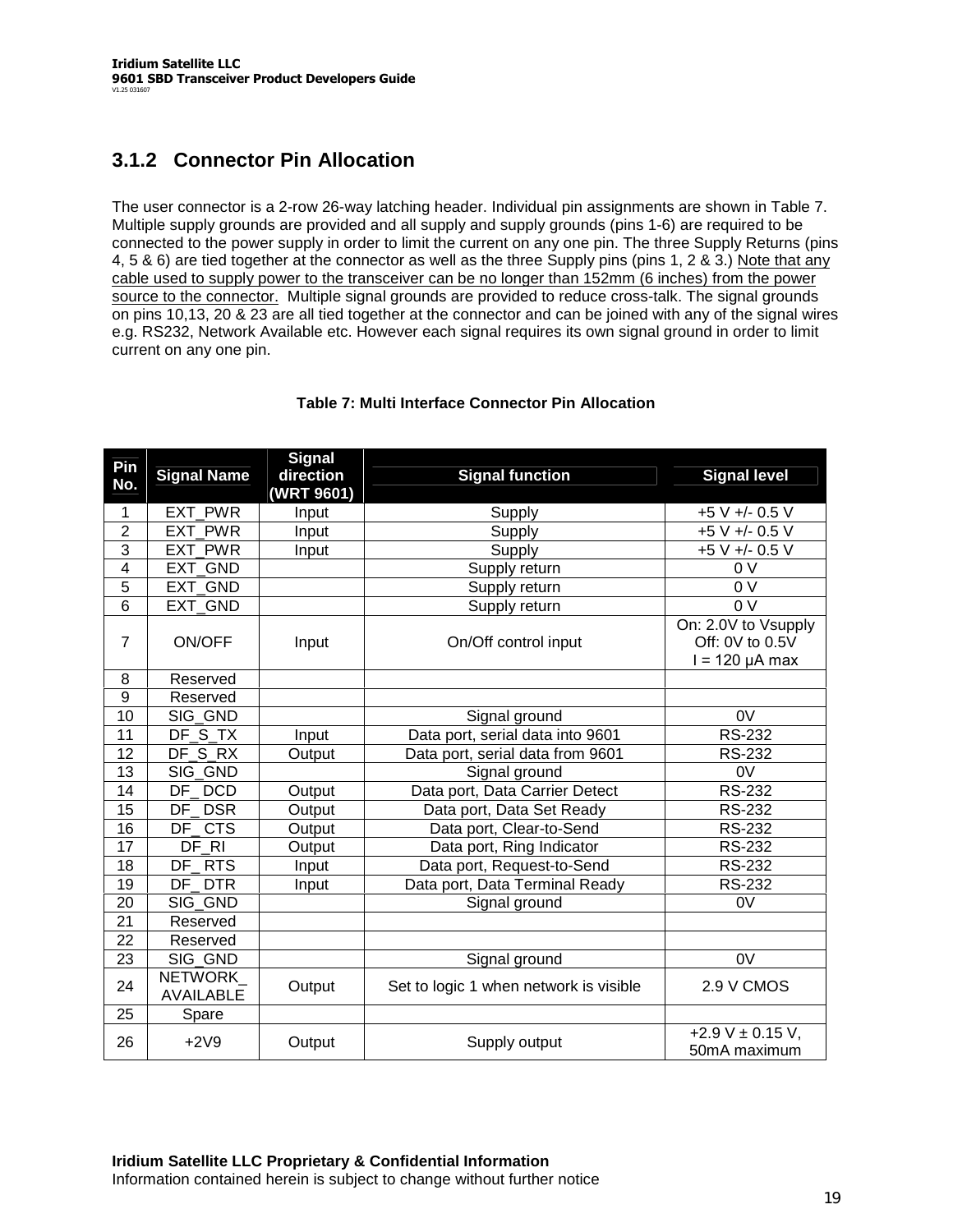Figure 9 provides a reference for the pin designation. Note that this designation is when looking into the multi-interface connector from above. It is not to scale and not representative of the actual connector mechanical layout.



### **Figure 9: Multi-Interface Connector Pin Number Designation**

Notes:

- 1. View looking into connector from above
- 2. Numbers indicate pin designations
- 3. Not to scale, for illustrative purposes only
- 4. Note location of connector notch
- 5. Connector notch faces towards opposite end to the antenna connector as shown in Figure 10
- 6. On the physical connector Pin 1 is indicated by an arrow mark



**Figure 10: Multi Interface Connector Notch Location**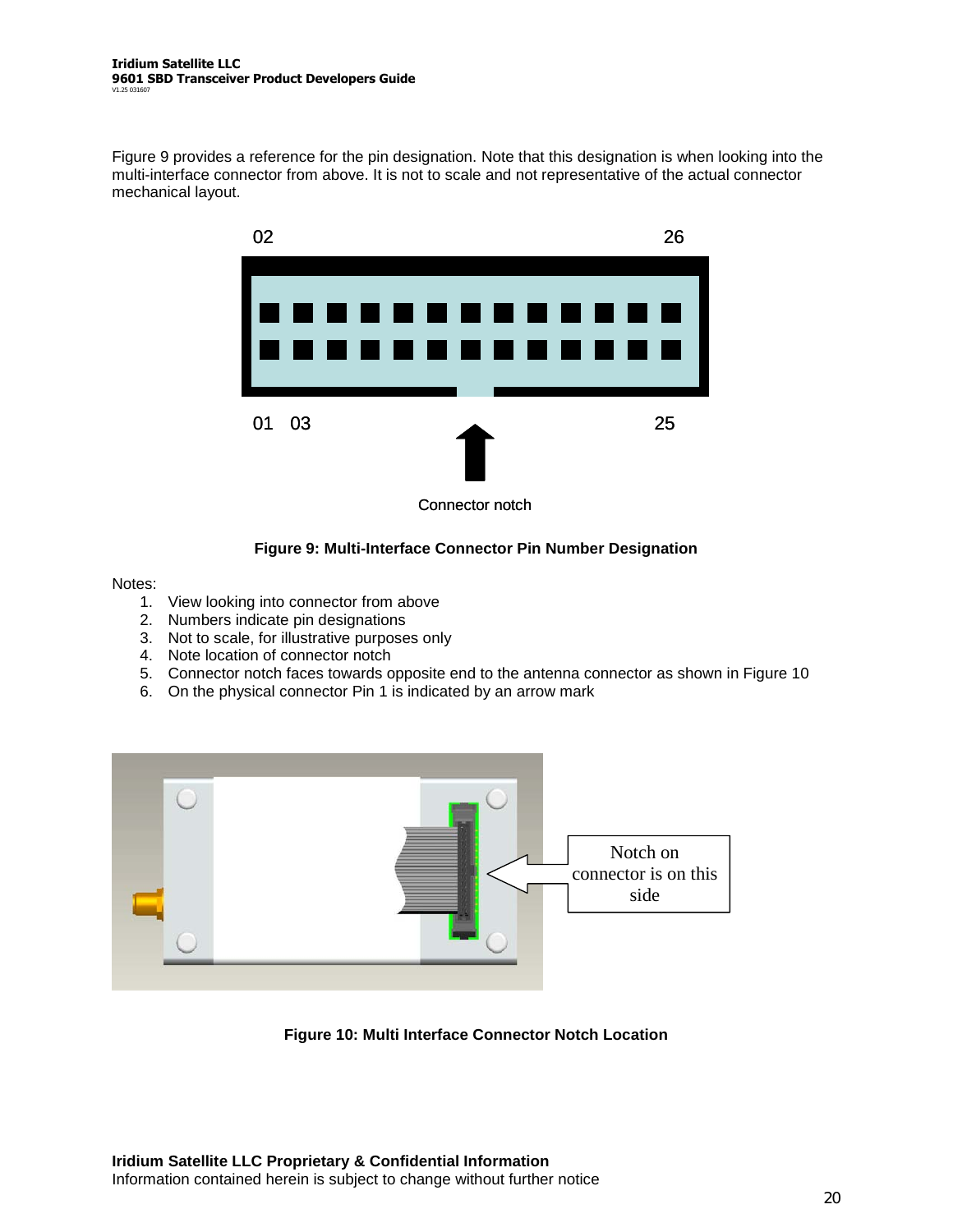# **3.2** *DC Power Interface*

The DC power interface is comprised of the DC power inputs and a control signals as summarized in Table 7. The three +5V Inputs and three 0V supply returns are used to supply DC power to the 9601 and ensure that enough current can be drawn across the connector without the 9601 malfunctioning during transmit due to lack of current supply. Note that all six pins should be connected.

The DC power supply requirements for the 9601 are summarized in Table 8 below. Note that these requirements apply to DC power measured at the 9601 multi-interface connector input and not at the output of the power supply. Long power supply cables can cause a voltage drop sufficient to cause the voltage to be out of specification at the physical power supply input to the 9601.

### **Table 8: DC Power Input Specifications**

| Parameter                                                        | Value                |
|------------------------------------------------------------------|----------------------|
| Main Input Voltage Range                                         | +4.5 VDC to +5.5 VDC |
| Main Input Voltage Nominal                                       | 5.0VDC               |
| Main Input Voltage - Ripple                                      | $40 \text{ mV pp}$   |
|                                                                  |                      |
| Consumption at +5.0 VDC                                          | Value                |
| Input Standby Current (average)                                  | 66 <sub>m</sub> A    |
| Peak Transient Current - Transmit                                | 1.5A                 |
| Current Average* – when SBD message transfer in process          | $= 350 \text{ mA}$   |
| Average Power consumption – when SBD message transfer in process | $= 1.75 W$           |

\* Note: The average power consumption depends on the view of the satellite constellation from the antenna.

The external power supply needs to **guarantee** the following:

- The supply voltage droop over an 8.3mS burst should not be more than 0.2 Volts.
- The power supply should limit the in-rush current to 4 Amps maximum
- The supply noise should be less than that in the following profile (linear interpolation between these points):
	- 100 mV pk-pk 0Hz to 50 kHz
	- 5 mV pk-pk in 50 kHz bandwidth at 1 MHz
	- 10 mV pk-pk in 1 MHz bandwidth at 1 MHz
	- 5 mV pk-pk in 1 MHz bandwidth above 5 MHz.

Note that any cable used to supply power to the transceiver can be no longer than 152mm (6 inches) from the power source to the connector.

### **3.2.1 Power On/Off Control**

An external on/off input is provided on a pin of the multi-interface connector. The 9601 starts up when power is applied and the power on/off input is high. As long as the input voltage is applied, logic high on this line turns the transceiver on and a logic low turns it off. If this line is not required then it must be connected directly to the +5 V supply. The input logic high threshold is 2.0 V and the logic low threshold is 0.5 V.

Note that this on/off control is **not** the same as the 9522 or 9522A.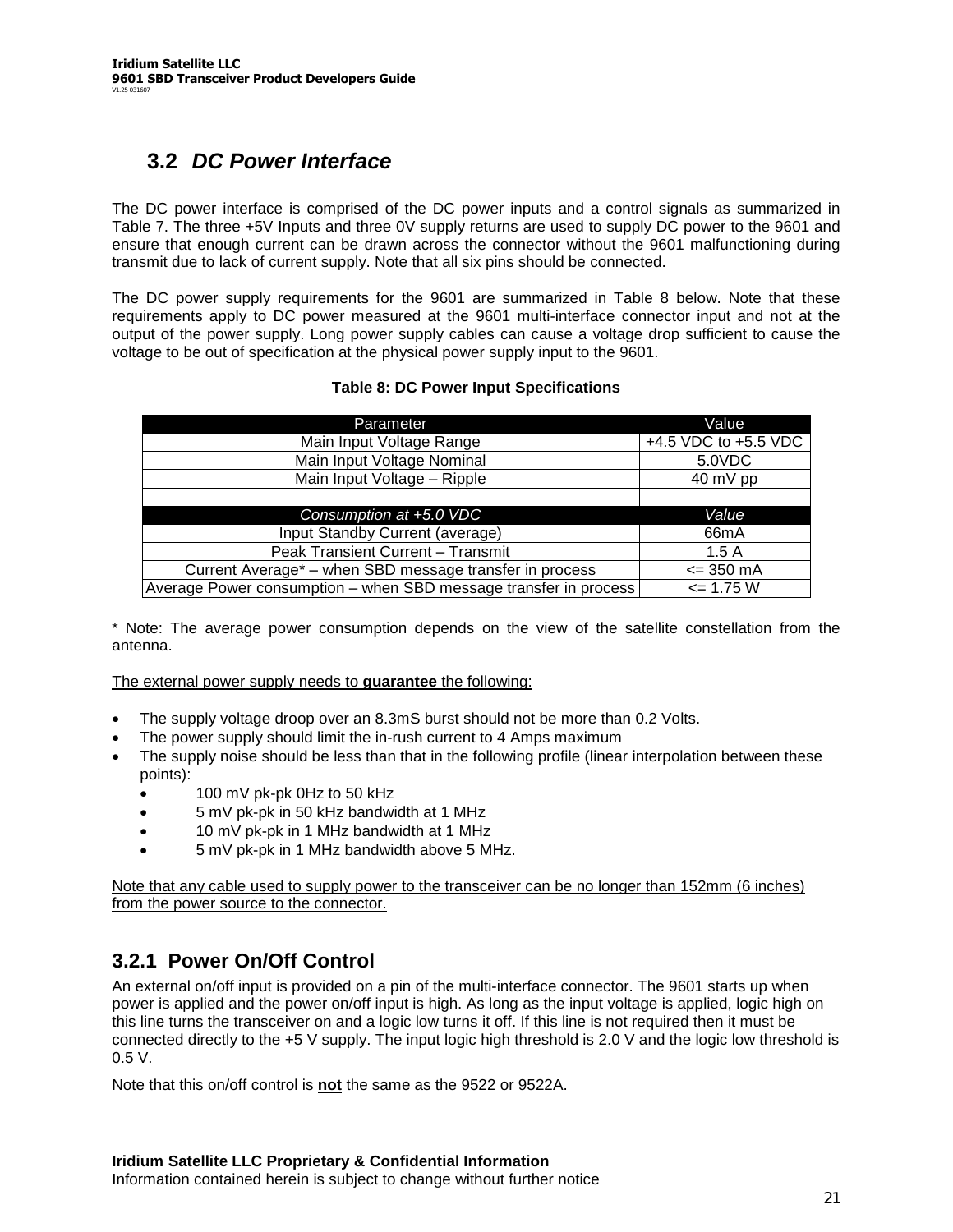When a transceiver has been turned off, application developers should not reapply power on a unit until more than 1.5 seconds has elapsed after power has reached 0V. Additionally if a unit does not respond to AT commands power off the unit for 2 seconds then power back on.

### **3.2.2 Typical Power Usage Profile**

This section is designed to give the application developer some insight to the electrical power profile that the 9601 uses. It does not describe every situation and permutation possible. It should be used as a starting point for the application developer to continue their own development design. The actual usage profile can vary for a number of reasons:

- 1) View of the sky if in poor visibility of the sky where a clear line of sight is not available between the transceiver and the satellite.
- 2) The higher the VSWR the higher the current consumed
- 3) Application programming
- 4) Possible manufacturing variation from transceiver to transceiver. [I.e. the transceiver still meets specification, but over a large sample size some may operate better than average.]

The application designer should be sure not to use best case numbers for average, expected or worse case scenarios. Figure 11 provides a graphical representation of the typical supply current profile of a 9601 SBD Transceiver sending and receiving SBD messages.



**Figure 11 –Typical Supply Current Profile**

### **Description:**

**(A) Transmit burst preparation**: As the 9601 gets ready to send the data burst, it turns on various parts of the transmitter chain and transfers the message into the DSP to be formatted for transmission. This first part of the pulse is nominally 170mA and lasts for 4mS.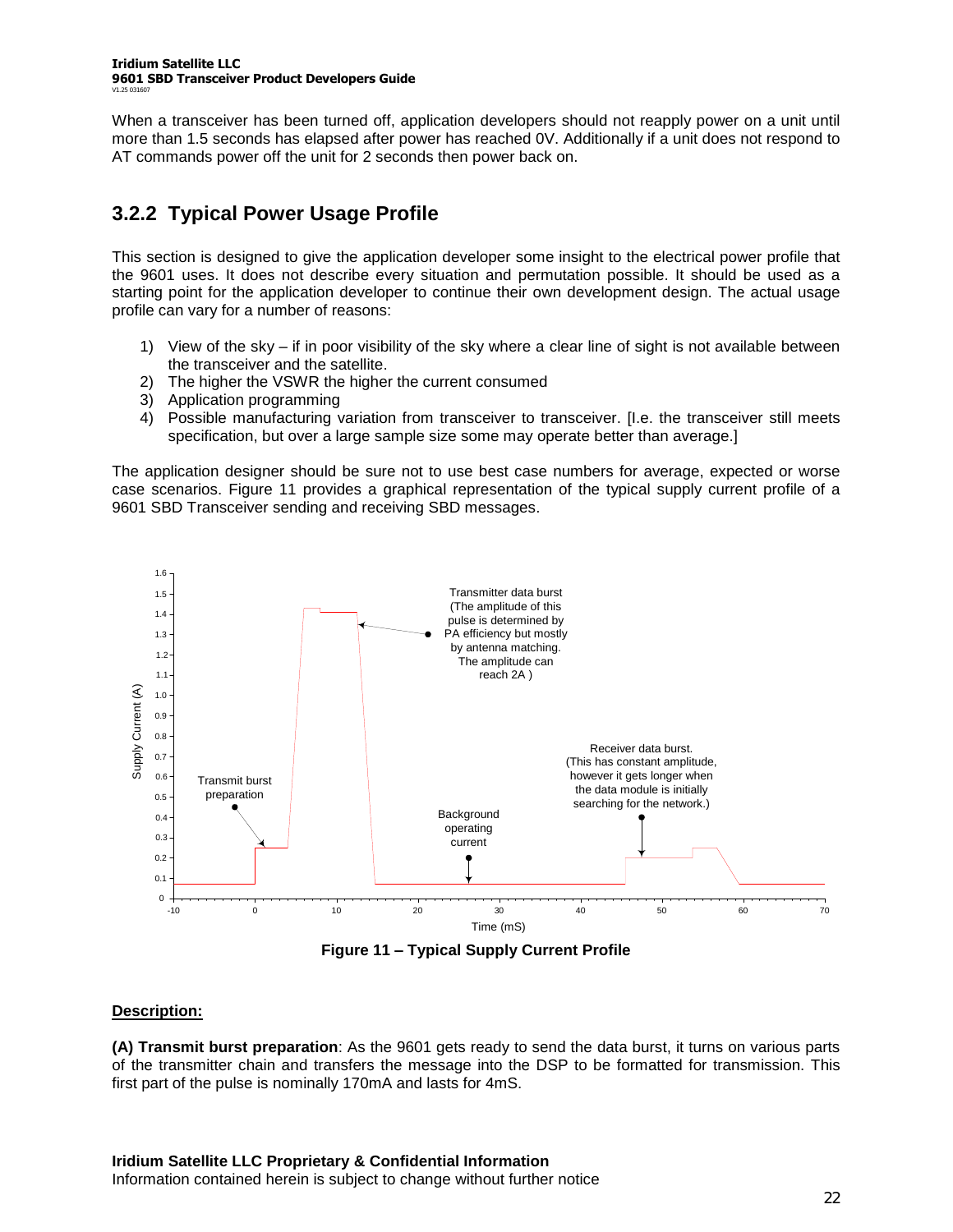#### **Iridium Satellite LLC 9601 SBD Transceiver Product Developers Guide** V1.25 031607

**(B) Transmitter data burst:** The final part of the preparation stage is to power up the power amplifier (PA). Once power is available, and synchronized to the system framing, the formatted burst is clocked into the DAC, which causes the PA to draw the high current pulse. This pulse is 9mS long, but the amplitude is variable upon the RF matching into the antenna. Generally a high VSWR will use more current. For example, into an open circuit antenna port, the 9601 can use between 1.4A and 2A, dependant upon the phase of the mismatch. For power critical applications a good antenna and cable will be required.

**(C) Background operating current:** Whenever the 9601 is turned on the nominal supply current will be 70mA.

**(D) Receiver data burst**: The receive data burst current pulse is 14mS long, and is initially 200mA, rising to 247mA for the last 5mS, as the 9601 turns on various parts of the receiver, to capture the data burst from the satellite.

Figure 12 shows an oscilloscope plot of a single frame:



#### **Figure 12 Single Frame Current Profile for the 9601**

The scales for the above plot are:

| Time base              | 10 $ms$ / cm |
|------------------------|--------------|
| Current (Yellow trace) | 0.5A / cm    |
| Voltage (Red trace)    | 1V/cm        |

Both traces are zero referenced on the first graticule line from the bottom of the plot. The upper trace is the 5V supply rail measured at the Test Interface Connector (TIC) box. The power supply was set for 5.5V and configured for remote sensing, which gives rise to the voltage overshoot at the end of the transmit burst.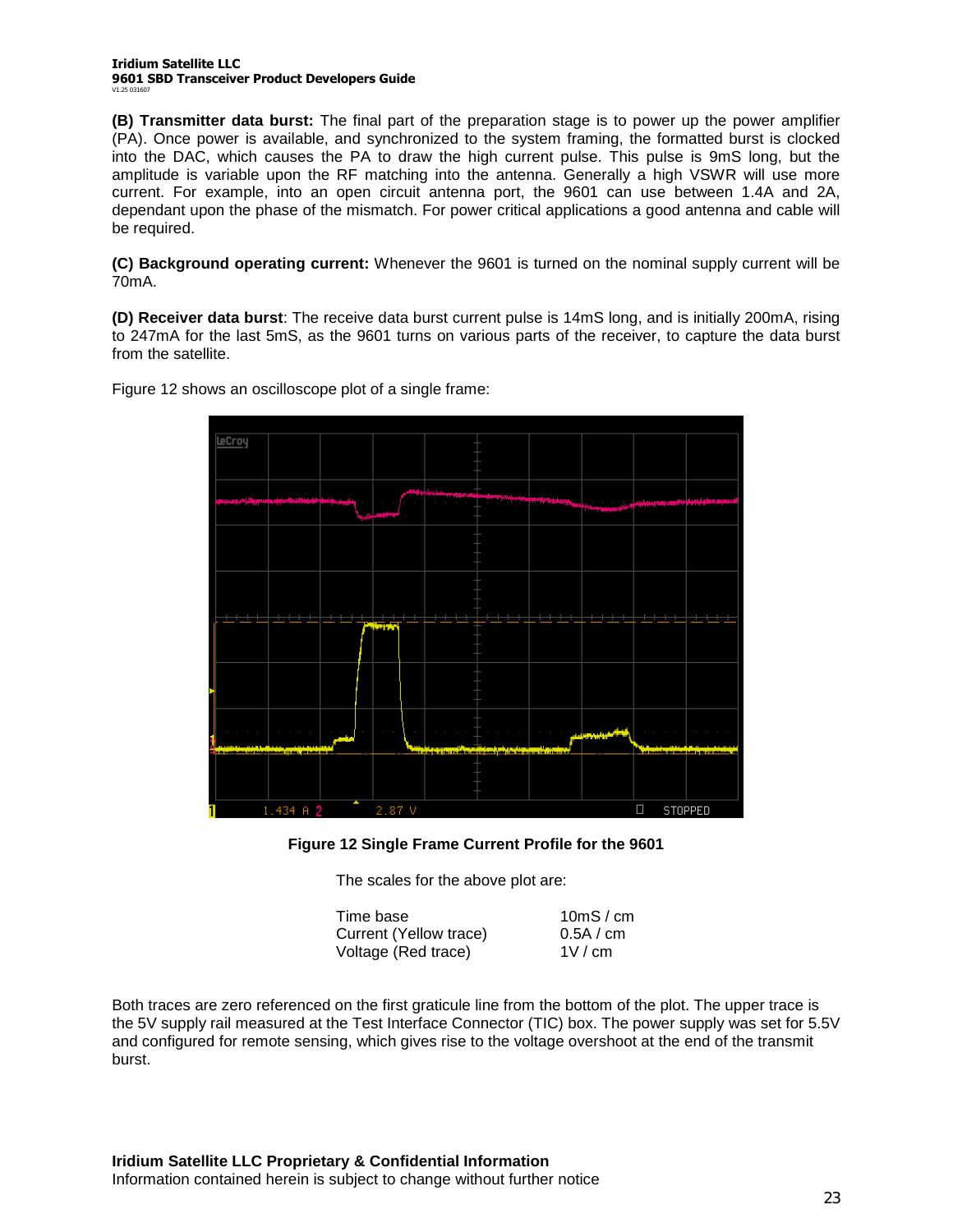Figure 13 shows an oscilloscope plot of five transmit and receive frames:



**Figure 13 Current Profile for Five Frames for the 9601**

The scales for the above plot are:

| Time base              | 50 <sub>m</sub> S/cm |
|------------------------|----------------------|
| Current (Yellow trace) | 0.5A / cm            |
| Voltage (Red trace)    | 1V/cm                |

Both traces are 0 referenced on the first graticule line from the bottom of the plot. The upper trace is the 5V supply rail measured at the tick box. The power supply was set for 5.5V and configured for remote sensing, which gives rise to the voltage overshoot at the end of the transmit burst.

### **3.3** *Serial Data Interface*

The Serial data interface is used to both command the 9601 and transfer user data to and from the Transceiver. The 9601 presents a 9-wire data port to the FA (Field Application), where the interface is at RS232 levels. With respect to this interface, the 9601 behaves as a DCE (Data Communication Equipment), and the FA behaves as a DTE (Data Terminal Equipment).

The terms "FA" and "DTE" are used interchangeably throughout this document; similarly for the terms "9601"and"DCE".

Autobaud is not supported in 9601 SBD Transceiver. The baud rate can be set via the AT+IPR command. The default rate is 19200 bps.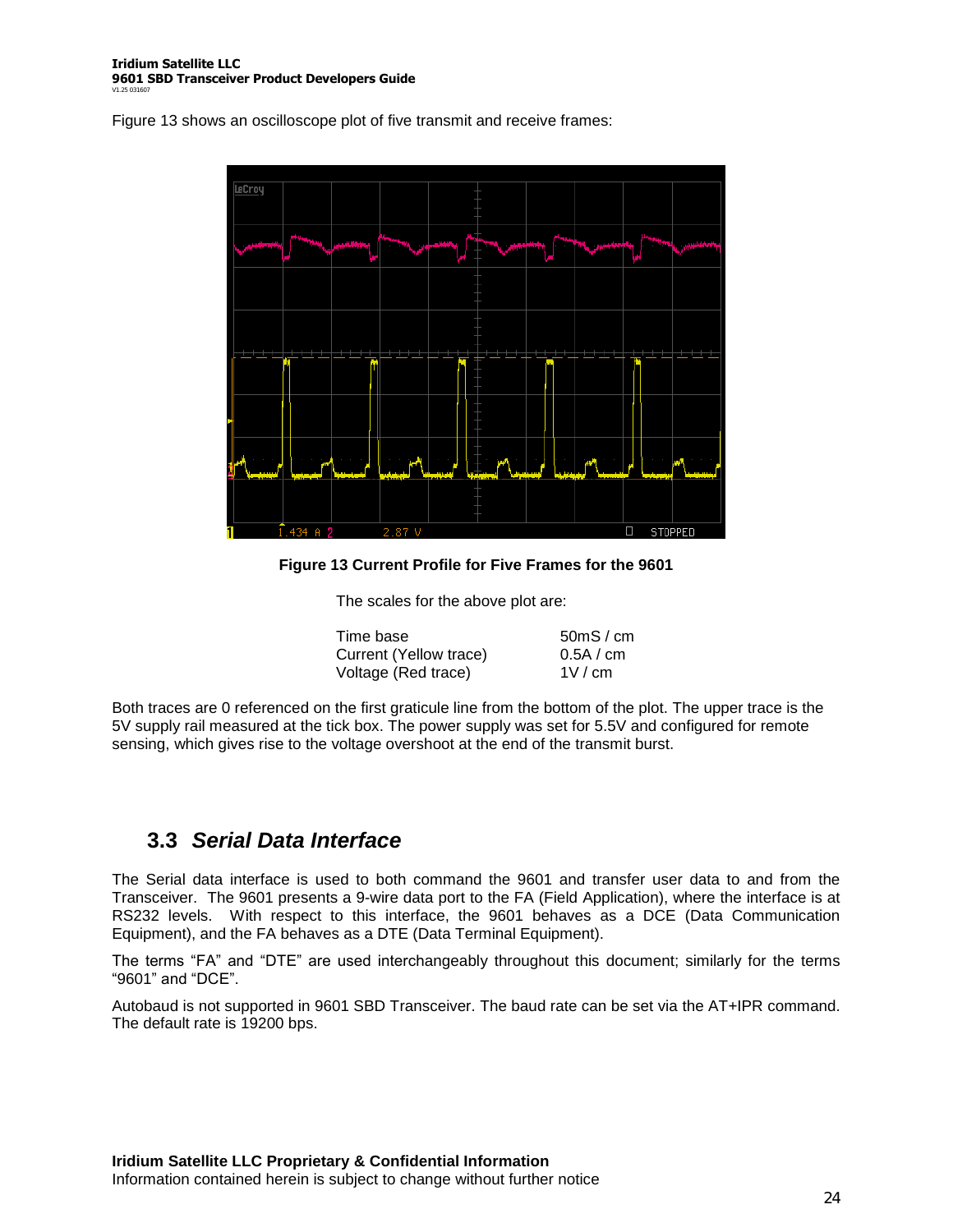### **3.3.1 9-Wire and 3-Wire Operation**

By default, the serial interface operates as a 9-wire connection. Table 9 describes each of the signals, where "input" means an input to the 9601, and "output" means an output from the 9601 SBD Transceiver.

| <b>Signal</b>  | <b>Description</b>                                                                                                                                                                                                                                                                                                                                                                                                                                                                                                                                                                                             |
|----------------|----------------------------------------------------------------------------------------------------------------------------------------------------------------------------------------------------------------------------------------------------------------------------------------------------------------------------------------------------------------------------------------------------------------------------------------------------------------------------------------------------------------------------------------------------------------------------------------------------------------|
| <b>RX</b>      | Active high data output [The DTE receives the data from the 9601]                                                                                                                                                                                                                                                                                                                                                                                                                                                                                                                                              |
| <b>TX</b>      | Active high data input [Data is transmitted from the DTE to the 9601]                                                                                                                                                                                                                                                                                                                                                                                                                                                                                                                                          |
| <b>GND</b>     | 0V                                                                                                                                                                                                                                                                                                                                                                                                                                                                                                                                                                                                             |
| <b>RTS</b>     | Active low flow control input                                                                                                                                                                                                                                                                                                                                                                                                                                                                                                                                                                                  |
| <b>CTS</b>     | Active low flow control output<br>RTS and CTS are used together to implement hardware flow control when enabled with<br>AT&K3                                                                                                                                                                                                                                                                                                                                                                                                                                                                                  |
| <b>DTR</b>     | Active low handshaking input<br>AT&Dn controls how the 9601 uses DTR:<br>If set to AT&D0, DTR is always ignored.<br>Otherwise DTR set to OFF places the data port into UART test mode after 10<br>$\bullet$<br>seconds, or immediately on boot-up. A subsequent transition of DTR to ON returns<br>the data port to DCE mode and resets it to its power-on state.<br>The UART test mode is provided for factory testing of the data port UART. An FA<br>$\bullet$<br>should never activate test mode; if it does, the 9601 will stop responding to AT<br>commands until the data port is returned to DCE mode. |
| <b>DSR</b>     | Active low handshaking output<br>The 9601 drives DSR ON when the data port is in DCE mode, and OFF when the data<br>port is in test mode.<br>The DTE may use this signal as an indication that the 9601 is powered up and ready to<br>receive AT commands.                                                                                                                                                                                                                                                                                                                                                     |
| R <sub>l</sub> | Active low ring indicator output<br>The 9601 drives RI ON when it receives a Automatic Notification from the network that a<br>Mobile Terminated SBD Message is queued at the Gateway, and drives RI OFF after 5<br>seconds or when the DTE initiates an SBD session, whichever occurs first.                                                                                                                                                                                                                                                                                                                  |
| <b>DCD</b>     | Active low handshaking output<br>DCD is driven OFF at all times.                                                                                                                                                                                                                                                                                                                                                                                                                                                                                                                                               |

### **Table 9 –Serial Interface Signals**

Note that the Ring Indicator (RI) pin is used by the 9601 SBD Transceiver to indicate that a Mobile Terminated SBD (MT-SBD) message is queued at the Gateway. The Field Application can monitor this pin and use appropriate AT Commands to command the Transceiver to retrieve the MT-SBD message.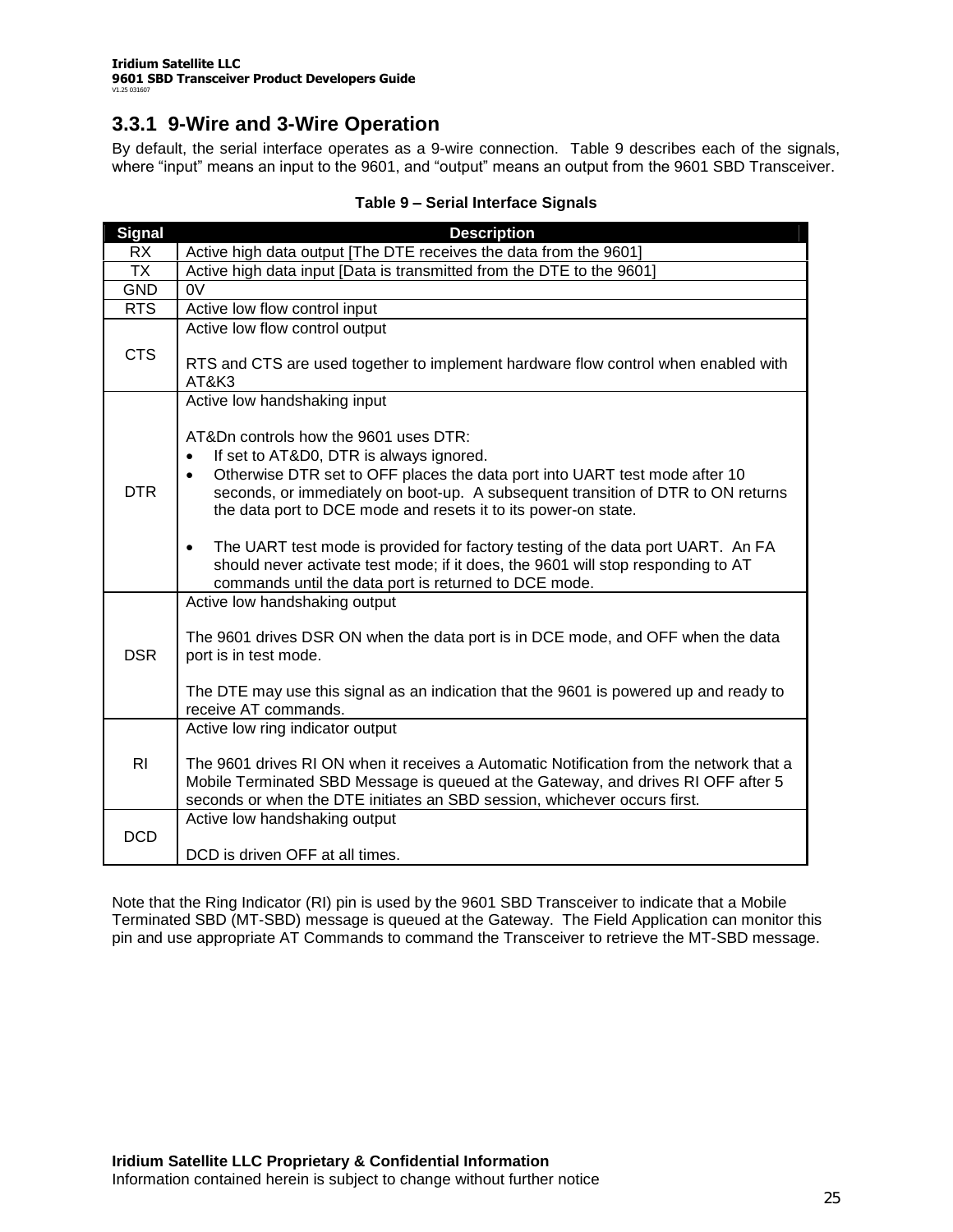#### **Iridium Satellite LLC 9601 SBD Transceiver Product Developers Guide** V1.25 031607

The serial interface may be operated with a 3-wire connection, where only transmit, receive and ground signals are used. However the 9 wire interface offers better control and is the recommended implementation. Iridium is only able to provide limited 3-wire interface support. When operating with a 3 wire connection, the following rules apply:

- AT&Dn must be set to AT&D0 to ignore the DTR input
- AT&Kn must be set to AT&K0 to disable RTS/CTS flow control
- The other output signals may be connected, and operate as follows:
	- CTS driven ON (low)
	- DSR operates as normal
	- RI operates as normal
	- DCD driven ON (low)

*Note:* RTS/CTS flow control, when enabled, is only used when the data port is in SBD data mode. In AT command mode, RTS is ignored and CTS is driven ON (low).

### **3.3.2 Configuration Settings**

The 9601 allows the DTE to configure the data port communication parameters. The three configuration types are active, factory default, and stored. The active configuration is the set of parameters currently in use. They can be changed by the DTE individually via specific AT commands. The factory default configuration is stored in permanent memory. This configuration can be recalled at any time through use of the AT&Fn command.

Two groups of settings, or "profiles", can be stored as user-defined configurations. The DTE first creates desired active configurations and then writes them to memory using the AT&Wn command. These profiles can be designated to be loaded as the active configuration upon 9601 power-up through use of the AT&Yn command. The 9601 can be reset without loss of power to these profiles through use of the ATZn command.

The configuration settings are stored in "S-register" locations.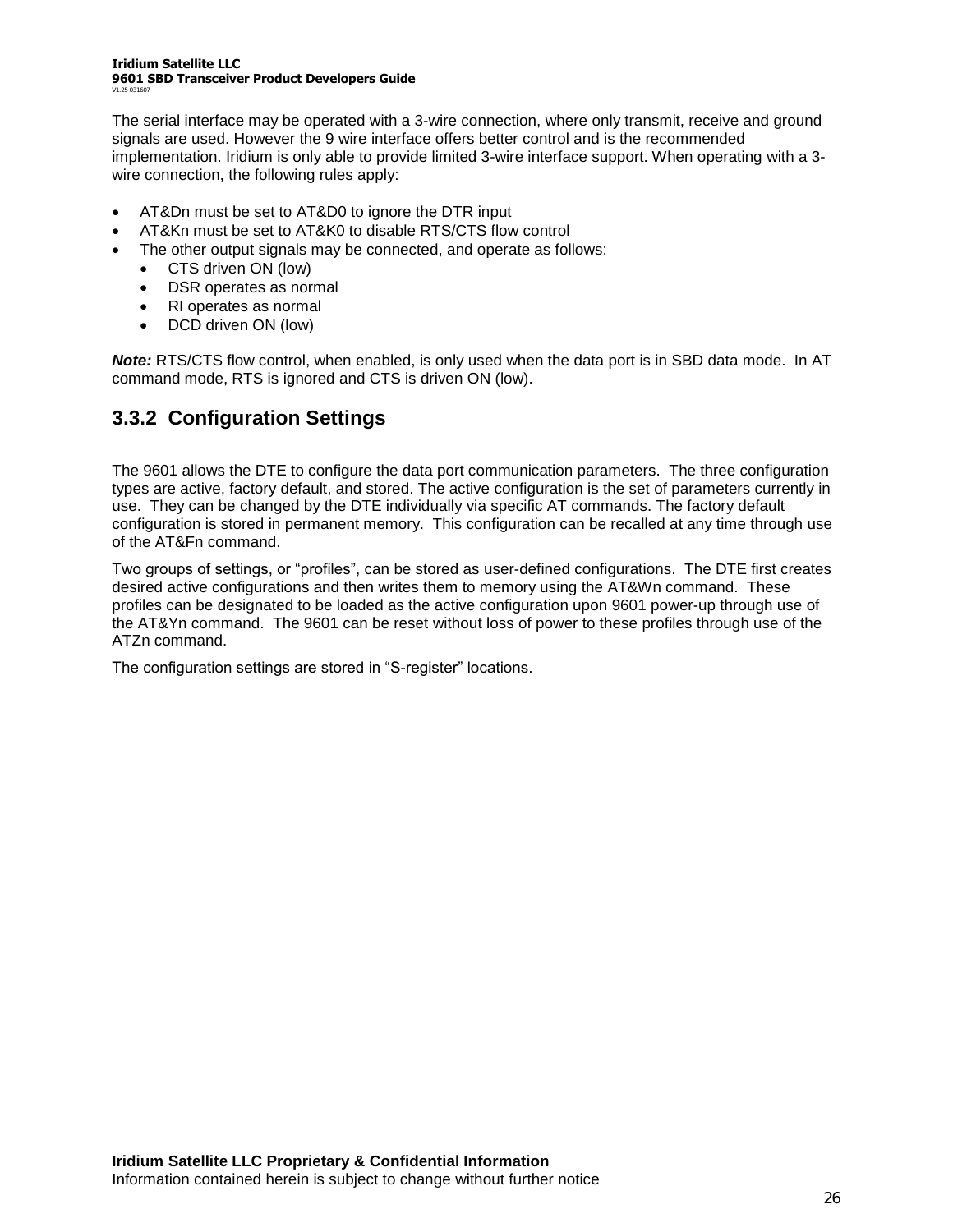### **3.3.3 Modes of Operation**

The serial interface is always in one of three modes: command mode, SBD data mode or SBD session mode. When the data port is in command mode, AT commands can be entered to control the 9601. In command mode, flow control has no effect, with the RTS input ignored and the CTS output driven ON (low). When in SBD data mode, the 9601 is transferring binary or text SBD message data to or from the DTE.

In SBD data mode:

- All characters from the DTE not forming part of the message data are ignored (i.e. no AT commands may be entered)
- No unsolicited result codes are issued.

 RTS/CTS flow control, if enabled, is active. When RTS is OFF (high), the 9601 suspends transfer of data to the DTE; when CTS is OFF (high), the 9601 expects the DTE to suspend transfer of data to the 9601.

When in SBD session mode, the 9601 is attempting to conduct an SBD session with the network. In SBD session mode:

- The DTE must wait for the +SBDI session result code.
- All characters from the DTE are ignored.
- Unsolicited result codes are issued where those codes have been enabled.

Transitions between the modes of operation are performed automatically by the 9601 in response to the SBD AT Commands; the DTE has no other control over the mode.

### **3.3.4 Serial port signal levels**

### **3.3.4.1 Data Port Inputs**

The inputs on the 9601 serial port (RTS, DTR and TXD) will operate correctly at TTL signal levels (logic low 0.4 V max, logic high 2.4V min) or RS-232 levels up to  $+/$ - 25 Volts. Because the circuit for the data port is an RS-232 receiver the lowest logic low and highest logic high are rated to +/- 25 Volts. The transition voltage point (transition from a Low to a High is at about 1V (Above 1V = a high; below 1V = Low).

RS-232 transmitters and receivers always invert. Thus if you use these inputs at logic level you would need to invert these signals using logic-level inverters.

### **3.3.4.2 Data Port Outputs**

The five outputs from the 9601 serial port (DCD, DSR, CTS, RI and RXD) are all at RS-232 levels of approximately +/- 7 Volts no load (manufacturing test limits are 6 to 8 Volts). With a 3 kOhm load the output is +/- 6.4 Volts.

### **3.4** *Hardware Failure Reporting*

If the 9601 detects a hardware problem during initialisation, the 9601 may be unable to function correctly. The 9601 notifies the DTE of this situation by issuing an unsolicited result code at the end of initialisation:

```
HARDWARE FAILURE: <subsys>,<error>
```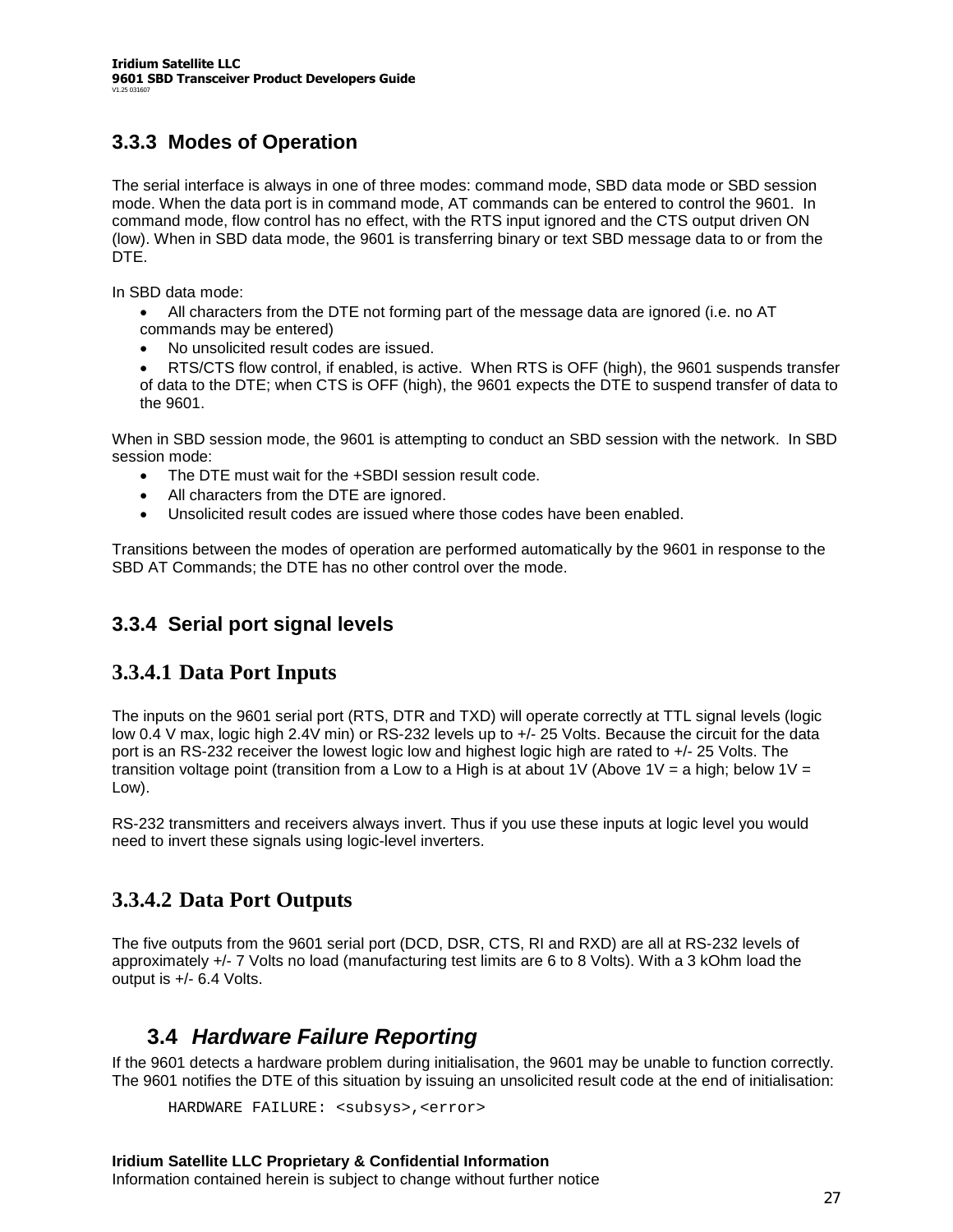where <subsys> identifies the software subsystem that detected the error, and <error> is the subsystem-specific error code.

Any AT commands that cannot be handled in the failure condition will terminate with result code 4 ("ERROR").

# **3.5** *Network Available Output*

This is a digital output that can be used by an application to know when the Transceiver has visibility to the satellite network. This is useful in applications where the Transceiver may move around terrain that reduces the amount of time that clear line of sight to the satellite constellation is available. The application developer can use this output to preserve battery life by reducing the number of attempted transmissions by including this logic output in the application decision logic.

Network Available means only that the 9601 can successfully receive the Ring Channel, or, put more simply, it can see a satellite. Network Available is not a guarantee that a message can be successfully sent. The Network Available state is evaluated every time the Ring Channel is received or missed. If the Ring Channel is visible, then that is typically every 4 seconds. If the Ring Channel is not currently visible, then the update period can be as long as 2 minutes, depending on how long the lack of satellite visibility existed. This is because the 9601 attempts to conserve power by increasing the ring search interval while the satellites are not visible. Every time a ring search fails, the time to wait is increased by 96 frames up to a maximum of 1344 frames, or 121 seconds.

If Network Available is currently off, the Field Application may still attempt an SBDI session. This will force the 9601 Transceiver to look for the Ring Channel immediately, and on finding it, to attempt to send the message. In this case Network Available will not come on immediately. The Network Available does not turn on while in a +SBDI session. It will however turn on 4 seconds later assuming that the Ring Channel is present. After the SBD session completes, the 9601 performs a new Ring Channel search sequence, at the end of which Network Available gets turned on. That can take between 4 and 12 seconds.

The wait time between search windows is reset to 4 seconds every time a search succeeds. Otherwise it continues to increase. So if the +SBDI attempt fails to find the ring channel, the search window does not reset to 4 seconds.

Note that the behavior of +CIEV:1 is identical in to that of the Network Available output.

# **3.6** *DC Power Output*

A limited power output can be provided by the 9601 which could be used for driving an LED to provide a visible indication that the transceiver is on, or the output could be used in application logic to determine if the transceiver is on.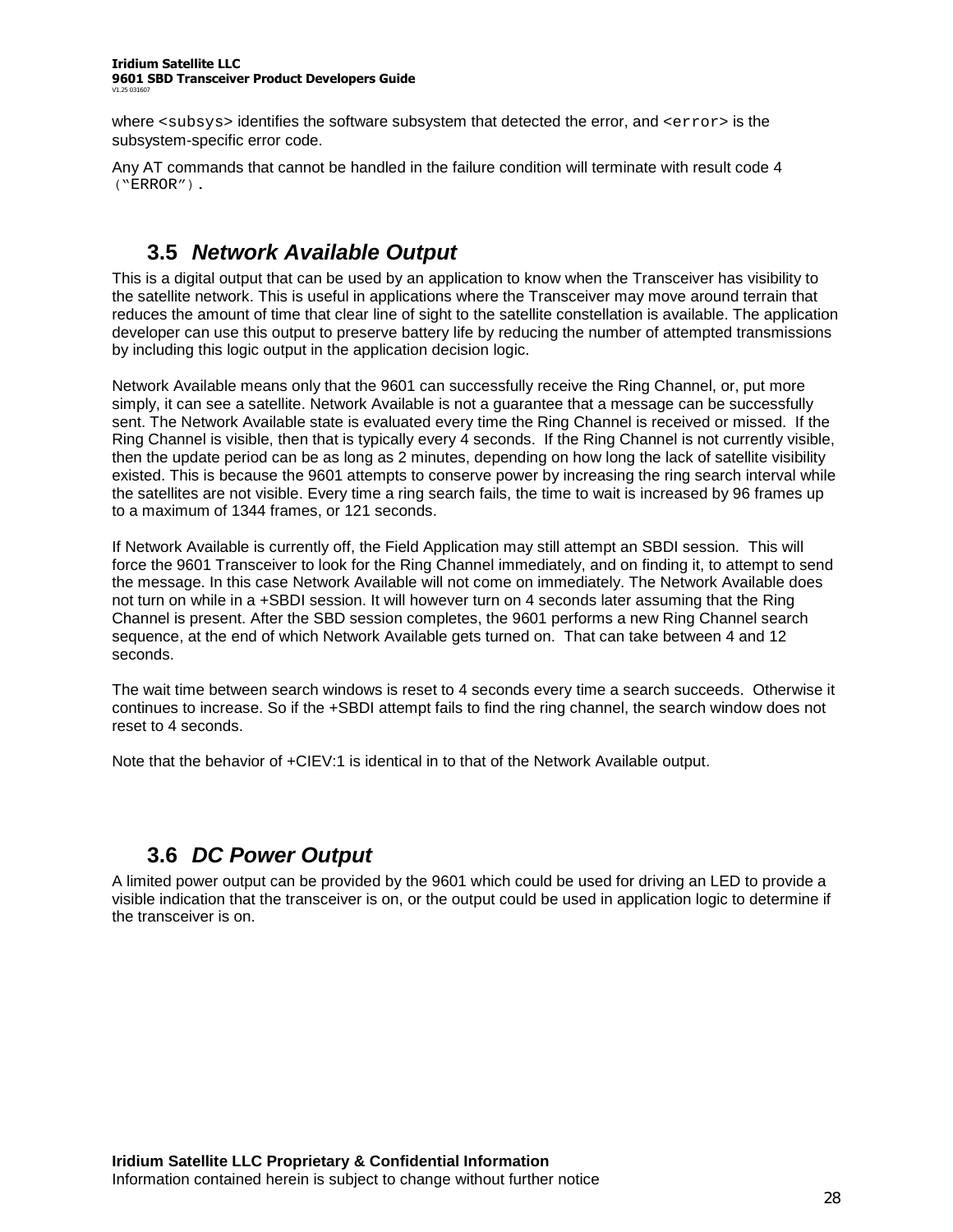# **4.0 RF Interface**

This section describes the physical connector and RF specifications of the RF Interface.

### **4.1** *Antenna Connector*

The 9601 will have the following antenna connector characteristics as described in Table 10.

| Parameter                  | Value           |
|----------------------------|-----------------|
| Impedance                  | 50 Ohms nominal |
| Gain                       | 3dBi            |
| Polarization               | <b>RHCP</b>     |
| VSWR (maximum operational) | 1.5:1           |

### **Table 10: Antenna Characteristics**

Note:

- Existing qualified Iridium antennas may be used. (i.e. antennas designed for the 9522 and 9522A)
- Existing antennas will require different RF connector types to those for the 9522 and 9522A

### **4.1.1 Antenna Connector Type**

The antenna connector on the 9601 is a female SMA type. SMA nut is tightened at the factory to 3lbf.in. The connector is manufactured by Johnson Components and has a part number: 142-0701-871. Additional information can be found at:

http://www.johnsoncomponents.com/webapp/wcs/stores/servlet/ENPProductDetailView?itemid=20525&st oreId=10010&catalogId=10010&langId=-1

A data sheet may be downloaded from:

http://www.johnsoncomponents.com/webapp/wcs/stores/Johnson/pdfs/1420701871.pdf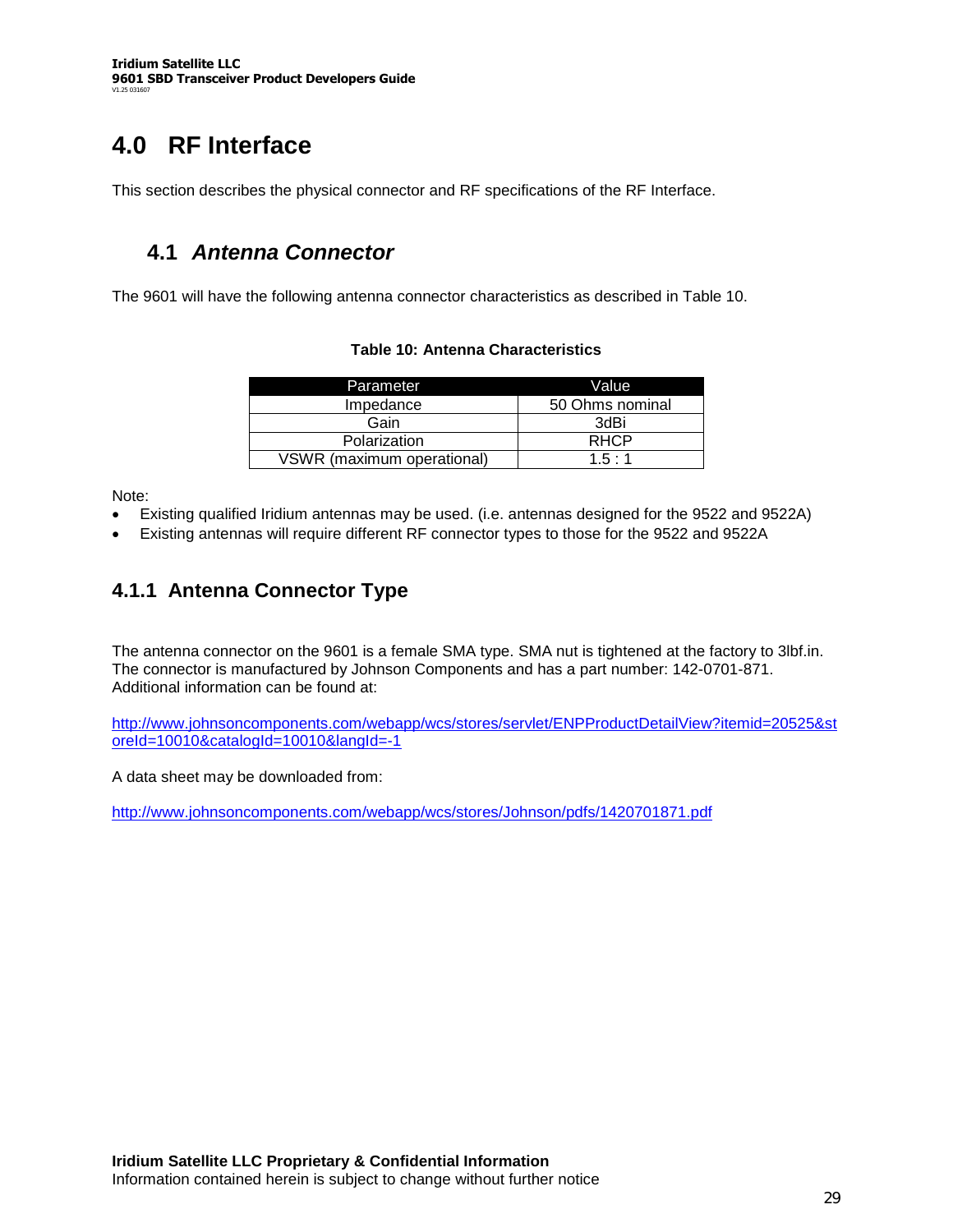# **4.2** *RF Interface Specifications*

The RF interface requirements for the 9601 are summarized in Table 11 below.

| Parameter                   | Value                    |
|-----------------------------|--------------------------|
| <b>Frequency Range</b>      | 1616 MHz to 1626.5 MHz   |
| <b>Duplexing Method</b>     | TDD (Time Domain Duplex) |
| <b>Oscillator Stability</b> | $\pm$ 1.5 ppm            |
| Input/Output Impedance      | 500                      |
| <b>Multiplexing Method</b>  | TDMA/FDMA                |

### **Table 11: General RF Parameters**

## **4.3** *Radio Characteristics*

The tables within this section contain radio characteristics of the 9601 SBD Transceiver.

### **Table 12: Radio Characteristics**

| Parameter                                  | Value         |
|--------------------------------------------|---------------|
| Average Power during a transmit slot (max) | 1.6W          |
| Receiver sensitivity                       | $-118$ d $Bm$ |
| Max Cable loss permitted (Note 2)          | 2dB           |
| Link Margin - Downlink (Note 3)            | 13dB          |
| Link Margin - Uplink (Note 3)              | 7dB           |

Note 1: This Transceiver has a different antenna connector to other Iridium transceivers

Note 2: Cable losses should be minimized. **Note that the total implementation loss for an antenna, connectors, cable, lightening arrestor and any other RF component between the transceiver and the antenna shall not exceed 3dB. Implementation loss higher than this will affect link performance and quality of service. Solutions with a loss higher than 3dB will not meet the requirements of Iridium Solution Certification.**

Note 3: Link Margin given for free space.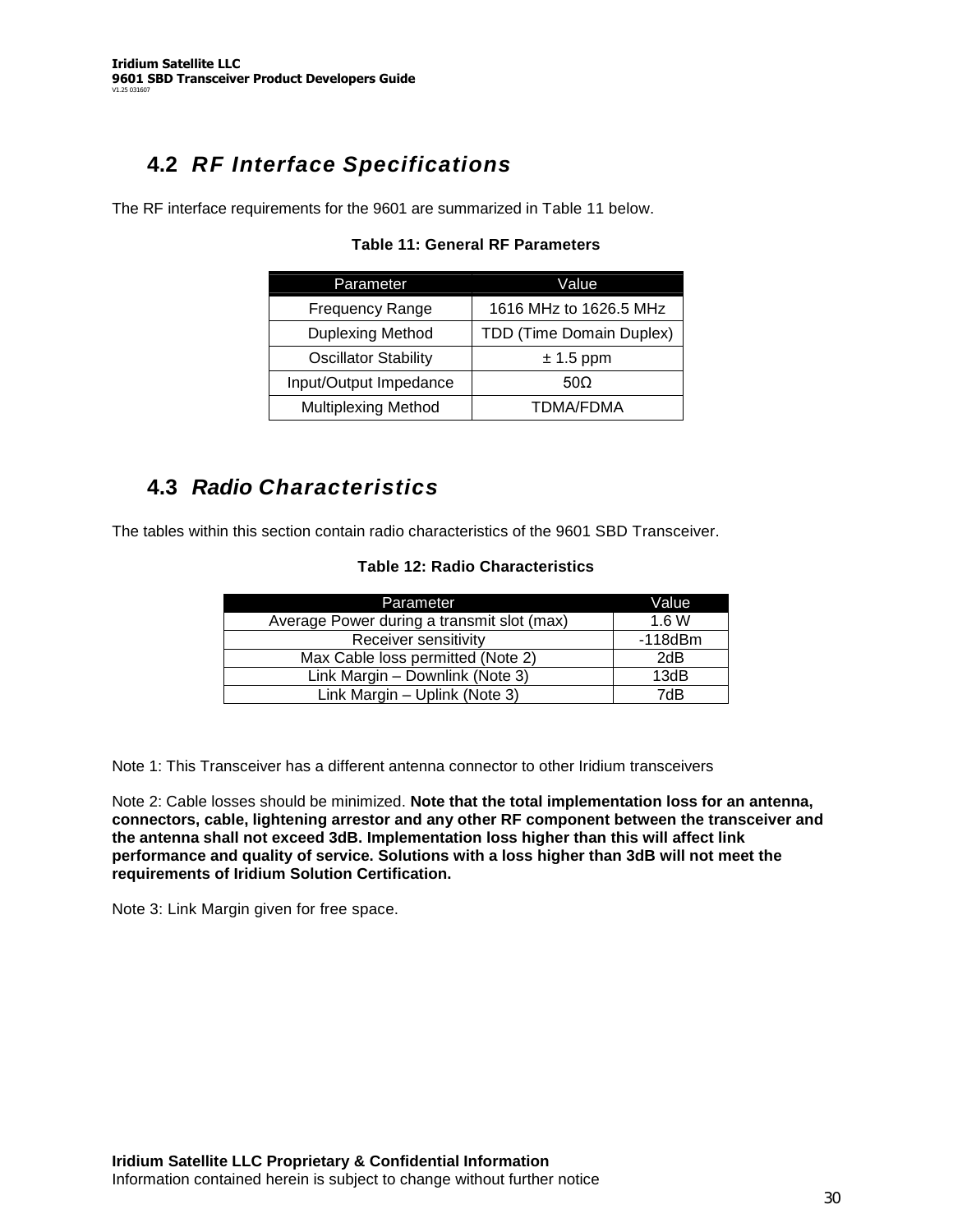# **5.0 AT Command Set Description**

This document specifies the AT Commands supported by the 9601 Transceiver. Informative examples are presented in Section 8.0.

The 9601 is configured and operated through the use of AT commands. Only AT Commands that are relevant to the 9601 are included. AT Commands related to functionality of the 9522 and 9522A LBTs are not included. Note that Commands may be modified, removed or added and that you should not rely on this document as a definitive statement of the functionality of the commercial 9601 Transceiver. This document will be periodically updated to reflect the addition, deletion or modification of AT Commands. Developers should also consult the software release notes for the version of software that is physically loaded on the 9601 used in applications under development. Such release notes are made available to authorized Iridium VARs and VAMs on the Iridium Developer Extranet. It is the responsibility of applications developers to check compatibility of applications software with the AT Commands on all 9601s used for both development and commercial deployments.

Applications developers should also consult the "Iridium Short Burst Data Service Developers Guide" in addition to the Commands stated herein. That guide provides significant additional information that will aide in developers understanding of the Iridium system.

## **5.1** *AT –ATtention Code*

This is the prefix for all commands except A/. When entered on its own, the 9601 will respond OK.

### **5.2** *A/ - Repeat Last Command*

Repeat the last command issued to the 9601 unless the power was interrupted or the unit is reset. A/ is not followed by <CR>.

## **5.3** *En –Echo*

Echo command characters.

- 0 Characters are not echoed to the DTE.
- 1 Characters are echoed to the DTE (default).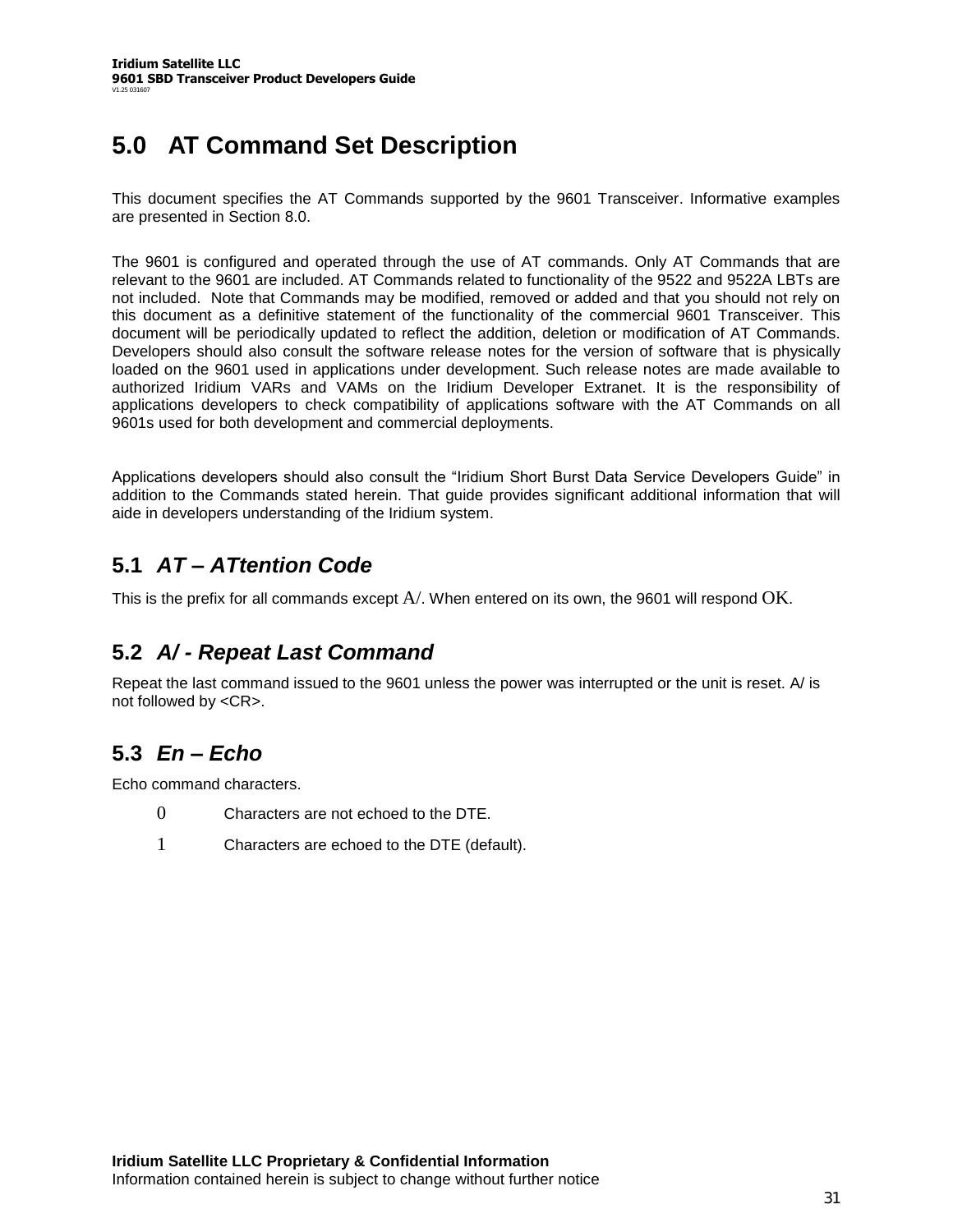### **5.4** *In –Identification*

Requests the 9601 to display information about itself.

- 0 "2400" (for compatibility only)
- 1 "0000" (for compatibility only)
- 2 "OK" (for compatibility only)
- 3 "XXXXXXXX" (Software revision level)
- 4 "IRIDIUM 9600 Family" (Product description)
- 5 "8816" (for compatibility only)
- 6 "XXX"(Factory identity)
- 7 "XXXXXXXX" (Hardware specification)

### **5.5** *Qn –Quiet Mode*

Control 9601 responses.

- 0 9601 responses are sent to the DTE (default).
- 1 9601 responses are NOT sent to the DTE.

### **5.6** *Vn –Verbose Mode*

Set the response format of the 9601, which may be either numeric or textual.

- 0 Numeric responses.
- 1 Textual responses (default).

### **5.7** *Zn –Soft Reset*

Reset the 9601's data port to a user-stored configuration that has been previously stored using  $&Wn$ .

- 0 Restores user configuration 0.
- 1 Restores user configuration 1.

### **5.8** *&Dn –DTR Option*

Set the 9601 reaction to the DTR signal.

- 0 DTR is ignored. A DTR signal input is not needed when set to &D0.
- 1-3 DTR must be ON. If DTR transitions from ON to OFF, the data port will be locked after approximately 10 seconds to enter the UART test mode. The data port will resume when DTR is restored to ON.

There is no distinction between settings 1-3. (Default is 2)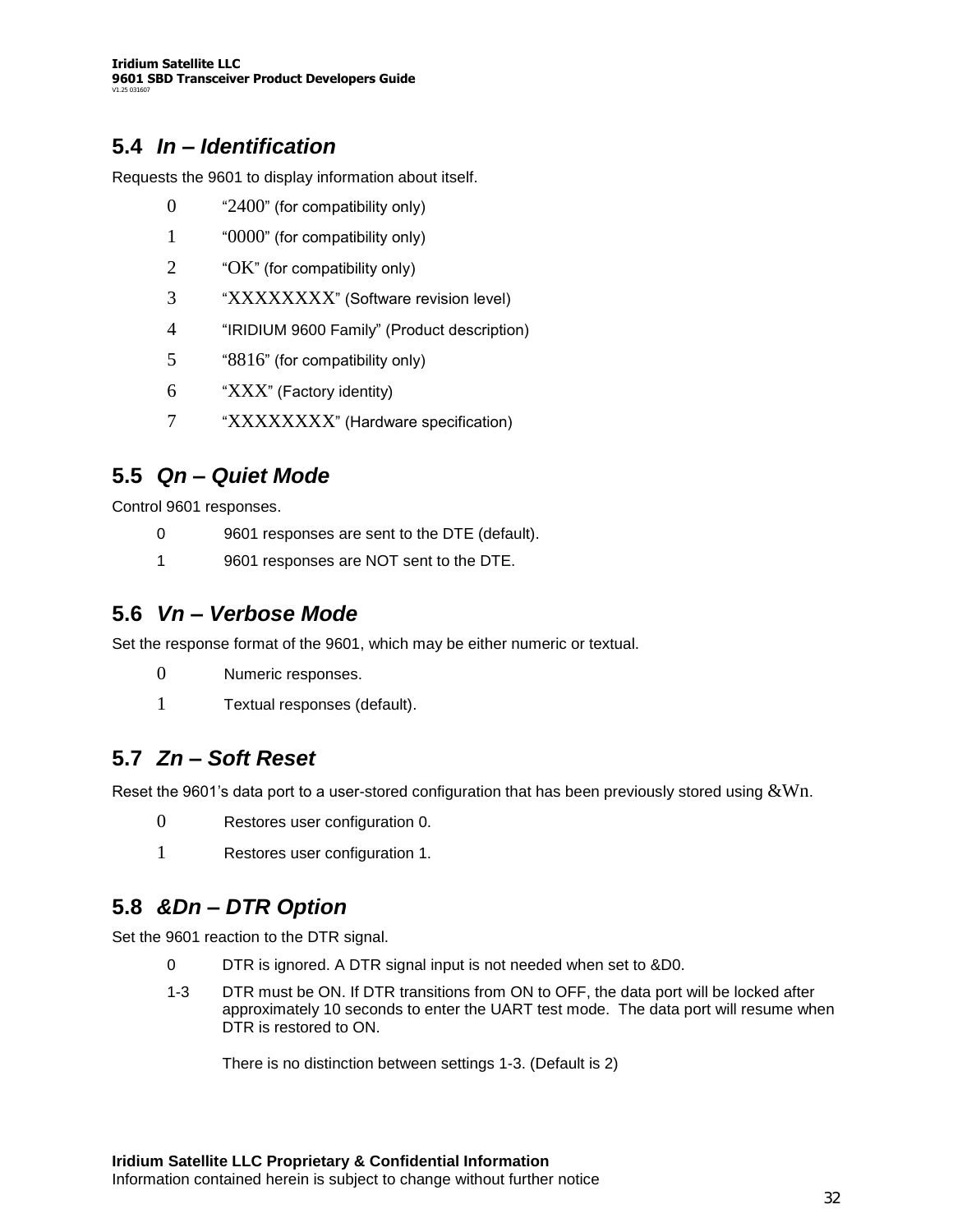### **5.9** *&Fn –Restore Factory Settings*

Recall factory default configuration without resetting the data port.

0 Recall factory default 0.

## **5.10***&Kn –Flow Control*

Select the flow control method between the 9601 and DTE. Flow control is only applied to the transfer of SBD message data; it does not apply to AT commands and their responses.

- 0 Disables flow control.
- 3 Enables RTS/CTS flow control (default).

### **5.11***&V –View Active and Stored Configuration*

View the current active configuration and stored profiles.

### **5.12***&Wn –Store Active Configuration*

Store the active profile in non-volatile memory. This is used to store user configurations for later use.

- 0 Store current (active) configuration as profile 0.
- 1 Store current (active) configuration as profile 1.

### **5.13***&Yn –Designate Default Reset Profile*

Select profile for use after power-up.

- 0 Select profile 0 (default).
- 1 Select profile 1.

### **5.14***%R –Display Registers*

Display all the S-registers in the system.

## **5.15***\*F –Flush to Eeprom*

Flush all pending writes to Eeprom, shut down the radio, and prepare the 9601 to be powered down. The command returns OK upon completion, at which point it is safe to remove the power without losing nonvolatile data.

*Note:* This command stops the 9601 from responding to any more commands, but does not actually power it down. The only way to power down the 9601 is for the FA to remove the power or to de-assert the on/off control line.

*Note:* After an SBD session, the new SBD MOMSN is always flushed to Eeprom before the +SBDI result is issued.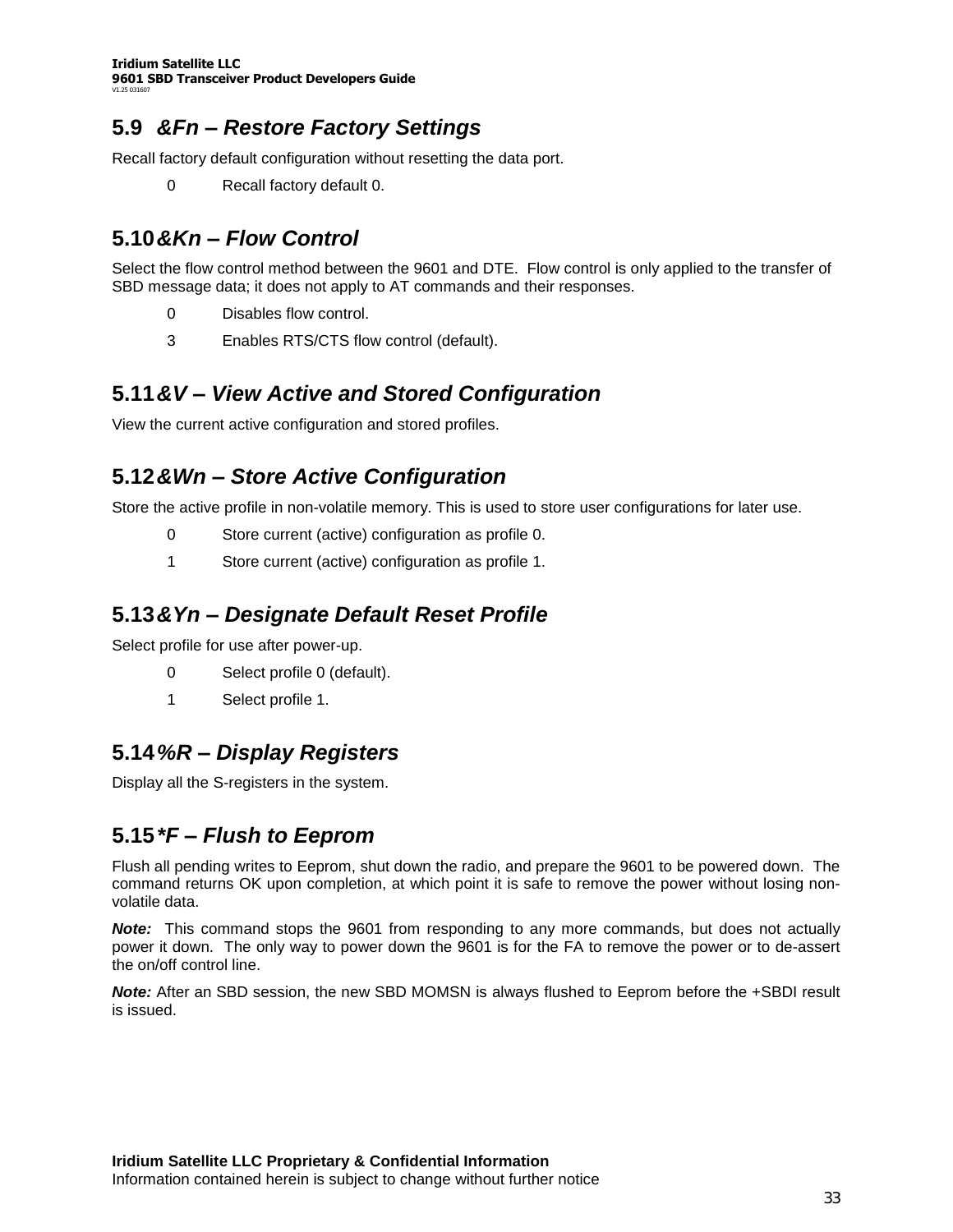# **5.16***\*Rn –Radio Activity*

Control radio activity.

- 0 Disable radio activity.
- 1 Enable radio activity (default).

While the radio is disabled:

- SBD sessions can not be initiated; they will fail immediately.
- No SBD Automatic Notifications will be issued for automatic-MT messages.
- No registration, i.e. location updates will be performed.
- The baseband circuitry is still active and the 9601 still accepts AT commands.

This command allows the FA to reduce detectable emissions from the RF circuitry during the idle periods between SBD sessions, and also provides some, limited, power saving in cases where it may be inconvenient for the FA to power down the 9601.

### **5.17***+CGMI –Manufacturer Identification*

### *Exec Command:* **+CGMI**

Query the 9601 manufacturer.

### **5.18***+CGMM –Model Identification*

### *Exec Command:* **+CGMM**

Query the 9601 model.

### **5.19***+CGMR –Revision*

### *Exec Command:* **+CGMR**

Query the 9601 revision.

### **5.20***+CGSN –Serial Number*

### *Exec Command:* **+CGSN**

Query the 9601 IMEI.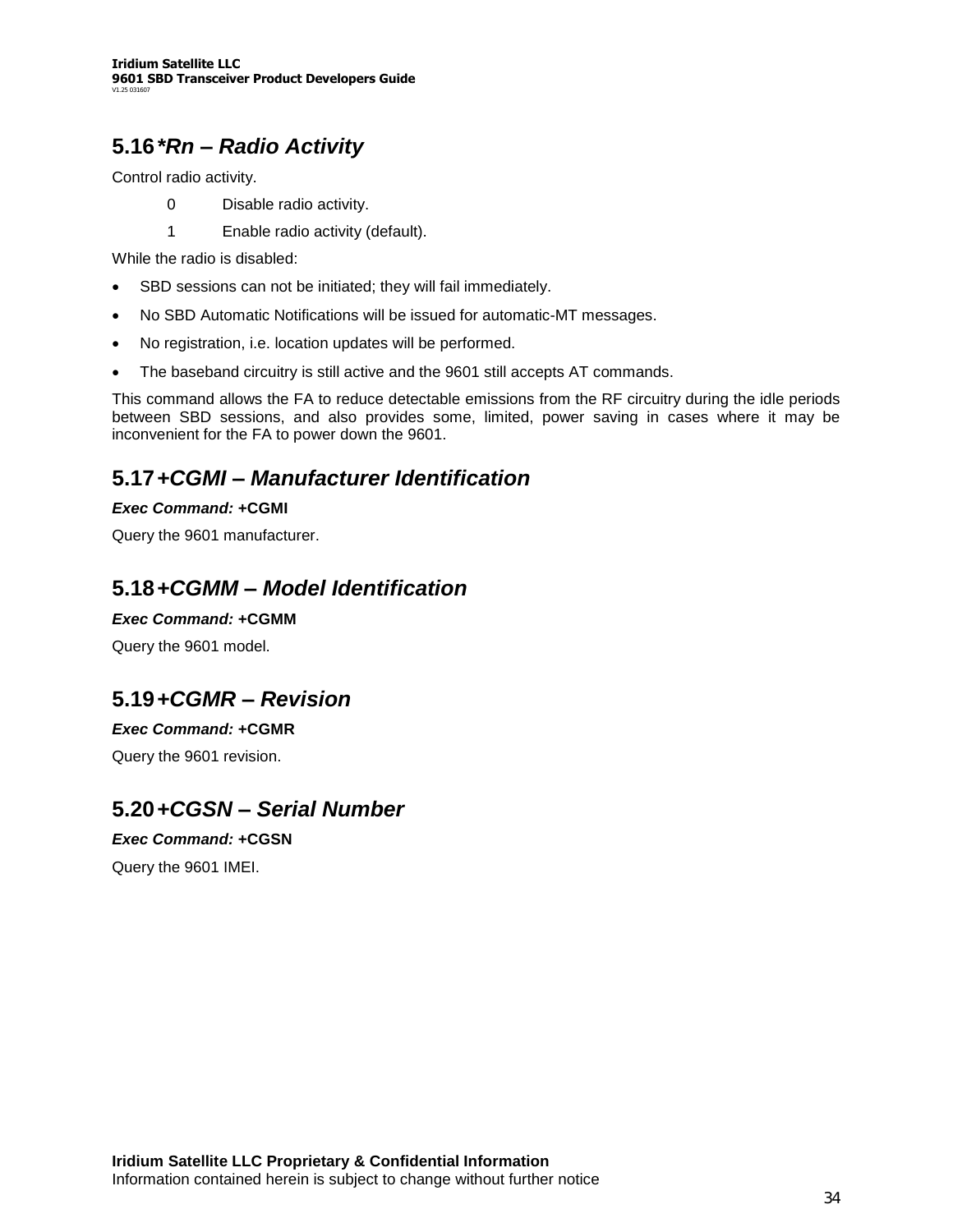# **5.21***+CIER –Indicator Event Reporting*

### *Set Command:* **+CIER=[<mode>[,<sigind>[,<svcind>]]]**

The set command enables or disables sending of the +CIEV unsolicited result code from the 9601 to the DTE in case of indicator state changes. <mode> controls the processing of the +CIEV unsolicited result codes.

<mode>:

- 0 Disable indicator event reporting; do not send +CIEV unsolicited result codes to the DTE; buffer the most recent indicator event for each indicator in the 9601 (default).
- 1 Enable indicator event reporting; buffer the most recent +CIEV unsolicited result code for each indicator when the data port is reserved (e.g. in SBD data mode) and flush them to the DTE after reservation; otherwise forward them directly to the DTE.

#### <sigind>:

Control reporting of "signal quality" indicator changes:

- 0 No "signal quality" indicator reporting.
- 1 Enable "signal quality" indicator reporting using result code

+CIEV:0,<rssi>

where  $\langle$ rssi $>$  is:

- 0 Equivalent to 0 bars on the signal strength indicator
- 1 Equivalent to 1 bars on the signal strength indicator
- 2 Equivalent to 2 bars on the signal strength indicator
- 3 Equivalent to 3 bars on the signal strength indicator
- 4 Equivalent to 4 bars on the signal strength indicator
- 5 Equivalent to 5 bars on the signal strength indicator

The reported signal strength is the same value that would be returned by the +CSQ command. When enabled, the signal quality indicator is reported only when the signal strength changes.

#### <svcind>:

Control reporting of "service availability" indicator changes:

- 0 No "service availability" indicator reporting.
- 1 Enable "service availability" indicator reporting using result code

+CIEV:1,<value>

where <value> is:

- 0 Network service is currently unavailable.
- 1 Network service is available.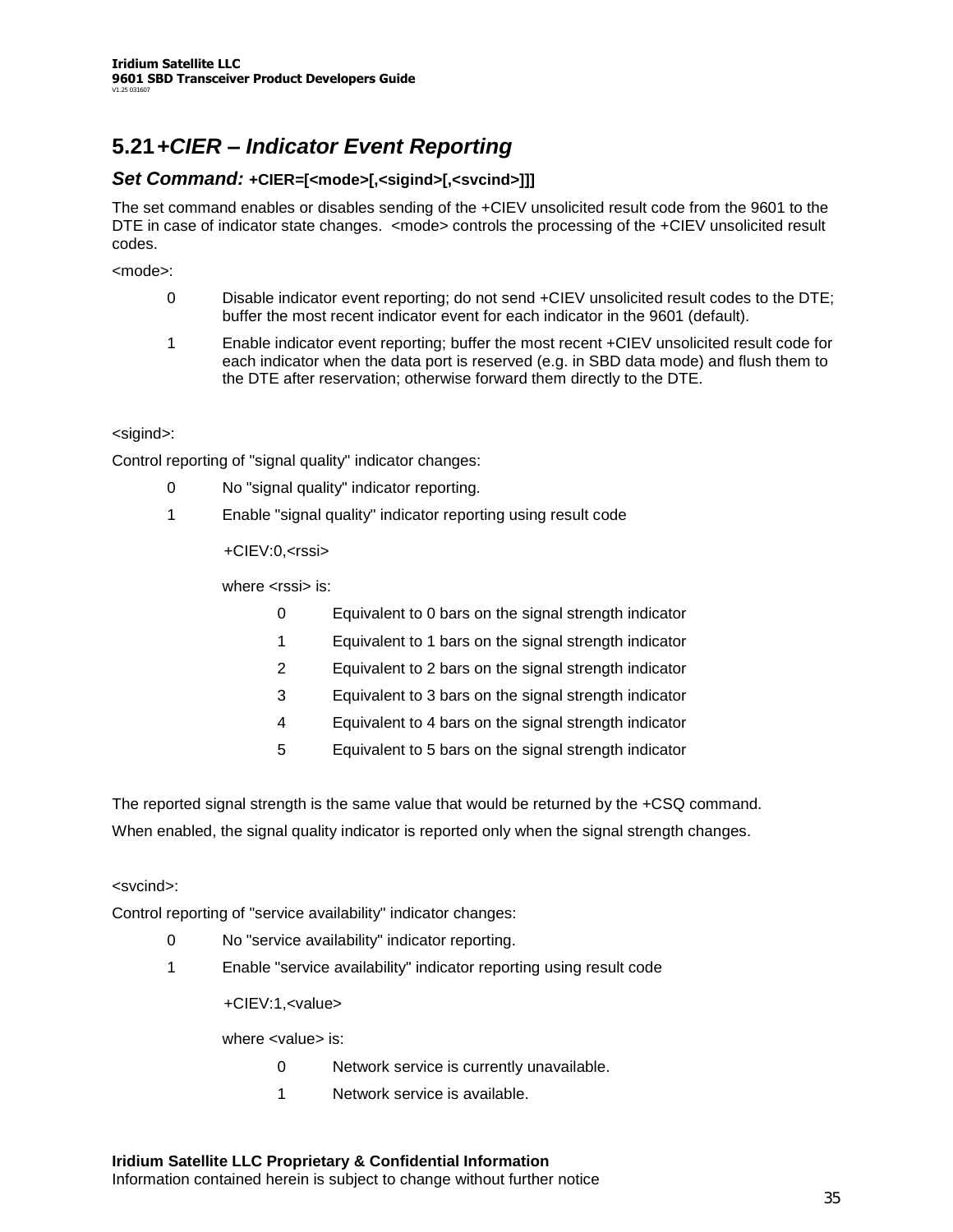#### **Iridium Satellite LLC 9601 SBD Transceiver Product Developers Guide** V1.25 031607

Network service availability is equivalent to a signal strength greater than 0. The service availability indicator provides a way for the FA to wait until the 9601 can start an SBD session without receiving continual notifications of changes in signal strength.

### *Read Command:* **+CIER?**

Query the current indicator event reporting settings. The response is of the form:

+CIER:<mode>,<sigind>,<svcind>,<antind>

Where <antind> is not used.

### *Test Command:* **+CIER=?**

List the supported settings. The response is in the form:

+CIER:(supported <mode>s),(supported <sigind>s),(supported <svcind>s) ,(supported <antind>s)

**Note:** In <mode> 1, the DTE may miss some indicator state changes if they occur while the data port is reserved. However, the buffering mechanism ensures that the *most recent* change for each indicator during reservation will be flushed to the DTE after reservation; thus the DTE is always made aware of the latest state of each indicator.

**Note:** The DTE may initiate an SBD session even if service is unavailable; in this case, the 9601 makes an immediate search for the network and, if successful, starts the SBD session, otherwise the SBD session fails.

### **5.22***+CRIS –Ring Indication Status*

### *Exec Command:* **+CRIS**

Query the ring indication status, returning the reason for the most recent assertion of the Ring Indicator. The response contains separate indications for telephony and SBD ring indications.

The response is in the form:

+CRIS:<tri>,<sri>

where  $\langle$ tri> indicates the telephony ring indication status (for compatibility):

0 No telephony ring alert received.

and <sri> indicates the SBD ring indication status:

- 0 No SBD Ring Alert received.
- 1 SBD Ring Alert received.

**Note:** The <tri> response is included for compatibility with 9522A applications. The results in the <tri> response should be ignored for 9601 applications. For the 9601 only the <sri> response should be evaluated.

**Iridium Satellite LLC Proprietary & Confidential Information** Information contained herein is subject to change without further notice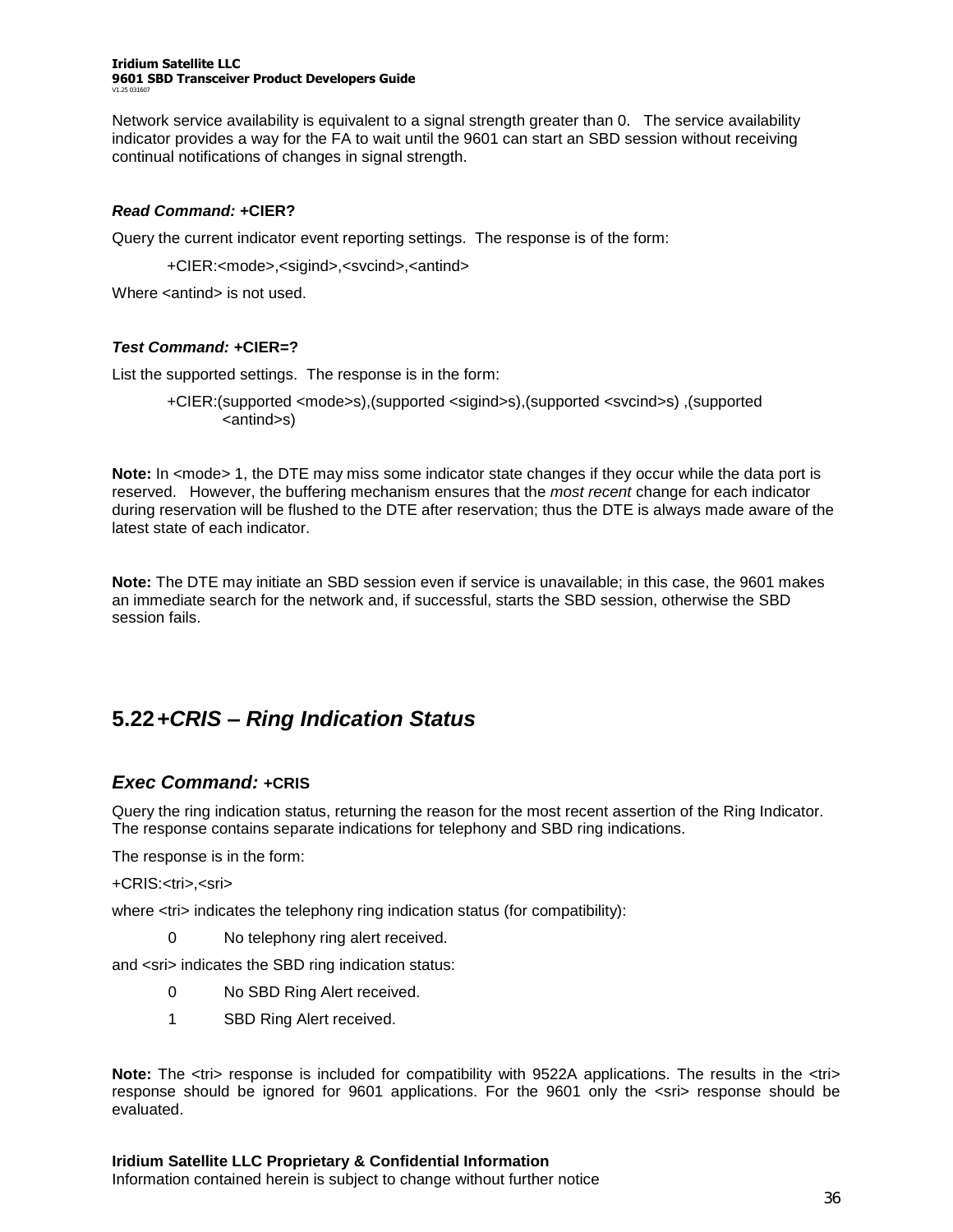# **5.23***+CSQ –Signal Quality*

### *Exec Command:* **+CSQ[F]**

Execution command returns the received signal strength indication <rssi> from the 9601. Response is in the form:

+CSQ:<rssi>

where:

<rssi>:

- 0 Equivalent to 0 bars displayed on the signal strength indicator.
- 1 Equivalent to 1 bar displayed on the signal strength indicator.
- 2 Equivalent to 2 bars displayed on the signal strength indicator.
- 3 Equivalent to 3 bars displayed on the signal strength indicator.
- 4 Equivalent to 4 bars displayed on the signal strength indicator.
- 5 Equivalent to 5 bars displayed on the signal strength indicator.

### *Test Command:* **+CSQ=?**

List the supported signal strength indications. The response is in the form:

+CSQ:(supported <rssi>s)

**Note:** A signal strength response may not be immediately available, but will usually be received within two seconds of issuing the command. If the 9601 is in the process of acquiring the system, a delay in response of up to 50 seconds may be experienced.

**Note:** The +CSQF form of the command returns immediately, reporting the last known calculated signal strength. Note that the signal strength returned by this command could be different from the current actual signal strength if the +CSQ form is used. This form is included for developer application compatibility as it provides a Fast response.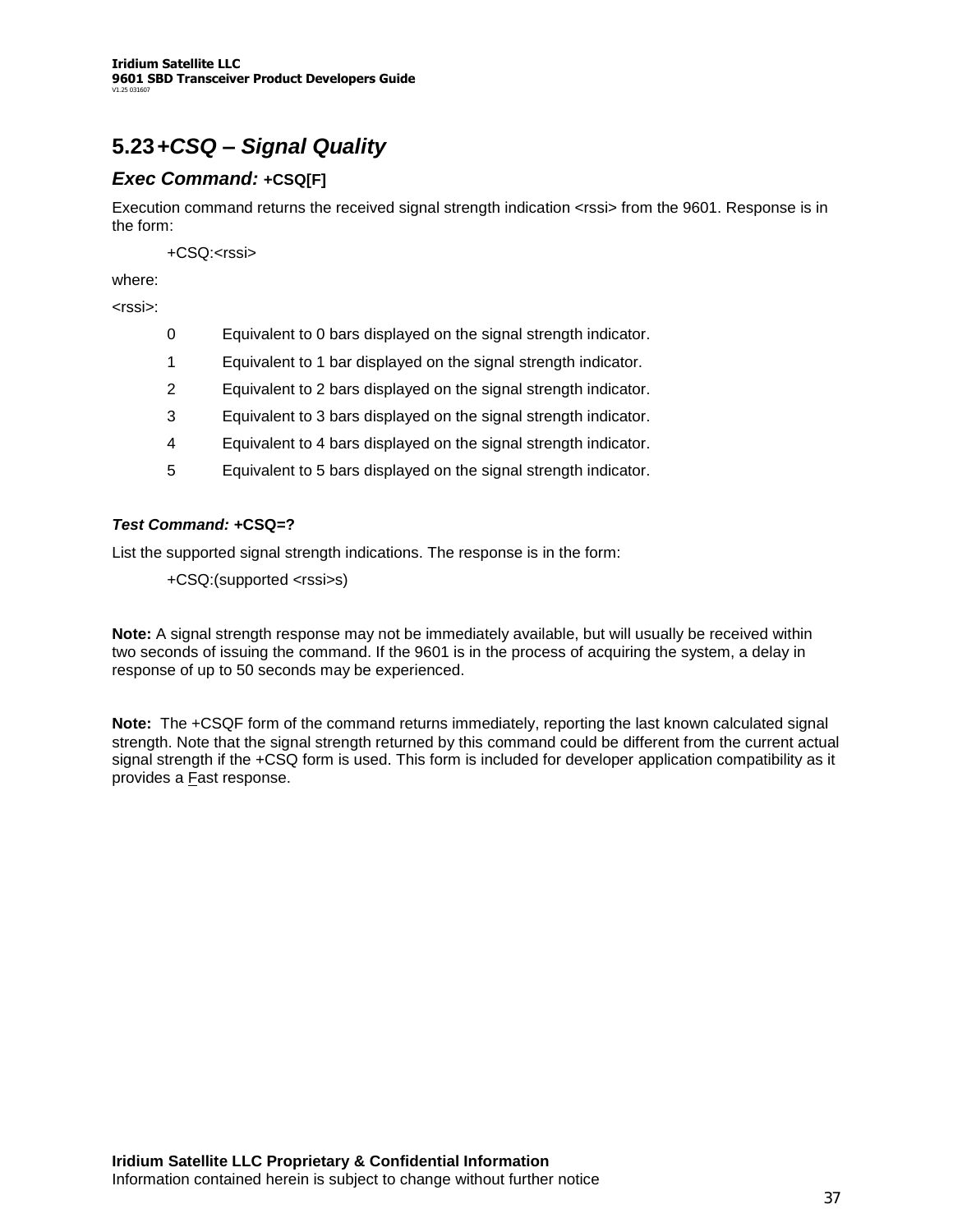### **5.24***+CULK –Unlock*

### *Exec Command:* **+CULK=<unlock key>**

Unlock the Transceiver after it has been locked by the Gateway. The unlock key must be obtained by contacting Iridium's customer support.

<unlock key>:

0000000000000000 .. FFFFFFFFFFFFFFFF A string of 16 hexadecimal digits.

While the Transceiver is locked, it is unable to perform any SBD sessions. Any attempts to start a session will return an error code indicating that the Transceiver is locked.

### *Command Response:*

### +CULK:<status>

where:

<status> indicates the lock status of the Transceiver following the unlock attempt:

- 0 Unlocked –Transceiver is not locked and is permitted to perform SBD sessions.
- 1 Locked –Transceiver is locked and unable to perform SBD sessions. It must be unlocked by supplying the correct unlock key to the +CULK command.
- 2 Permanently locked –Transceiver is locked and unable to perform SBD sessions. It cannot be unlocked and must be returned to the supplier.

### *Read Command:* **+CULK?**

Query the current lock status of the Transceiver. The response is of the form:

+CULK:<status>

<status>:

- 0 Unlocked
- 1 Locked
- 2 Permanently locked

### **5.25***+GMI –Manufacturer Identification*

### *Exec Command:* **+CGMI**

Query the 9601 manufacturer.

### **5.26***+GMM –Model Identification*

### *Exec Command:* **+CGMM**

Query the 9601 model.

### **5.27***+GMR –Revision*

### *Exec Command:* **+CGMR**

Query the 9601 revision.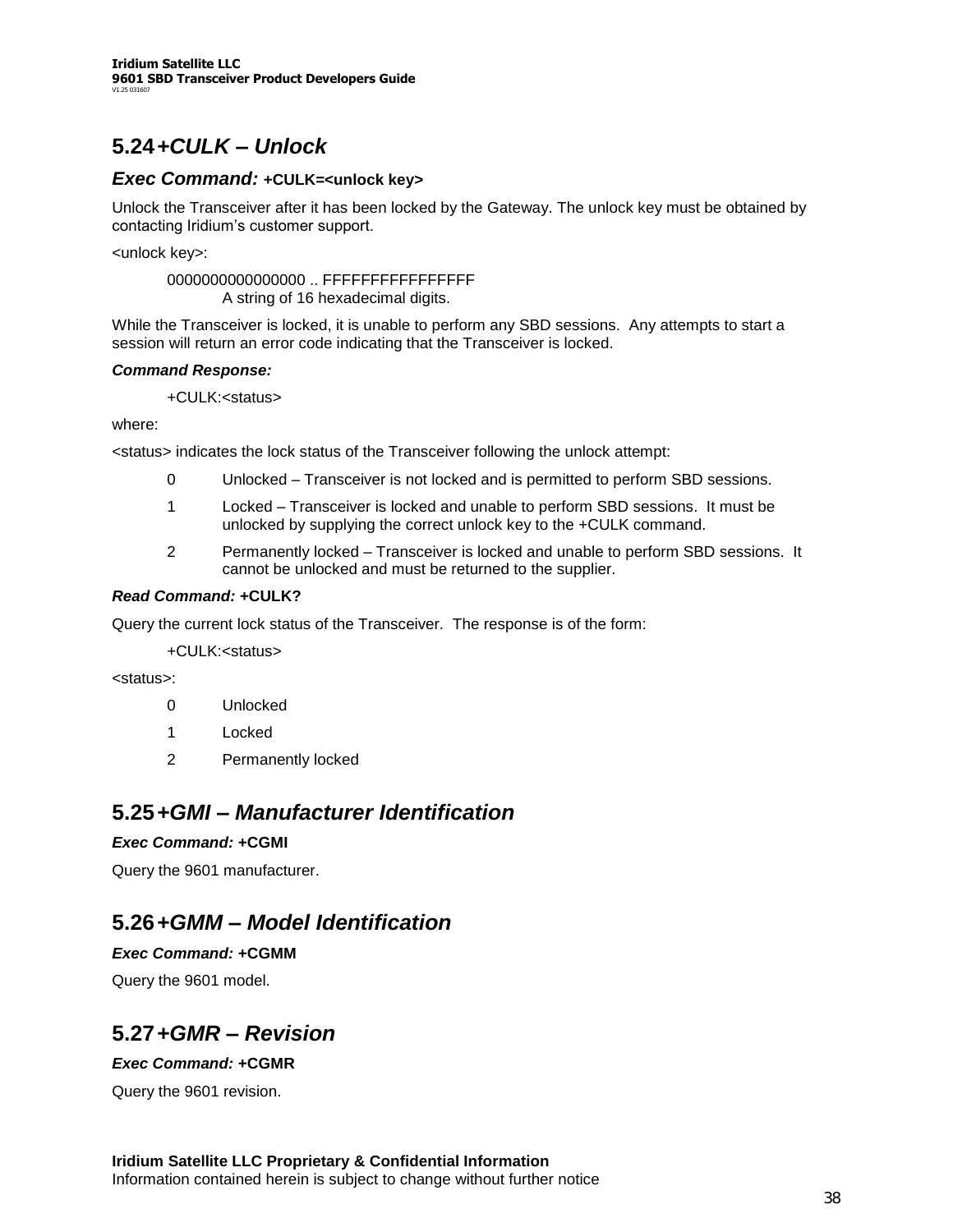**Iridium Satellite LLC 9601 SBD Transceiver Product Developers Guide** V1.25 031607

### **5.28***+GSN –Serial Number*

### *Exec Command:* **+CGSN**

Query the 9601 IMEI.

# **5.29***+IPR –Fixed DTE Rate*

### *Set Command:* **+IPR=<rate>**

Set the data rate at which the 9601 will accept commands. The change in data rate takes into effect after the result code (e.g., OK) is received by the DTE.

where:

<rate>:

- 1 600 bps
- 2 1200 bps
- 3 2400 bps
- 4 4800 bps
- 5 9600 bps
- 6 19200 bps (default)
- 7 38400 bps
- 8 57600 bps
- 9 115200 bps

### *Read Command:* **+IPR?**

Query the current data rate. The response is in the form:

+IPR:<rate>

#### *Test Command:* **+IPR=?**

List the supported data rates. The response is in the form:

+IPR:(supported <rate> settings)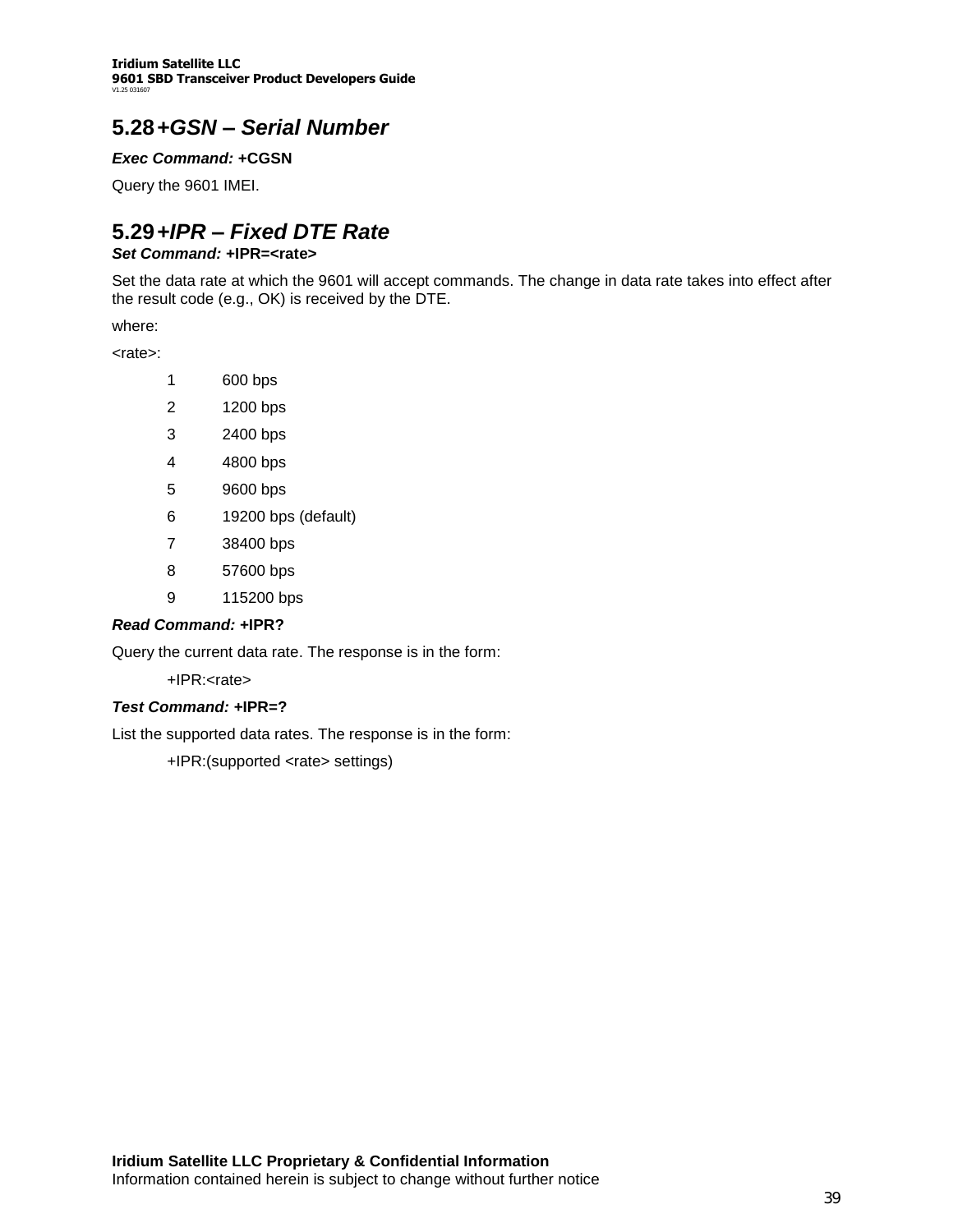### **5.30***+SBDWB –Short Burst Data: Write Binary Data to the ISU*

#### *Exec Command:* **+SBDWB=<SBD message length>**

This command is used to transfer a binary SBD message from the DTE to the single mobile originated buffer in the 9601. The mobile originated buffer can contain only one message at any one time.

- Once the command is entered, and the message length is acceptable, the 9601 will indicate to the DTE that it is prepared to receive the message by sending the ASCII encoded string "READY<CR><LF>" (hex 52 45 41 44 59 0D 0A) to the DTE.
- The <SBD message length> parameter represents the length, in bytes, of the SBD message not including the mandatory two-byte checksum.
- The maximum mobile originated SBD message length is specified at 340 bytes. The minimum mobile originated SBD message length is 1 byte. If the <SBD message length> parameter is out of range, the 9601 issues response 3 (see below).
- Once the DTE receives the READY indication from the 9601, the SBD message must be sent from the DTE formatted as follows:

### *{binary SBD message} + {2-byte checksum}*

- The checksum is the least significant 2-bytes of the summation of the entire SBD message. The high order byte must be sent first. For example if the DTE were to send the word "hello" encoded in ASCII to the 9601 the binary stream would be hex 68 65 6c 6c 6f 02 14.
- The mobile originated buffer will be empty upon power-up.
- If any data is currently in the mobile originated buffer, it will be overwritten.

#### *Command Response:*

- 0 SBD message successfully written to the 9601.
- 1 SBD message write timeout. An insufficient number of bytes were transferred to 9601 during the transfer period of 60 seconds.
- 2 SBD message checksum sent from DTE does not match the checksum calculated by the 9601.
- 3 SBD message size is not correct. The maximum mobile originated SBD message length is 340 bytes. The minimum mobile originated SBD message length is 1 byte.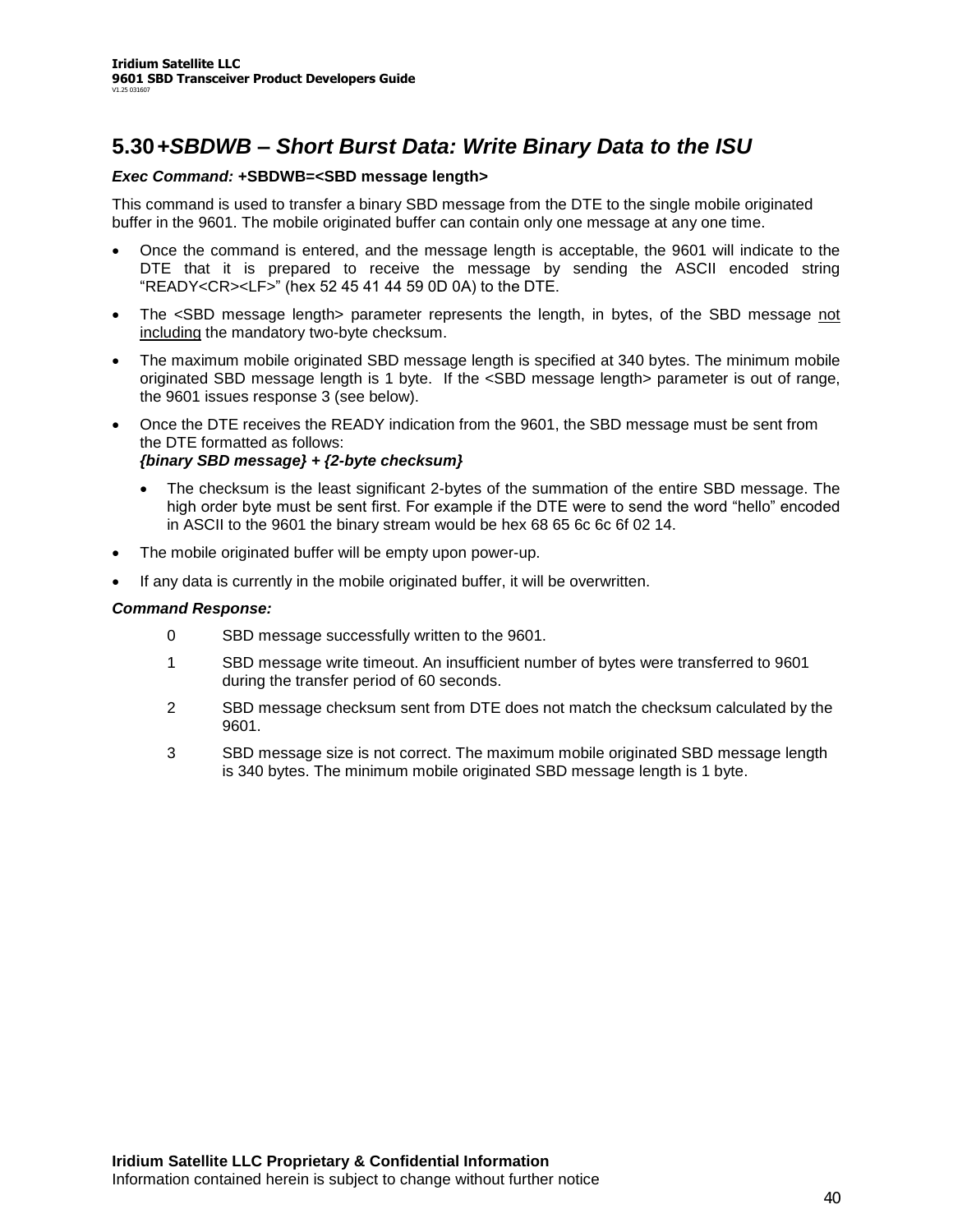### **5.31***+SBDRB –Short Burst Data: Read Binary Data from the Module*

### *Exec Command:* **+SBDRB**

This command is used to transfer a binary SBD message from the single mobile terminated buffer in the 9601 to the DTE. The mobile terminated buffer can contain only one message at any one time.

- The SBD message is transferred formatted as follows: *{2-byte message length} + {binary SBD message} + {2-byte checksum}*
	- The {2-byte message length} field represents the length, in bytes, of the SBD message not including the length field or the mandatory two-byte checksum. The high order byte will be sent first.
	- The maximum mobile terminated SBD message length is length is specified at 270 bytes (and may be increased following actual performance testing).
	- The checksum is the least significant 2-bytes of the summation of the entire SBD message. The high order byte will be sent first. For example if the 9601 were to send the word "hello" encoded in ASCII to the DTE the binary stream would be hex 00 05 68 65 6c 6c 6f 02 14.
	- If there is no mobile terminated SBD message waiting to be retrieved from the 9601, the message length and checksum fields will be zero.
- The mobile terminated message buffer will be empty upon power-up.

### *Command Response:*

There are no response codes generated by the 9601 for this command.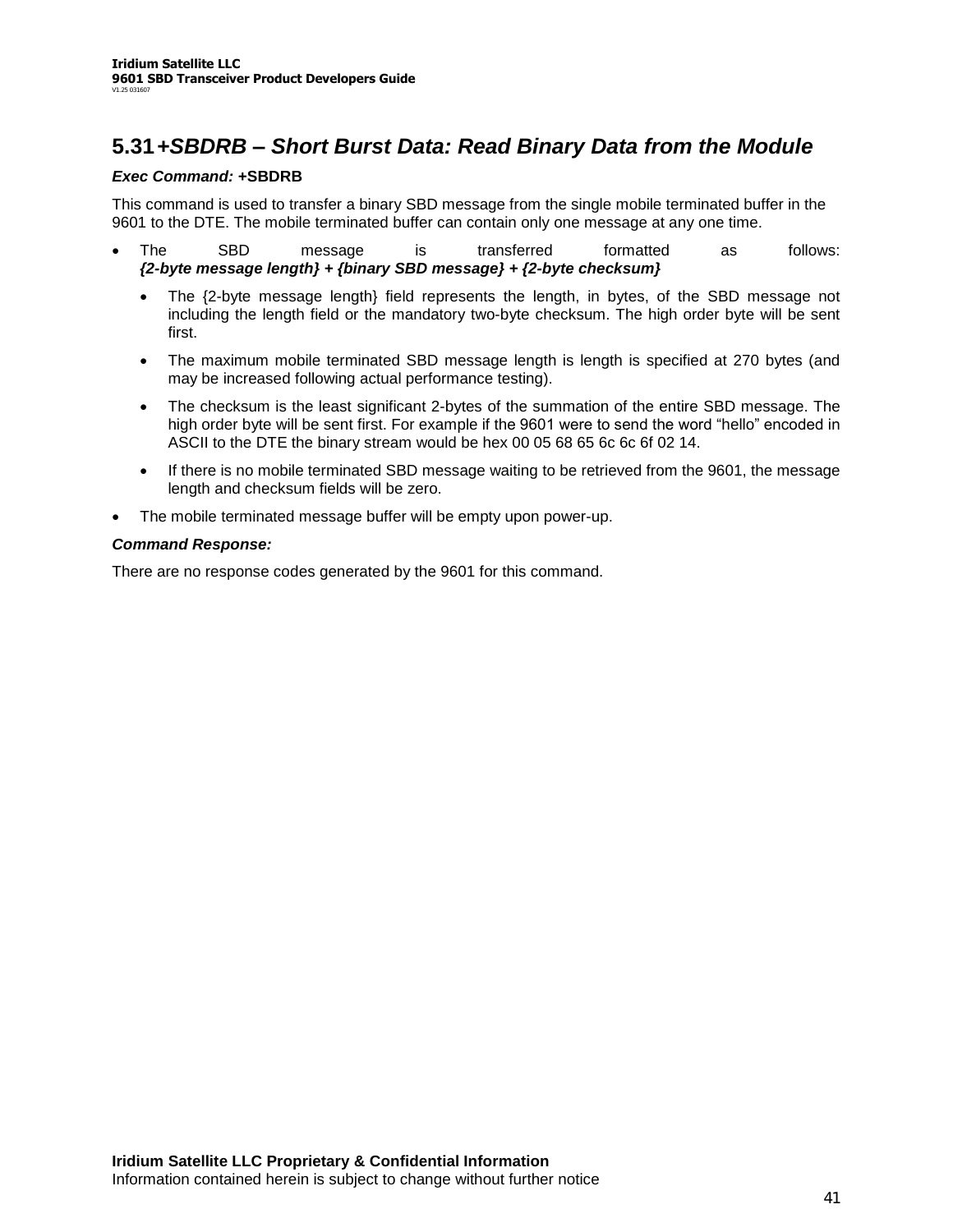### **5.32***+SBDWT –Short Burst Data: Write a Text Message to the Module*

### *Exec Command:* **+SBDWT[=<text message>]**

This command is used to transfer a text SBD message from the DTE to the single mobile originated buffer in the 9601.

The text message may be entered on the command line:

- For example, "AT+SBDWT=hello".
- The length of <text message> is limited to 120 characters. This is due to the length limit on the AT command line interface.
- The message is terminated when a carriage return is entered.

Alternatively, the text message may be entered separately:

- Upon entering the command "AT+SBDWT", the 9601 will indicate to the DTE that it is prepared to receive the message by sending the string "READY<CR><LF>" (hex 52 45 41 44 59 0D 0A) to the DTE.
- Once the DTE receives the READY indication, the text message must be sent, terminated by a carriage return.
- The length of the text message entered in this way is limited only by maximum mobile-originated SBD message length of 340 bytes.
- The mobile originated buffer will be empty upon power-up.
- If any data is currently in the mobile originated buffer, it will be overwritten.

#### *Command Response:*

For the "AT+SBDWT" form:

- 0 SBD message successfully written to the 9601.
- 1 SBD message write timeout. An insufficient number of bytes were transferred to 9601 during the transfer period of 60 seconds.

For the "AT+SBDWT=<text message>" form:

OK: SBD message successfully stored in mobile originated buffer.

ERROR: An error occurred storing SBD message in mobile originated buffer.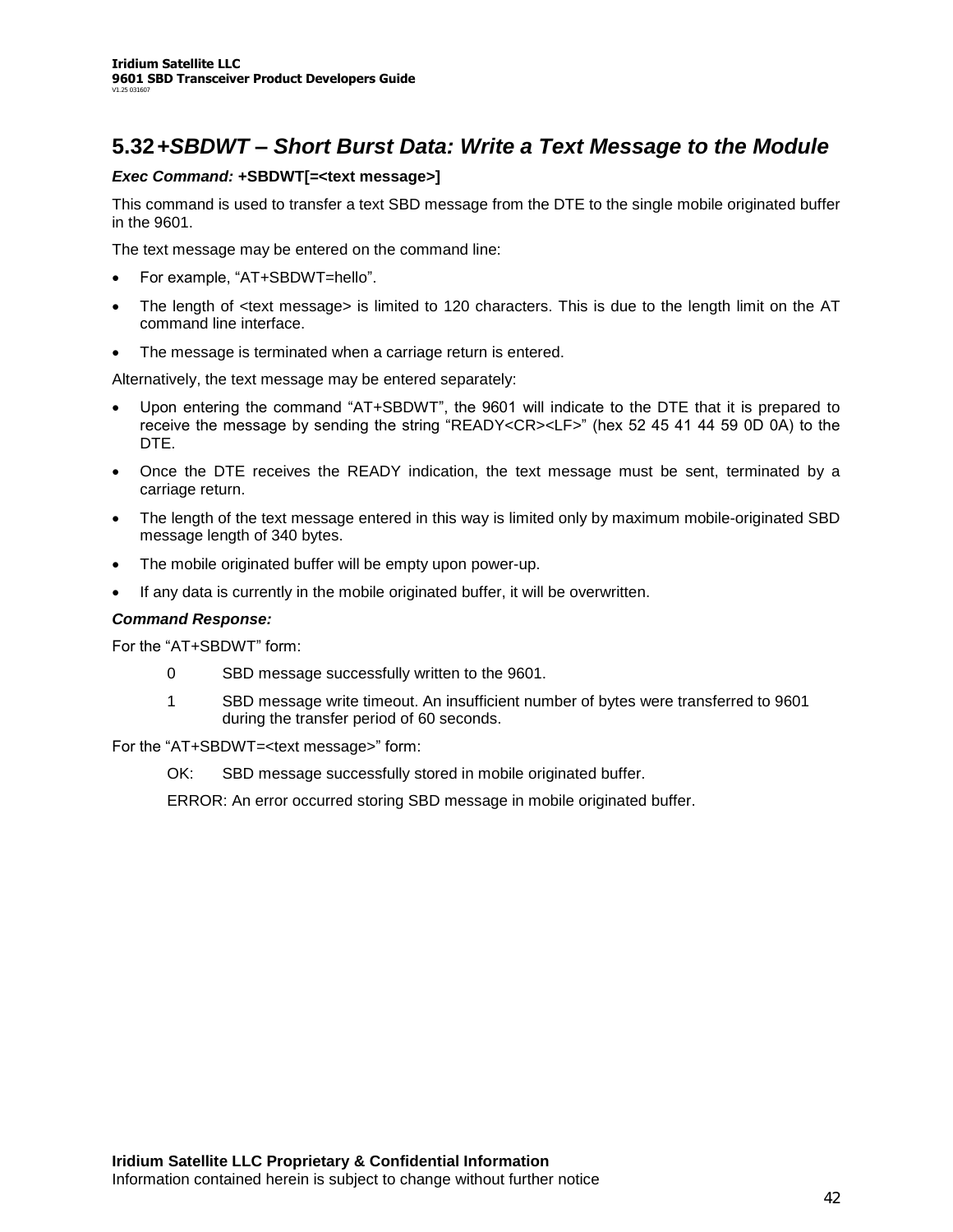## **5.33***+SBDRT –Short Burst Data: Read a Text Message from the Module*

### *Exec Command:* **+SBDRT**

This command is used to transfer a text SBD message from the single mobile terminated buffer in the 9601 to the DTE. This command is similar to +SBDRB but does not provide a length indicator or checksum. The intent of this command is to provide a human friendly interface to SBD for demonstrations and application development. It is expected that most usage of SBD will be with binary messages.

- Once the command is entered, the SBD message in the mobile terminated buffer is sent out of the port.
- This command is similar to +SBDRB except no length or checksum will be provided.
- The maximum mobile terminated SBD message length is 270 bytes.
- The mobile terminated message buffer will be empty upon power-up.

### *Command Response:*

+SBDRT:<CR> {mobile terminated buffer}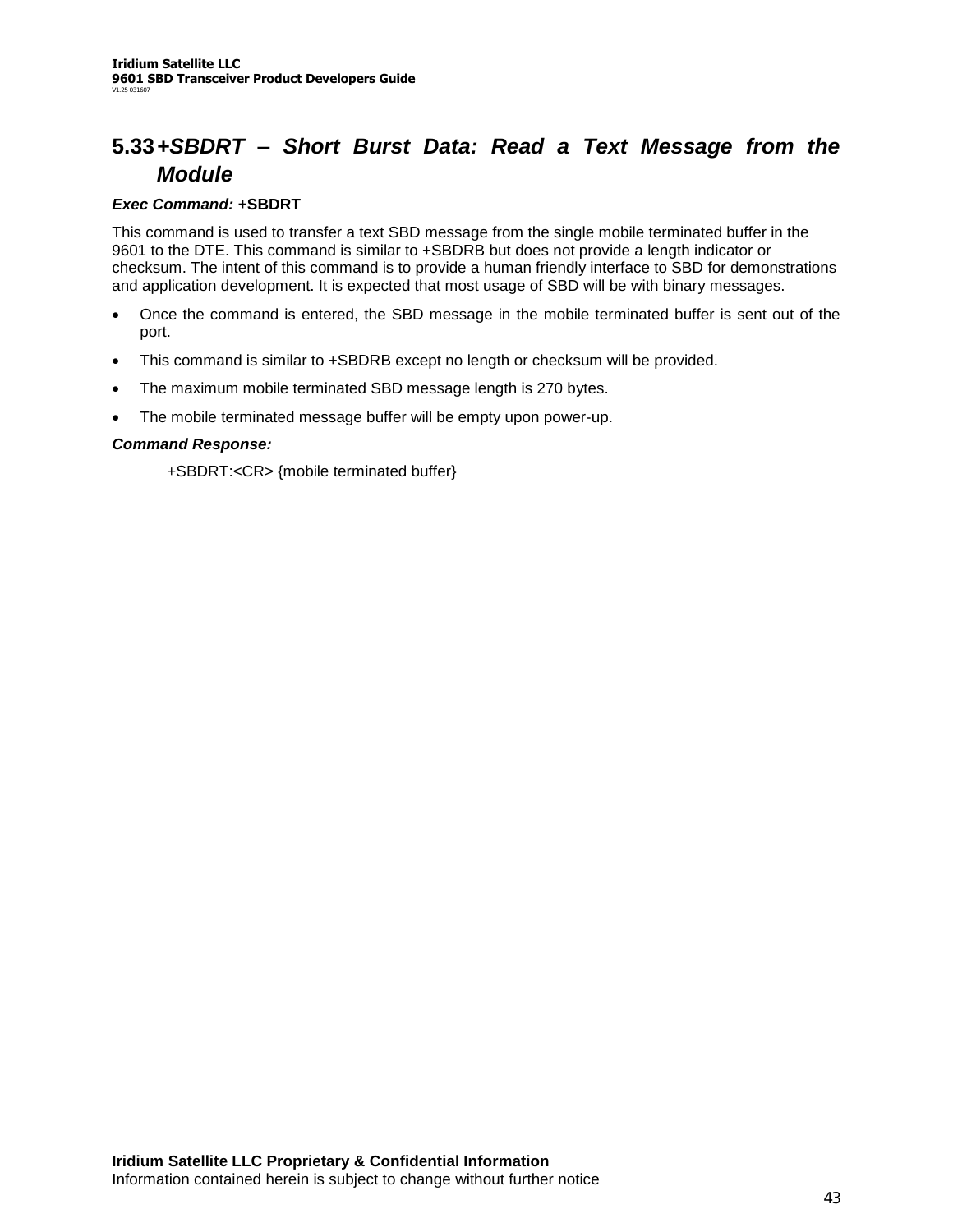### **5.34***+SBDI –Short Burst Data: Initiate an SBD Session*

*Note:* The +SBDI command is provided for backwards compatibility with existing FAs which do not use SBD Automatic Notification functionality. For SBD calls invoked with this command:

- The SBD Session Type is fixed at type  $0 MO$  call.
- The SBD Delivery Short Code will be the value specified by the +SBDDSC command.
- The Detach/Attach flag is fixed at the Detach setting.
- The Location Update flag is fixed at the No Update setting.

FAs requiring SBD Automatic Notification functionality should use the extended +SBDIX command.

#### *Exec Command:* **+SBDI**

This command initiates an SBD session between the 9601 and the GSS. If there is a message in the mobile originated buffer it will be transferred to the GSS. Similarly if there is one or more messages queued at the GSS the oldest will be transferred to the 9601 and placed into the mobile terminated buffer.

- The message, if any, in the mobile originated buffer will be sent from the 9601 to the GSS.
- If there is a MT-SBD message queued at the GSS it will be transferred to the 9601 and placed into the mobile terminated buffer.

### *Command Response:*

+SBDI:<MO status>,<MOMSN>,<MT status>,<MTMSN>,<MT length>,<MT queued>

where:

<MO status>:

MO session status provides an indication of the disposition of the mobile originated transaction. The field can take on the following values:

- 0 No SBD message to send from the 9601.
- 1 SBD message successfully sent from the 9601 to the GSS.
- 2 An error occurred while attempting to send SBD message from 9601 to GSS.

#### <MOMSN>:

The Mobile Originated Message Sequence Number (MOMSN) is a value assigned by the 9601 when sending a mobile-originated message to the GSS. This value is incremented each time an SBD session is successfully completed between the 9601 to the GSS. This wrap around counter can range from 0 to 65535.

### <MT status>:

The MT status provides an indication of the disposition of the mobile terminated transaction. The field can take on the following values:

- 0 No SBD message to receive from the GSS.
- 1 SBD message successfully received from the GSS.
- 2 An error occurred while attempting to perform a mailbox check or receive a message from the GSS.

#### <MTMSN>:

The Mobile Terminated Message Sequence Number (MTMSN) is assigned by the GSS when sending a message to the 9601. This value is indeterminate if the field <MT status> is zero. This wrap around counter can range from 0 to 65535.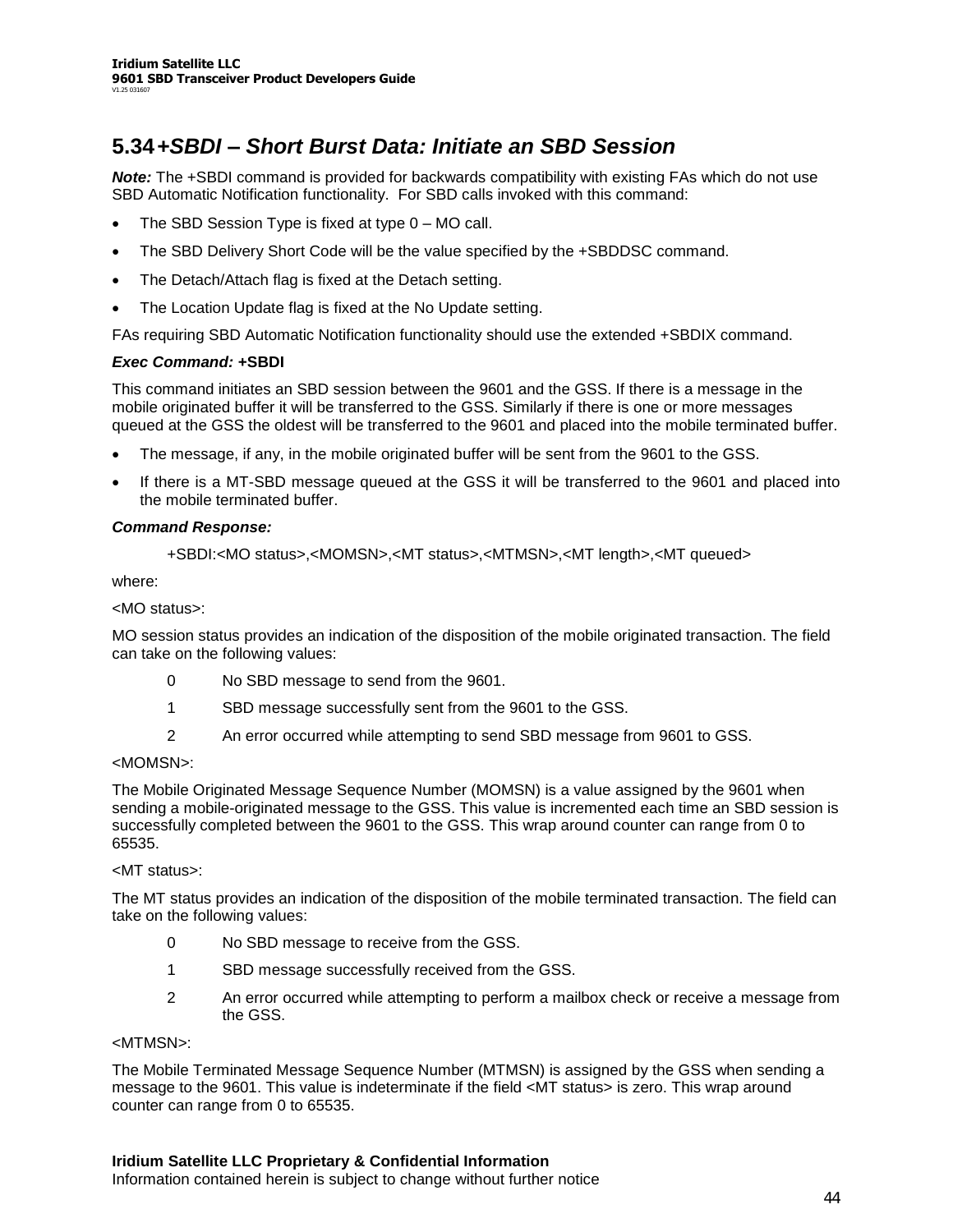#### **Iridium Satellite LLC 9601 SBD Transceiver Product Developers Guide** V1.25 031607

#### <MT length>:

The MT length is the length in bytes of the mobile terminated SBD message received from the GSS. If no message was received, this field will be zero.

<MT queued>:

MT queued is a count of mobile terminated SBD messages waiting at the GSS to be transferred to the 9601.

## **5.35***+SBDDET –Short Burst Data: Detach*

### *Exec Command:* **+SBDDET**

Initiates an SBD session to stop sending SBD Ring Alerts to the Transceiver from the Gateway (detach).

### *Command Response:*

+SBDDET:<status>,<error>

where:

<status>:

- 0 Detach successfully performed
- 1 An error occurred while attempting the detach

<error>:

*Gateway-reported values*

- 0 No error.
- 1..4 Reserved, but indicate success if used.
- 5..14 Reserved, but indicate failure if used.
- 15 Access is denied.

*Transceiver-reported values*

- 16 Transceiver has been locked and may not make SBD calls (see +CULK command).
- 17 Gateway not responding (local session timeout).
- 18 Connection lost (RF drop).
- 19..31 Reserved, but indicate failure if used.
- 32 No network service, unable to initiate call.
- 33 Antenna fault, unable to initiate call.
- 34 Radio is disabled, unable to initiate call (see \*Rn command).
- 35 Transceiver is busy, unable to initiate call (typically performing auto-registration).
- 36.. Reserved, but indicate failure if used.

This command instructs the GSS to stop sending SBD Ring Alerts (detach) for the calling Transceiver. Successful completion of the detach command implies that the GSS has performed the requested detach action and the Transceiver will no longer receive any notifications of queued MT Messages from the GSS. This session does not transfer any MO or MT messages.

*Note:* A user can send an MO-SBD message and request a detach at the same time by using the +SBDI command. The +SBDI command always requests a detach.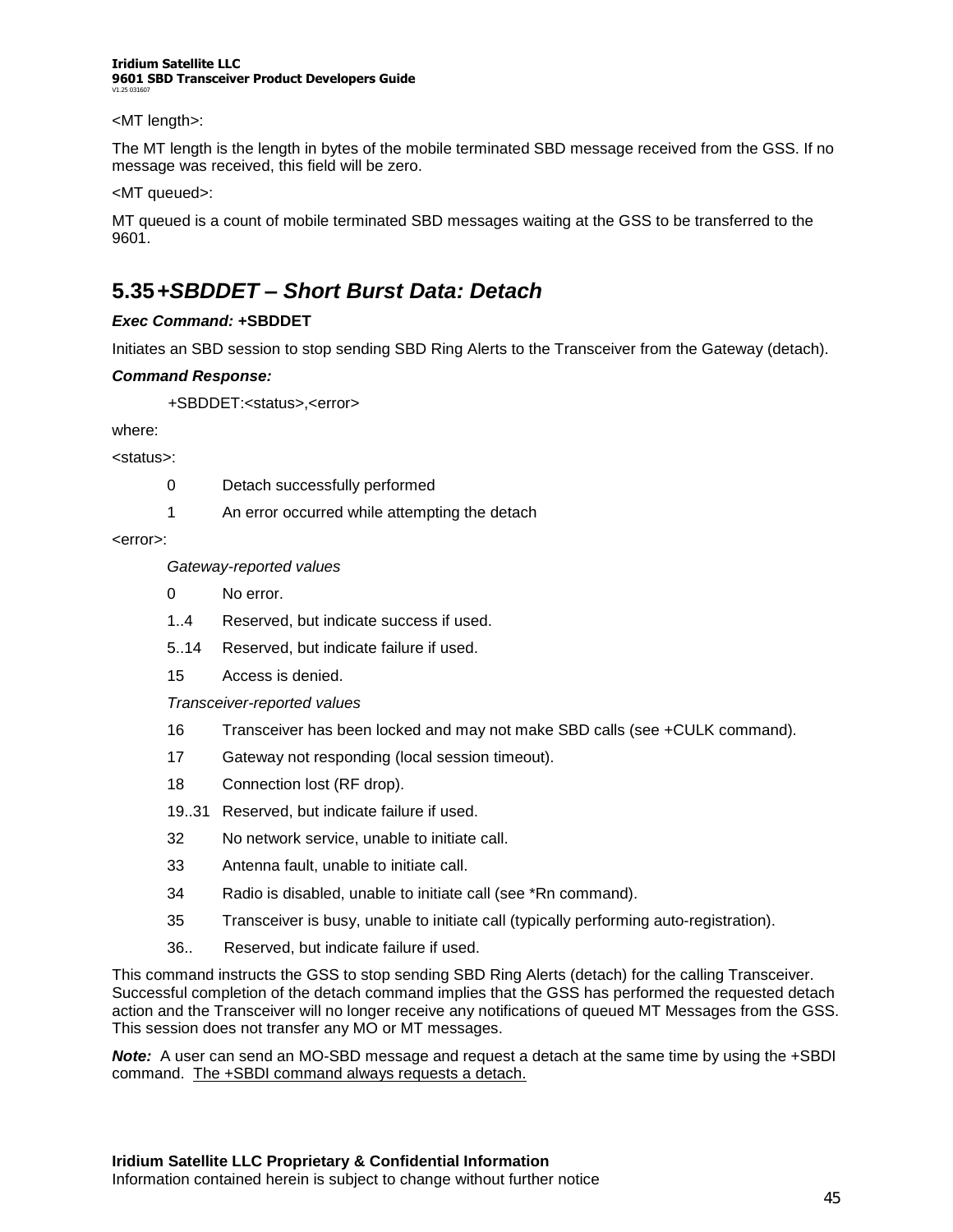## **5.36***+SBDDSC –Short Burst Data: Delivery Short Code*

### *Set Command:* **+SBDDSC=<dsc>**

Set the Delivery Short Code (DSC), which provides some additional options for control of MT messages. This is an 8-bit value providing the ability to set individual fields. Value 0x80 (hexadecimal) sets the most significant bit. Value 0x01 sets the least significant bit. Flag values can be added together to achieve a combination of settings. Some fields may be "locked" when the Transceiver is in a special mode (e.g. Autoregistration locks the flag values 0x80 and 0x40).

<dsc>:

| 0255 | DSC to be used for subsequent uploaded messages (0 default) |
|------|-------------------------------------------------------------|
| 128  | Hold MT message delivery                                    |
| 64   | Leave MT message in queue after delivery                    |

### *Read Command:* **+SBDDSC?**

Query the current Delivery Short Code. The response is of the form:

+SBDDSC:<dsc>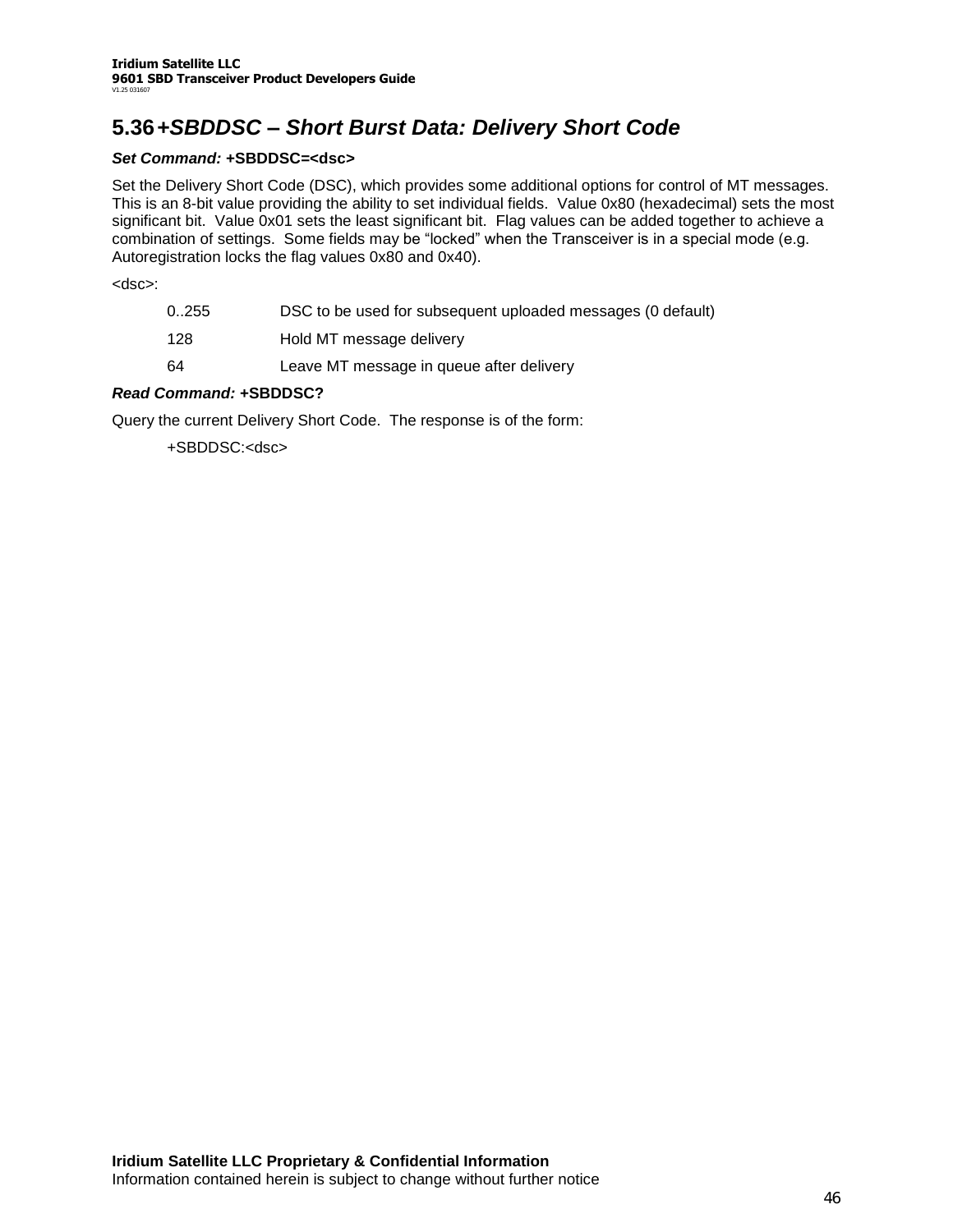## **5.37***+SBDIX –Short Burst Data: Initiate an SBD Session Extended*

*Note:* The +SBDIX command must be used in place of the +SBDI command for FAs wishing to make use of SBD Automatic Notification functionality.

### *Exec Command:* **+SBDIX[A][=<location>]**

This command initiates an SBD session between the 9601 and the GSS, setting the SBD Session Type according to the type of command +SBDIX or +SBDIXA, Delivery Short Code according to the value specified by the +SBDDSC command, and the type of location according to whether the optional location value is provided. If there is a message in the mobile originated buffer it will be transferred to the GSS. Similarly if there is one or more MT messages queued at the GSS the oldest will be transferred to the 9601 and placed into the mobile terminated buffer.

- The message, if any, in the mobile originated buffer will be sent from the 9601 to the GSS.
- If there is a MT message queued at the GSS it will be transferred to the 9601 and placed into the mobile terminated buffer.
- This command will always attempt an SBD Network Registration, consisting of attach and location update, during the SBD session in order to support SBD Automatic Notification. If this is not desired, the +SBDI command should be used.
- The FA should append an 'A' to the command, i.e. +SBDIXA, when the SBD session is in response to SBD Ring Alert. If this option is not used, more than one SBD Ring Alert may be received.

<location> has format:

```
[+|-]DDMM.MMM,[+|-]dddmm.mmm
```
where:

- DD Degrees latitude (00-89)
- MM Minutes latitude (00-59)
- MMM Thousandths of minutes latitude (000-999)
- ddd Degrees longitude (000-179)
- mm Minutes longitude (00-59)
- mmm Thousandths of minutes longitude (000-999)

The optional sign indicators specify latitude North (+) or South (-), and longitude East (+) or West (-). If omitted, the default is +.

For example,

AT+SBDIX=5212.483,-00007.350

corresponds to 52 degrees 12.483 minutes North, 0 degrees 7.35 minutes West.

#### *Command Response:*

+SBDIX:<MO status>,<MOMSN>,<MT status>,<MTMSN>,<MT length>,<MT queued>

where:

<MO status>:

MO session status provides an indication of the disposition of the mobile originated transaction. The field can take on the following values:

*Gateway-reported values*

0 MO message, if any, transferred successfully.

#### **Iridium Satellite LLC Proprietary & Confidential Information**

Information contained herein is subject to change without further notice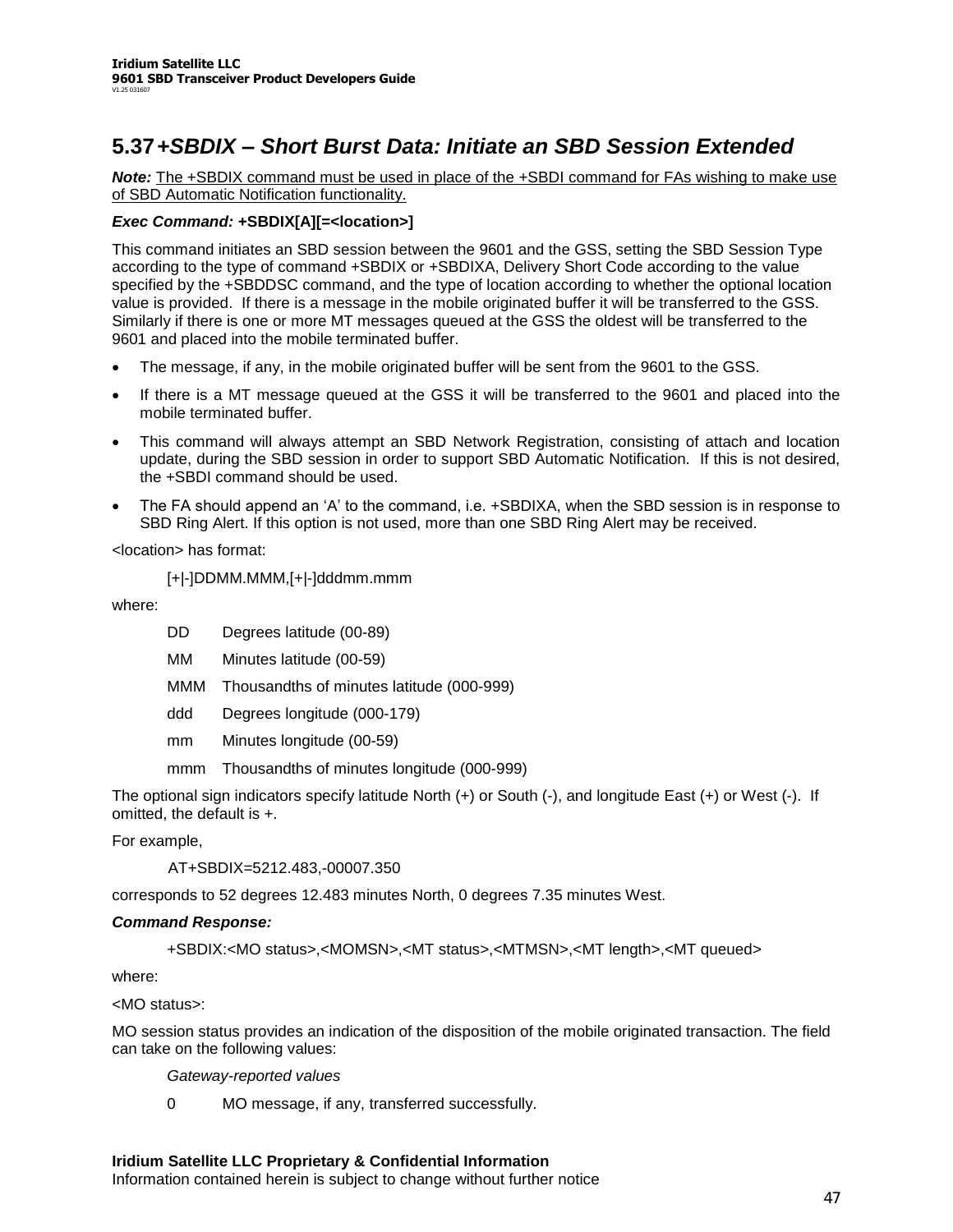- 1 MO message, if any, transferred successfully, but the MT message in the queue was too big to be transferred.
- 2 MO message, if any, transferred successfully, but the requested Location Update was not accepted.
- 3..4 Reserved, but indicate MO session success if used.
- 5..8 Reserved, but indicate MO session failure if used.
- 10 Gateway reported that the call did not complete in the allowed time.
- 11 MO message queue at the Gateway is full.
- 12 MO message has too many segments.
- 13 Gateway reported that the session did not complete.
- 14 Invalid segment size.
- 15 Access is denied.

### *Transceiver-reported values*

- 16 Transceiver has been locked and may not make SBD calls (see +CULK command).
- 17 Gateway not responding (local session timeout).
- 18 Connection lost (RF drop).
- 19..31 Reserved, but indicate MO session failure if used.
- 32 No network service, unable to initiate call.
- 33 Antenna fault, unable to initiate call.
- 34 Radio is disabled, unable to initiate call (see \*Rn command).
- 35 Transceiver is busy, unable to initiate call (typically performing auto-registration).
- 36.. Reserved, but indicate failure if used.

### <MOMSN>:

The Mobile Originated Message Sequence Number (MOMSN) is a value assigned by the 9601 when sending a mobile-originated message to the GSS. This value is incremented each time an SBD session is successfully completed between the 9601 to the GSS. This wrap around counter can range from 0 to 65535.

#### <MT status>:

The MT status provides an indication of the disposition of the mobile terminated transaction. The field can take on the following values:

- 0 No MT SBD message to receive from the Gateway.
- 1 MT SBD message successfully received from the Gateway.
- 2 An error occurred while attempting to perform a mailbox check or receive a message from the Gateway.

#### <MTMSN>:

The Mobile Terminated Message Sequence Number (MTMSN) is assigned by the GSS when forwarding a message to the 9601. This value is indeterminate if the field <MT status> is zero. This wrap around counter can range from 0 to 65535.

#### <MT length>: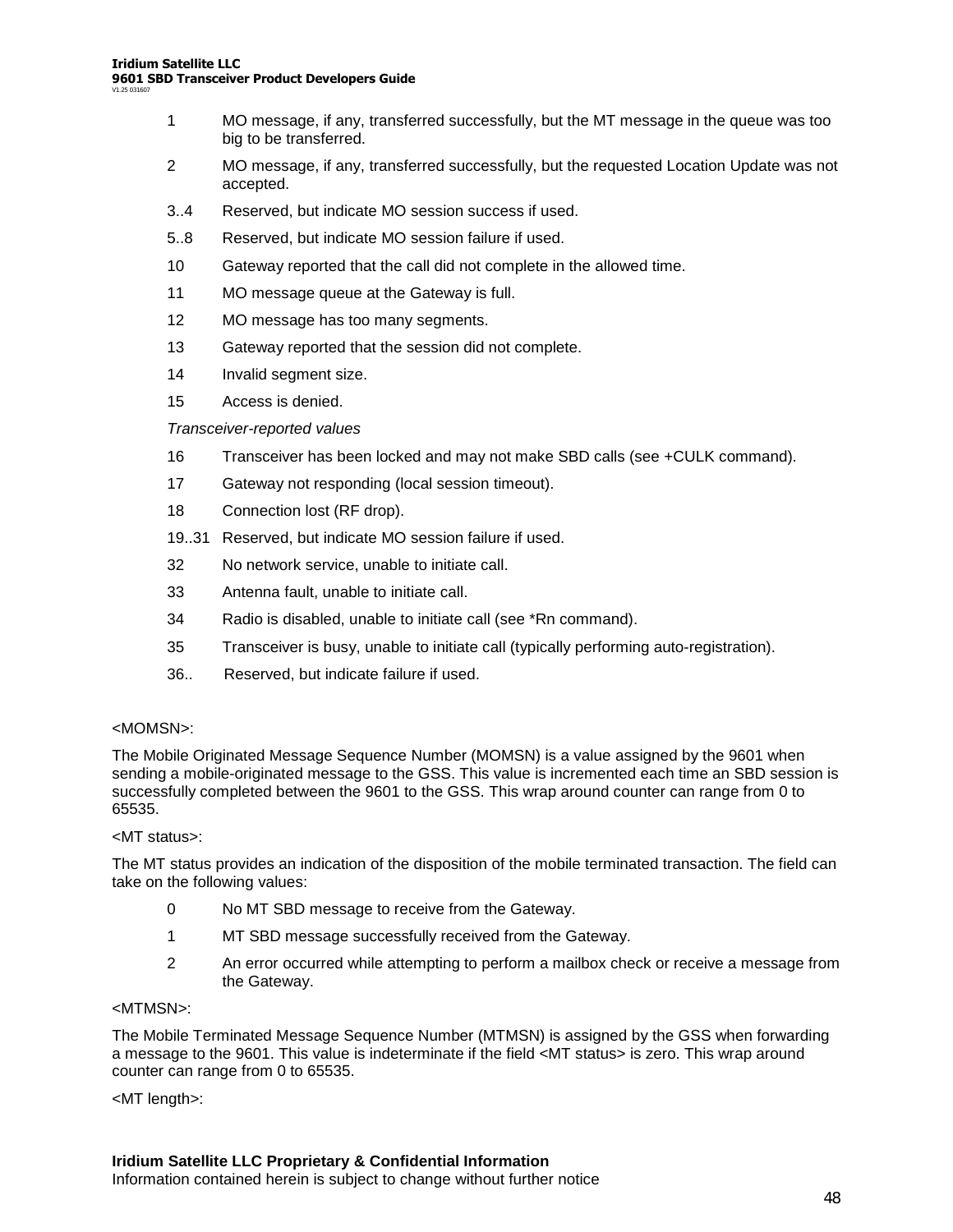#### **Iridium Satellite LLC 9601 SBD Transceiver Product Developers Guide** V1.25 031607

The MT length is the length in bytes of the mobile terminated SBD message received from the GSS. If no message was received, this field will be zero.

<MT queued>:

MT queued is a count of mobile terminated SBD messages waiting at the GSS to be transferred to the 9601.

### **5.38***+SBDMTA –Short Burst Data: Mobile-Terminated Alert*

### *Set Command:* **+SBDMTA=<mode>**

Enable or disable the ISU to listen for SBD Ring Alerts.

<mode>:

- 0 Disable SBD Ring Alert indication
- 1 Enable SBD Ring Alert ring indication (default)

When SBD Ring Alert indication is enabled, the 9601 asserts the RI line and issues the unsolicited result code SBDRING when an SBD Ring Alert is received.

### *Read Command:* **+SBDMTA?**

Query the current ring indication mode. The response is of the form:

+SBDMTA:<mode>

### *Test Command:* **+SBDMTA=?**

List the supported mode settings. The response is of the form:

+SBDMTA:(supported <mode> settings)

**Note:** There are a number of required steps in both the ISU and the GSS in order to successfully enable SBD Automatic Notifications. Consult the SBD Developers Guide section on Automatic Notifications for Mobile Terminated Messages.

### **5.39***+SBDREG –Short Burst Data: Network Registration*

### *Exec Command:* **+SBDREG[=<location>]**

Triggers an SBD session to perform a manual SBD Network Registration.

This command initiates an SBD session to perform a manual SBD Network Registration, consisting of an attach and location update. The session type will be set to 2 - registration. This session does not transfer any MO or MT message(s).

*Note:* The Transceiver restricts the number of manual and automatic registrations to one every 3 minutes. Successive attempts within 3 minutes will return an error code indicating that the FA should try later (see error 36 below).

*Note:* A user can send an MO SBD message and perform a SBD Network Registration at the same time by using the +SBDIX command. The +SBDIX command always performs a SBD Network Registration attempt and should be used for an application requiring SBD Automatic Notification. The +SBDI command never includes an SBD Network registration and should be used for an application that does not require SBD Automatic Notification.

Note: If you are not using MT-SBD messages there is no requirement or benefit to using this command.

<location> has format:

[+|-]DDMM.MMM,[+|-]dddmm.mmm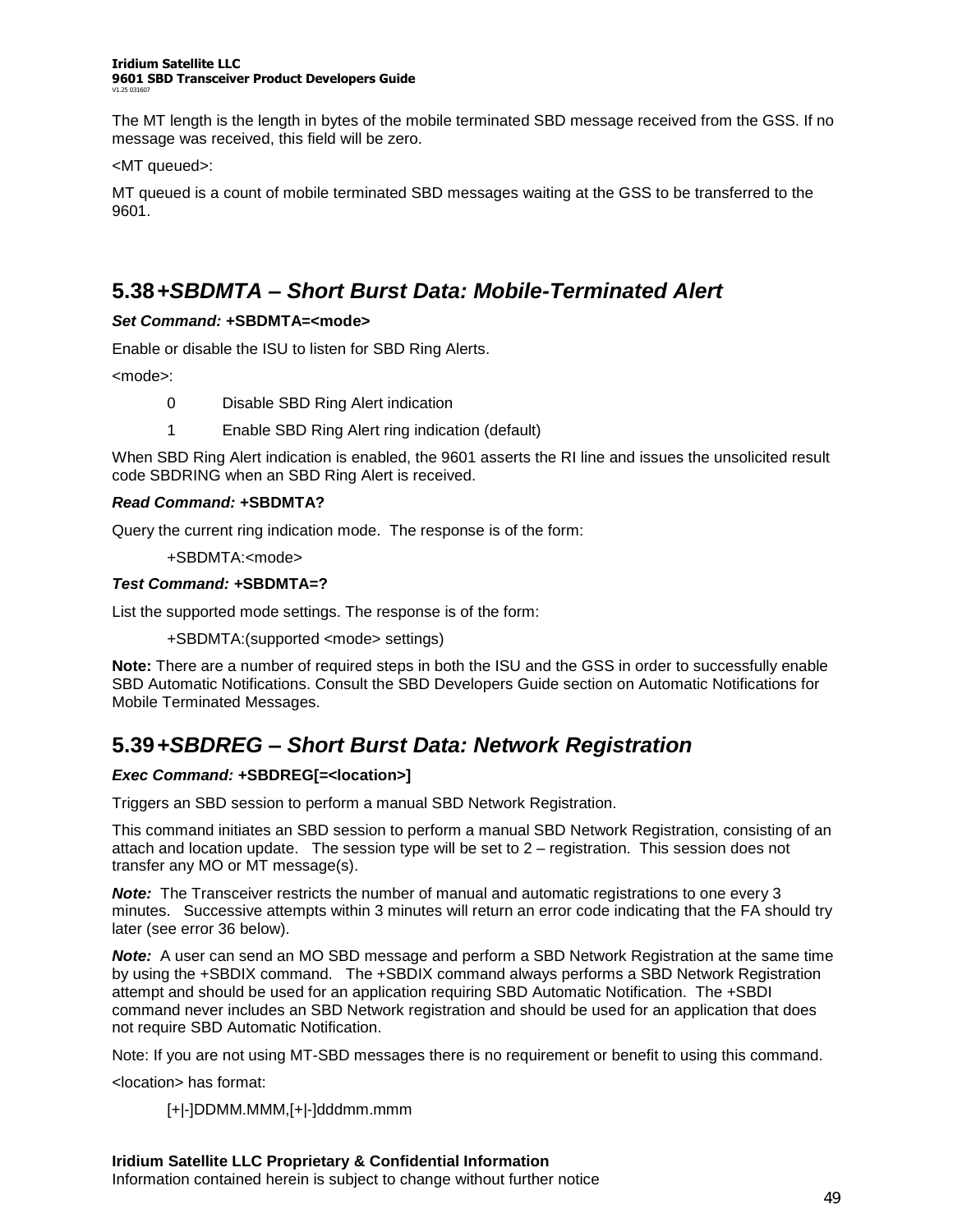#### where:

| Degrees latitude (00-89)<br>DD. |  |
|---------------------------------|--|
|---------------------------------|--|

- MM Minutes latitude (00-59)
- MMM Thousandths of minutes latitude (000-999)
- ddd Degrees longitude (000-179)
- mm Minutes longitude (00-59)
- mmm Thousandths of minutes longitude (000-999)

The optional sign indicators specify latitude North (+) or South (-), and longitude East (+) or West (-). If omitted, the default is +.

For example,

AT+SBDIX=5212.483,-00007.350

corresponds to 52 degrees 12.483 minutes North, 0 degrees 7.35 minutes West.

#### *Command Response:*

+SBDREG:<status>,<reg err>

#### where:

<status> indicates the resulting registration status of the Transceiver:

- 0 Detached –Transceiver is detached as a result of a successful +SBDDET or +SBDI command.
- 1 Not registered –Transceiver is attached but has not provided a good location since it was last detached.
- 2 Registered –Transceiver is attached with a good location. Note that this may be the case even when the most recent attempt did not provide a good location.
- 3 Registration denied –The gateway is denying service to the Transceiver.

#### <reg err>:

*Gateway-reported values*

- 0 No error.
- 2 Session completed but the requested Location Update was not accepted.
- 3..14 Reserved, but indicate Location Update failure if used.
- 15 Access is denied.

*Transceiver-reported values*

- 16 Transceiver has been locked and may not make SBD calls (see +CULK command).
- 17 Gateway not responding (local session timeout).
- 18 Connection lost (RF drop).
- 19..31 Reserved, but indicate failure if used.
- 32 No network service, unable to initiate call.
- 33 Antenna fault, unable to initiate call.
- 34 Radio is disabled, unable to initiate call (see \*Rn command).
- 35 Transceiver is busy, unable to initiate call (typically performing auto-registration).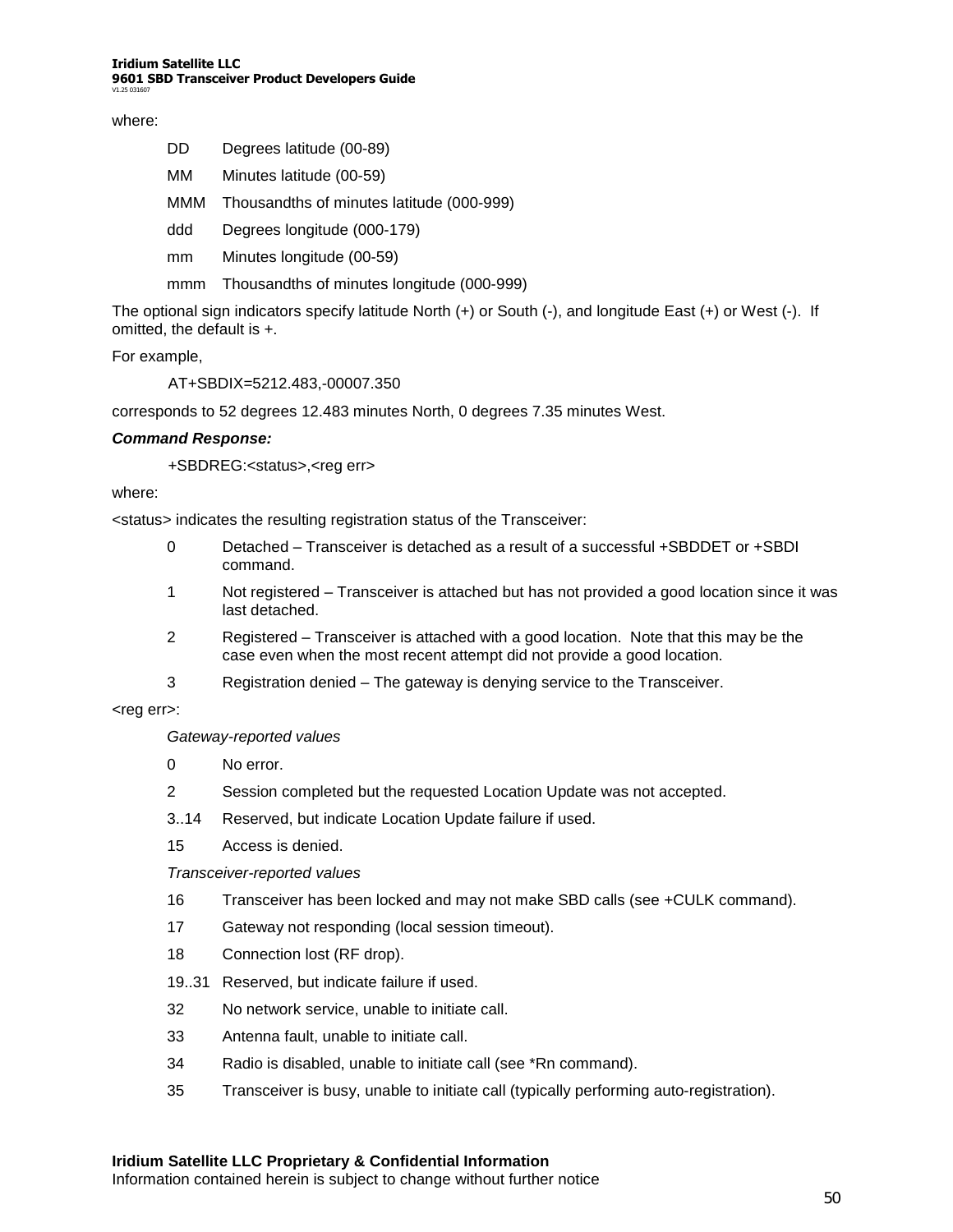#### **Iridium Satellite LLC 9601 SBD Transceiver Product Developers Guide** V1.25 031607

- 36 Try later, must wait 3 minutes since last registration.
- 37.. Reserved, but indicate failure if used.

#### *Read Command:* **+SBDREG?**

Query the current SBD registration status of the Transceiver. The response is of the form:

+SBDREG:<status>

<status>:

- 0 Detached
- 1 Not registered
- 2 Registered
- 3 Registration denied
- 4 Unknown

The SBD Network Registration status is stored in Transceiver non-volatile memory, and can therefore be queried by the FA after powering up. Note that if the transceiver is powered off and then moved any significant distance (> 150Kilometers) that the location information will be incorrect when the transceiver is subsequently powered on. It is recommended that Developers initiate a SBD Network Registration following power on if the application is using Mobile Terminated Messages in conjunction with SBD Ring Alerts.

**Note:** There are a number of required steps in both the ISU and the GSS in order to successfully enable SBD Automatic Notifications. Consult the SBD Developers Guide section on Automatic Notifications for Mobile Terminated Messages.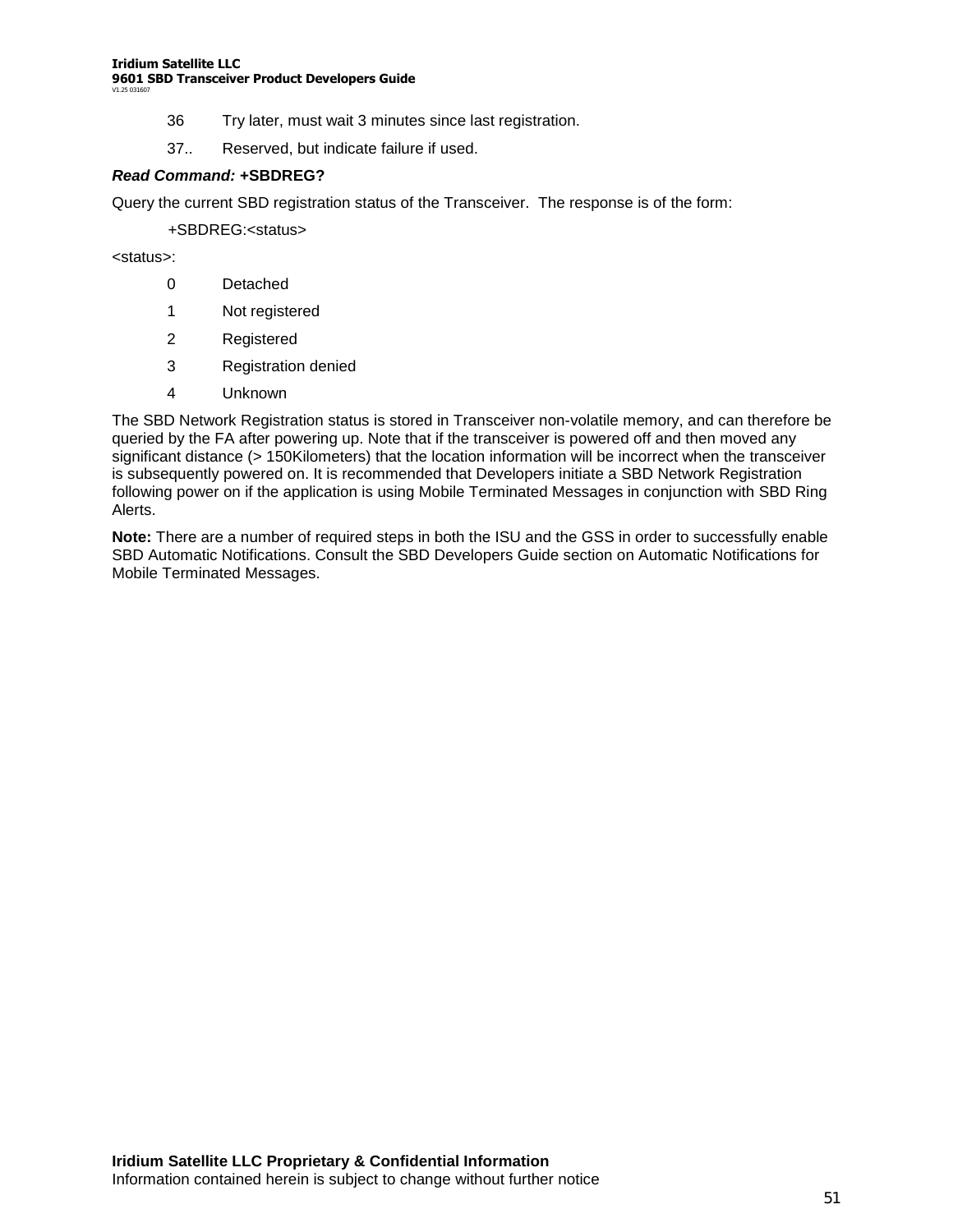## **5.40***+SBDAREG –Short Burst Data: Automatic Registration*

### *Set Command:* **+SBDAREG=<mode>**

Set the Transceiver's automatic SBD Network Registration mode.

<mode>:

- 0 Disable Automatic SBD Network Registration (default)
- 1 Set the Automatic SBD Network Registration mode to "Automatic"
- 2 Set the Automatic SBD Network Registration mode to "Ask"

When Automatic SBD Network Registration is enabled, mode 1 or 2, the Transceiver monitors its current location and triggers an Automatic SBD Network Registration when it determines that the Transceiver has moved sufficiently far away from its last registered location. Note that Automatic SBD Network Registration runs only while the Transceiver is attached to the gateway, i.e. the registration status is "Not registered" or "Registered".

Automatic SBD Network Registration may only be used with system-provided location. If the FA is providing its own location (e.g. GPS), the FA should use the manual SBD Network Registration command, +SBDREG.

Upon triggering in mode 1, "Automatic", the Transceiver autonomously initiates an SBD session in order to perform a SBD Network Registration with the updated location of the Transceiver, with the session type set to  $3$  – auto-registration. This session does not transfer any MO or MT messages.

Upon triggering in mode 2, "Ask", the Transceiver reports to the FA that it should register with the system because the Transceiver location has changed (see <event> below); it is then the responsibility of the FA to register via +SBDREG or +SBDIX. +SBDIX allows the FA to register while including an MO message and/or retrieving an MT message that is pending at the Gateway.

When auto-registration is enabled, mode 1 or 2, the Transceiver reports relevant events to the FA by issuing an unsolicited result code +AREG:<event>,<reg error>.

<event>:

- 0 Suggest FA makes a registration attempt (mode 2 only)
- 1 Auto-registration has been performed successfully (mode 1 only)
- 2 Auto-registration has failed and will be retried after a delay (mode 1 only)

<reg error>:

*Gateway-reported values*

- 0 No error.
- 2 Session completed but the requested Location Update was not accepted.
- 3..14 Reserved, but indicate Location Update failure if used.
- 15 Access is denied.

*Transceiver-reported values*

- 16 Transceiver has been locked and may not make SBD calls (see +CULK command).
- 17 Gateway not responding (local session timeout).
- 18 Connection lost (RF drop).
- 19..31 Reserved, but indicate failure if used.
- 32 No network service, unable to initiate call.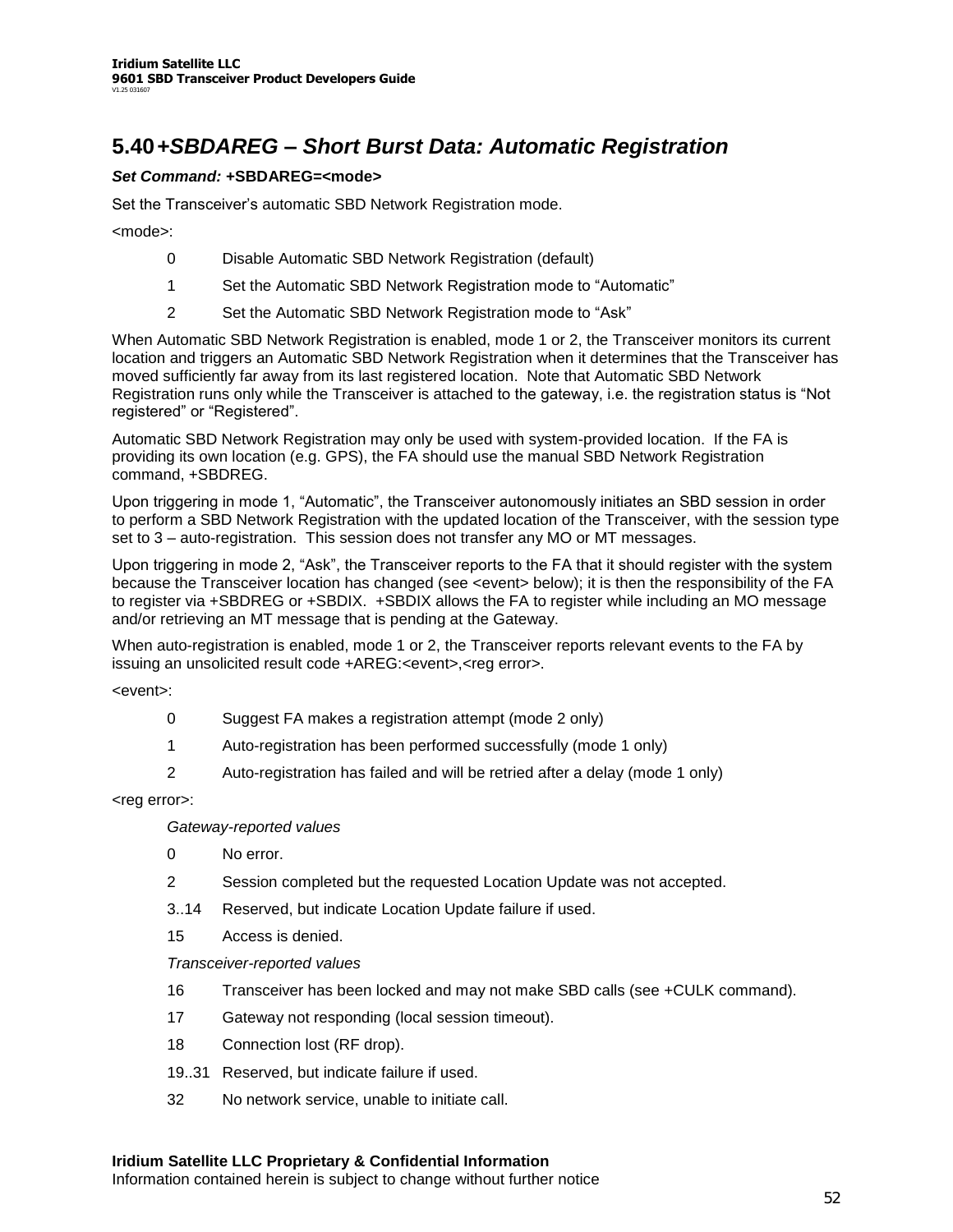- 33 Antenna fault, unable to initiate call.
- 34 Radio is disabled, unable to initiate call (see \*Rn command).
- 35 Transceiver is busy, unable to initiate call (typically performing auto-registration).
- 36 Try later, must wait 3 minutes since last registration.
- 37.. Reserved, but indicate failure if used.

#### *Read Command:* **+SBDAREG?**

Query the current automatic MT registration mode. The response is of the form:

#### +SBDAREG:<mode>

#### *Test Command:* **+SBDAREG=?**

List the supported mode settings. The response is of the form:

+SBDAREG:(supported <mode> settings)

**Note:** There are a number of required steps in both the ISU and the GSS in order to successfully enable SBD Automatic Notifications. Consult the SBD Developers Guide section on Automatic Notifications for Mobile Terminated Messages.

### **5.41***+SBDD –Short Burst Data: Clear SBD Message Buffer(s)*

#### *Exec Command:* **+SBDD<Delete type>**

This command is used to clear the mobile originated buffer, mobile terminated buffer or both.

- The <Delete type> parameter identifies which buffers are cleared.
	- 0 Clear the mobile originated buffer.
	- 1 Clear the mobile terminated buffer.
	- 2 Clear both the mobile originated and mobile terminated buffers.
- Using this command or power cycling the 9601 are the only means by which both buffers are cleared.
- The mobile terminated buffer will be cleared when an SBD session is initiated.
- Sending a message from the 9601 to the ESS does not clear the mobile originated buffer.
- Reading a message from the 9601 does not clear the mobile terminated buffer.

#### *Command Response:*

- 0 Buffer(s) cleared successfully.
- 1 An error occurred while clearing the buffer(s).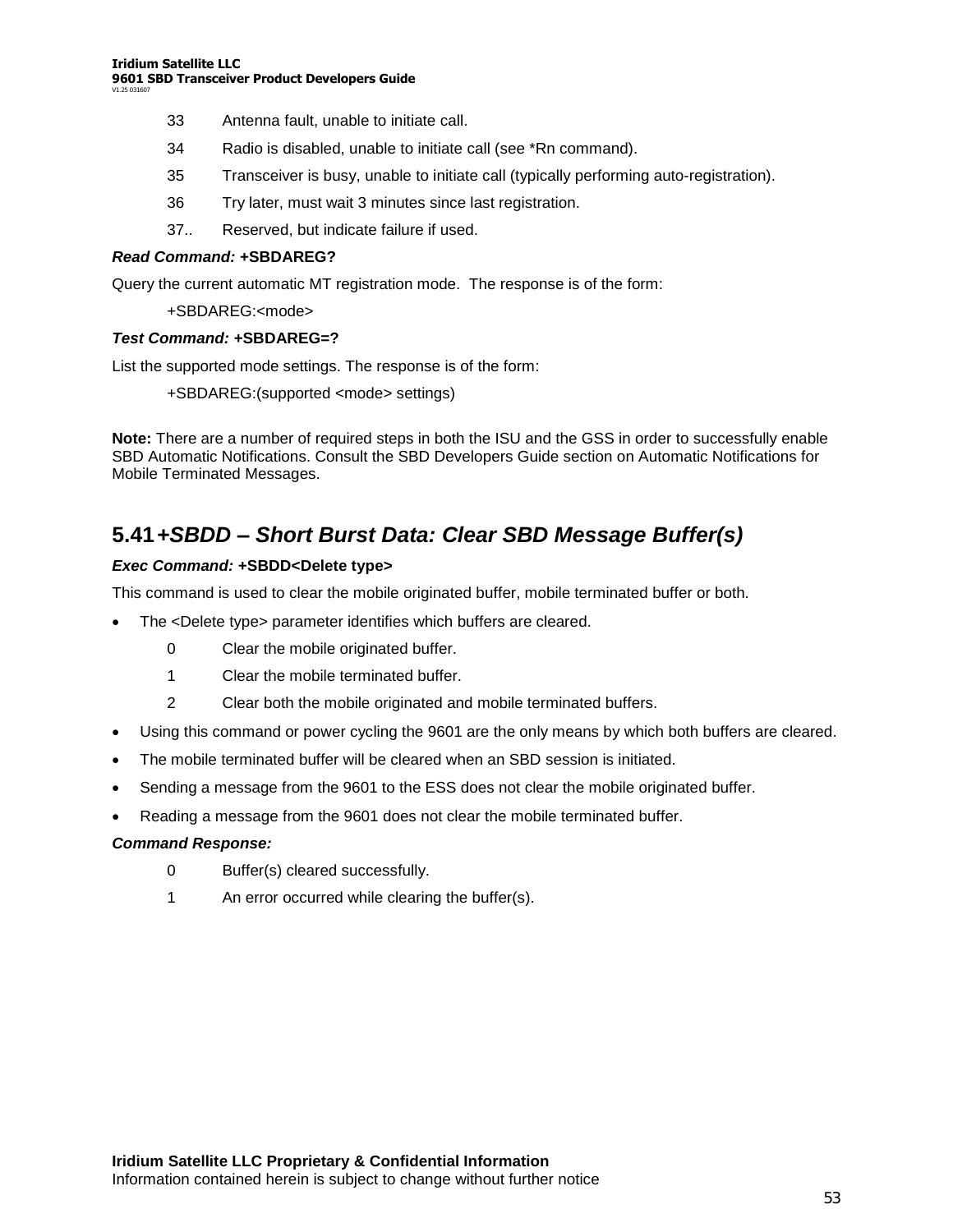## **5.42***+SBDC –Short Burst Data: Clear SBD MOMSN*

### *Exec Command:* **+SBDC**

This command will clear (set to 0) the mobile originated message sequence number (MOMSN) stored in the 9601.

The MOMSN is maintained even after power cycle.

### *Command Response:*

- 0 The MOMSN was cleared successfully.
- 1 An error occurred while clearing the MOMSN.

### **5.43***+SBDS –Short Burst Data: Status*

### *Exec Command:* **+SBDS**

This command returns current state of the mobile originated and mobile terminated buffers.

### *Command Response:*

+SBDS:<MO flag>,<MOMSN>,<MT flag>,<MTMSN>

where:

<MO flag>:

The MO flag indicates the existence of a message in the mobile originated buffer. The response from the 9601 is one of the following numeric codes:

- 0 No message in mobile originated buffer
- 1 Message in mobile originated buffer

#### <MOMSN>:

The MOMSN identifies the sequence number that will be used during the next mobile originated SBD session.

#### <MT Flag>:

The MT flag indicates the existence of a message in the mobile terminated buffer. The response from the 9601 is one of the following numeric codes:

- 0 No message in mobile terminated buffer
- 1 Message in mobile terminated buffer

#### <MTMSN>:

The MTMSN identifies the sequence number that was used in the most recent mobile terminated SBD session. This value will be -1 if there is nothing in the mobile terminated buffer.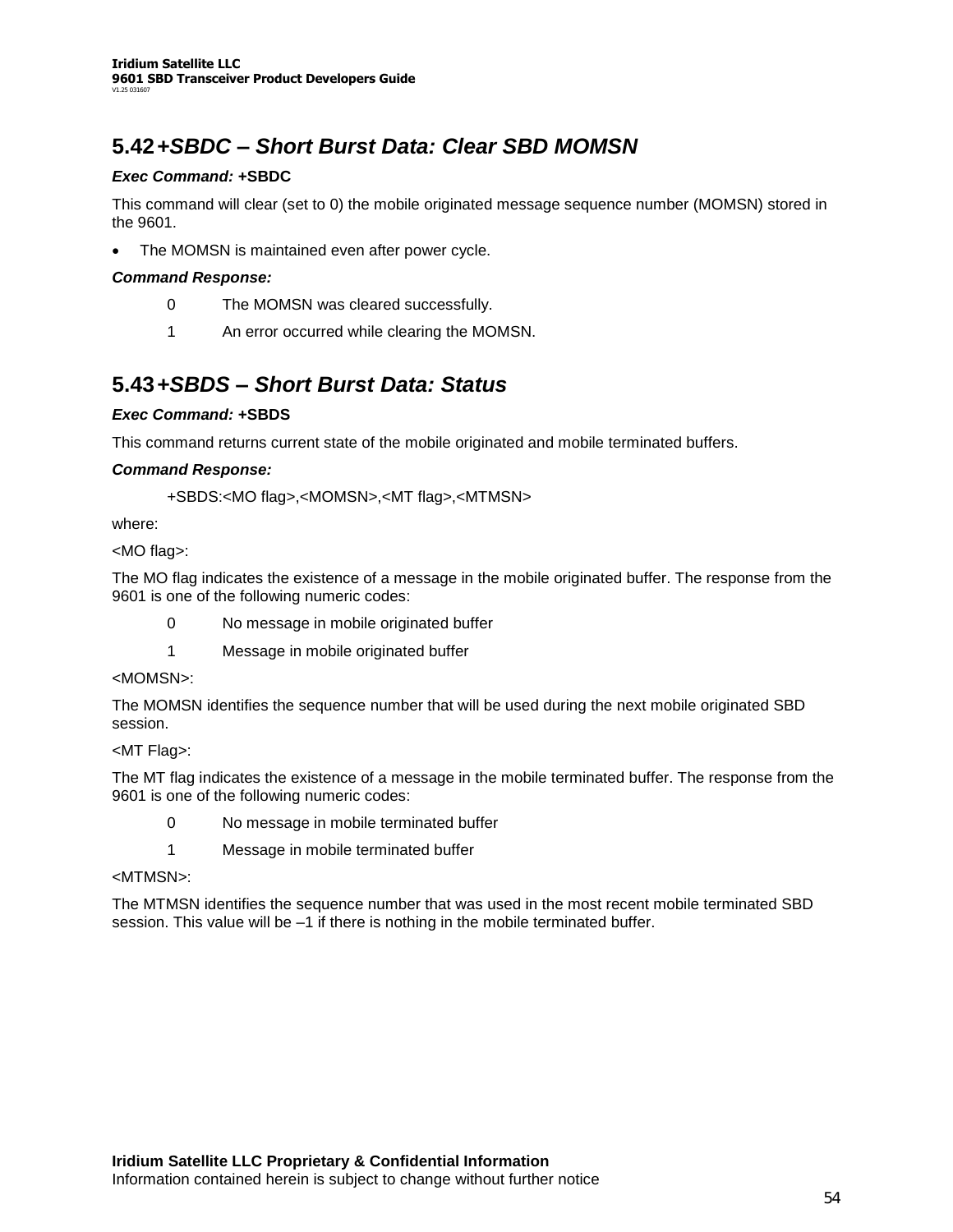## **5.44***+SBDSX - Short Burst Data: Status Extended*

### *Exec Command:* **+SBDSX**

This command returns current state of the mobile originated and mobile terminated buffers, and the SBD ring alert status.

#### *Command Response:*

### **+SBDSX: <MO flag>, <MOMSN>, <MT flag>, <MTMSN>, <RA flag>, <msg waiting>**

where:

### **<MO flag>:**

The MO flag indicates the existence of a message in the mobile originated buffer. The response from the ISU is one of the following numeric codes:

- 0 No message in mobile originated buffer.
- 1 Message in mobile originated buffer.

#### **<MOMSN>:**

The MOMSN identifies the sequence number that will be used during the next mobile originated SBD session.

#### **<MT Flag>:**

The MT flag indicates the existence of a message in the mobile terminated buffer. The response from the ISU is one of the following numeric codes:

- 0 No message in mobile terminated buffer.
- 1 Message in mobile terminated buffer.

### **<MTMSN>:**

The MTMSN identifies the sequence number that was used in the most recent mobile terminated SBD session. This value will be  $-1$  if there is nothing in the mobile terminated buffer.

#### **<RA flag>:**

The RA flag indicates whether an SBD Ring Alert has been received and still needs to be answered.

- 0 No SBD ring alert.
- 1 SBD ring alert has been received and needs to be answered.

Note: The RA flag is set whenever the ISU receives an SBD Ring Alert; this happens even if the +SBDMTA setting specifies that SBD ring indications are disabled.

The RA flag is cleared only on successful completion of an SBD mailbox check, i.e. an SBD session invoked with +SBDI[X[A]] in which the returned MT status indicates that no error occurred.

The value of the RA flag is stored in non-volatile memory so it is preserved across power cycling of the ISU.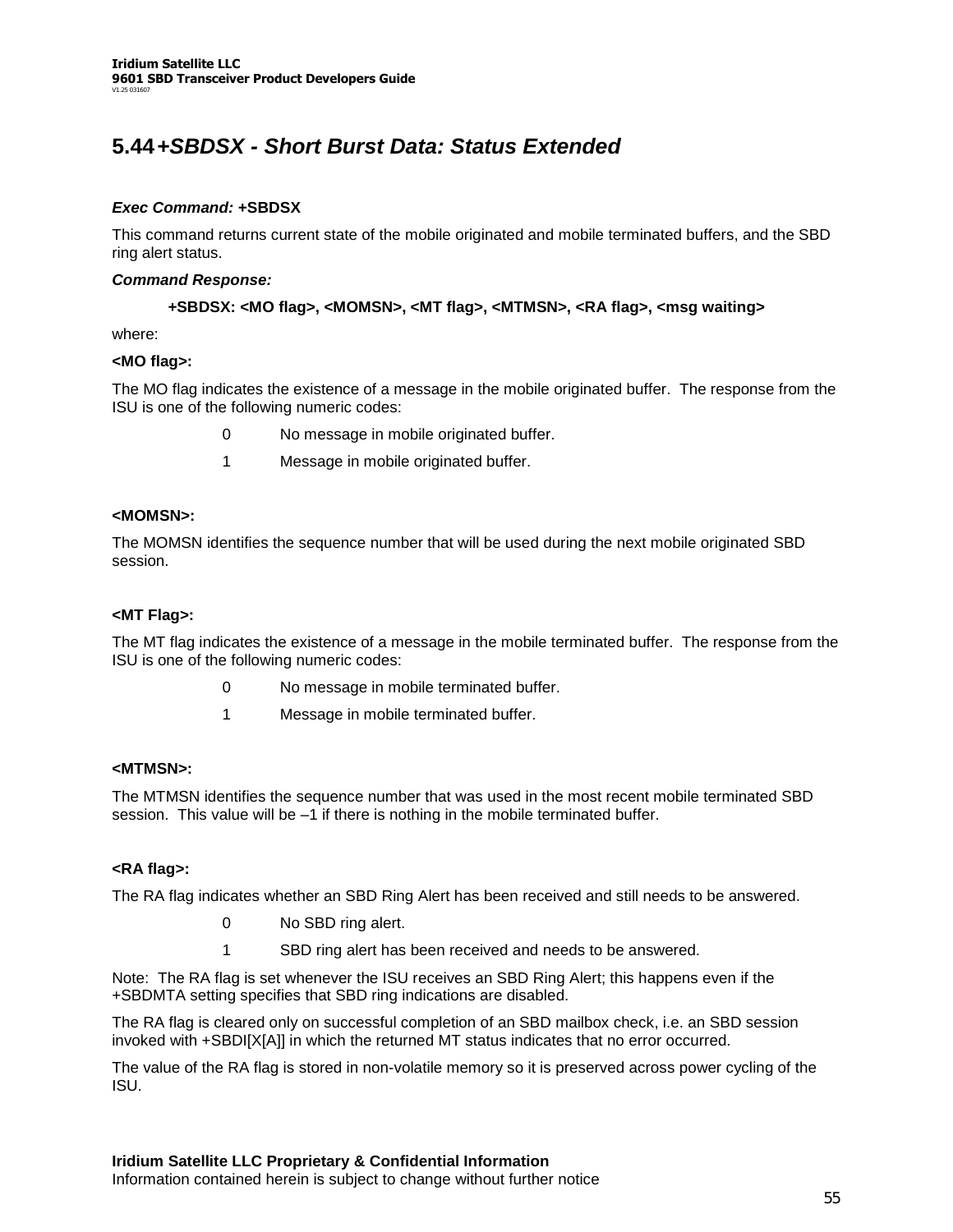#### **Iridium Satellite LLC 9601 SBD Transceiver Product Developers Guide** V1.25 031607

#### **<msg waiting>:**

The message waiting flag indicates how many SBD Mobile Terminated messages are currently queued at the gateway awaiting collection by the ISU. This flag is updated after every SBD session, including +SBDI, +SBDIX, +SBDIXA, +SBDREG and +SBDDET.

### **5.45***+SBDTC –Short Burst Data: Transfer MO Buffer to MT Buffer*

#### *Exec Command:* **+SBDTC**

This command will transfer the contents of the mobile originated buffer to the mobile terminated buffer. Developers of DTE can use this command to test reading and writing to the 9601 without actually initiating SBD sessions with the ESS.

#### *Command Response:*

The command produces a response of the form "SBDTC: Outbound SBD copied to Inbound SBD: size  $=$ <size>" followed by "OK", where:

<size>: The length of the message in bytes.

### **5.46***-MSSTM –Request System Time*

### *Exec Command:* **-MSSTM**

Query the latest system time received from the network. The response is the form:

-MSSTM:<system\_time>

<system\_time> can take one of the following forms:

no network service The 9601 has not yet received system time from the network.

XXXXXXX Where XXXXXXXX is the current Iridium system time available from the network. The system time as received through the Iridium Air Interface, is a 32 bit integer count of the number of 90 millisecond intervals that have elapsed since the epoch. The return value is formatted as an ASCII hexadecimal number. The counter will rollover approximately every 12 years.

#### **Iridium system time epoch: June 1, 1996, 00:00:13 (GMT):**

Iridium system time source: The system time is available and valid only after the 9601 has registered with the network and has received the Iridium system time from the network. Once the time is received, the 9601 uses its internal clock to increment the counter. In addition, at least every 8 hours, or on location update or other event that requires re-registration, the 9601 will obtain a new system time from the network.

Time localization: None. The system time value is always expressed in GMT time.

Resolution and accuracy: The resolution of the system time is one Iridium frame tick, or 90 ms. Accuracy as measured by the difference between the time reported and the actual time it is sent out the 9601 serial port should not exceed 4 frame ticks (.36 seconds) and in most cases will be one frame tick (.09 seconds) or less.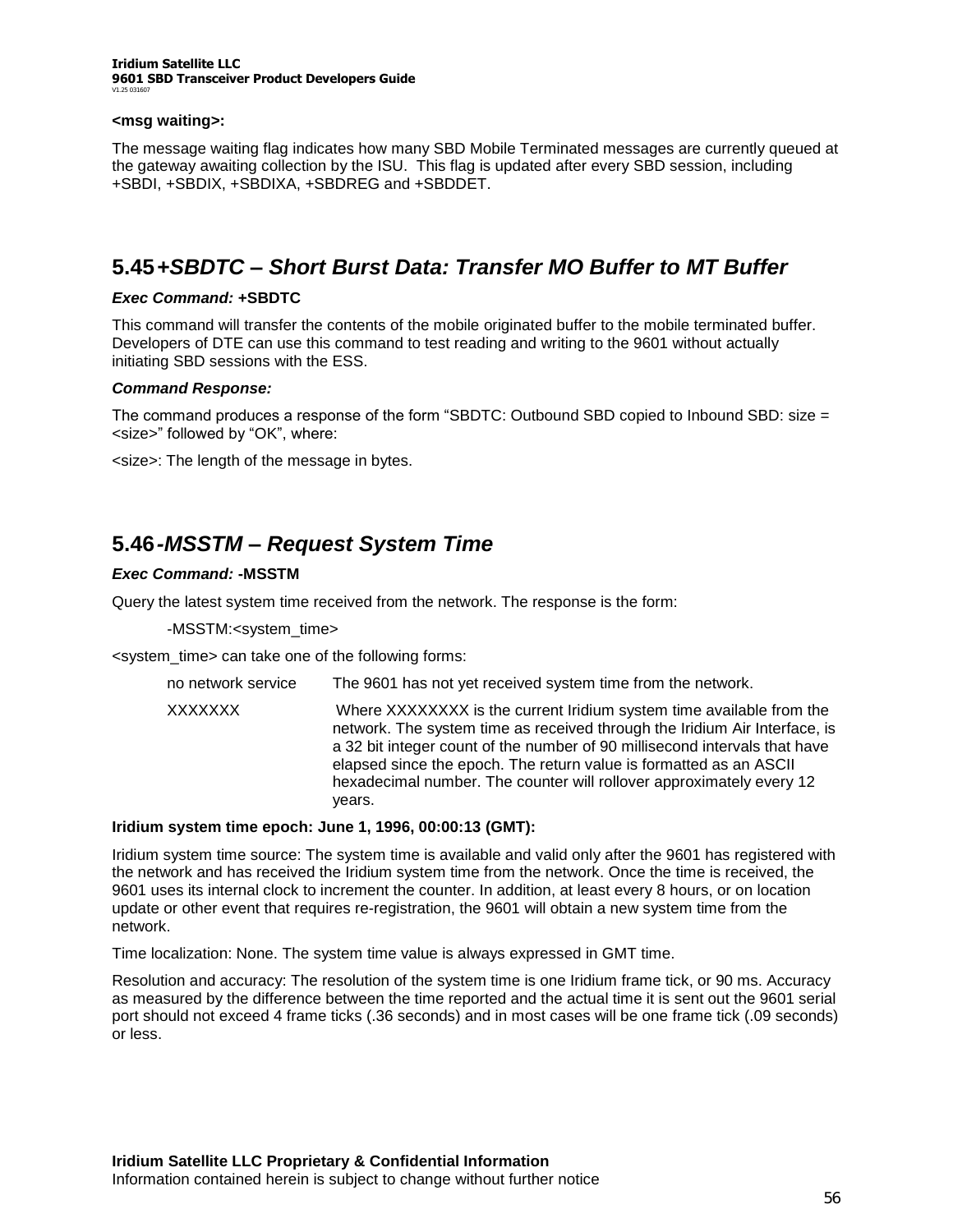# **6.0 S-Register Definitions**

S-registers allow control over specific 9601 operations. Some S-registers contain a single numeric value, other S-registers are bit-mapped where individual bits, or set of bits, control specific functions.

Table 6-1 defines the S-registers used for 9601 Transceiver. Many of the 9522A Transceiver S-registers are obsolete for 9601 Transceiver, and 9601 Transceiver requires some new S-registers. To prevent reallocation of obsolete S-registers, they are reserved and shaded out in the table, and the new Sregisters are registers that are unused in 9522A Transceiver and are marked as "new for 9601 *Transceiver.*"

All S-registers, from S0 to S127, are readable. All write permissions remain unchanged from 9522A Transceiver, even where a writable register is not used in 9601 Transceiver. Writable registers are highlighted in the "Sr=n writable?" column. An FA *could* use the unused writable S-registers to store application-specific data.

The final column in the table indicates which S-registers are stored in non-volatile memory as part of a user profile; the 9601 can be reset to a stored profile using the Zn command.

### **6.1** *S-Register Commands*

Commands allow S-registers to be read, written, or simply referenced (i.e. set a pointer to designate the current, referenced S-register). S-register commands are described in the following subsections.

### **6.1.1 Sr –Direct S-Register Reference**

Set a pointer to reference S-register r.

### **6.1.2 Sr? –Direct S-Register Read**

Read the value of S-register r.

### **6.1.3 Sr=n –Direct S-Register Write**

Set the value of S-register r to n, where n is a decimal value in the range 0 to 255.

### **6.1.4 ? –Referenced S-Register Read**

Read the value of the current referenced S-register. The current referenced S-register is that which was last acted upon by a direct reference (ATSr), read (ATSr?), or write (ATSr=n) command.

### **6.1.5 =n –Referenced S-Register Write**

Set the value of the current referenced S-register to n. The current referenced S-register is that which was last acted upon by a direct reference (ATSr), read (ATSr?), or write (ATSr=n) command.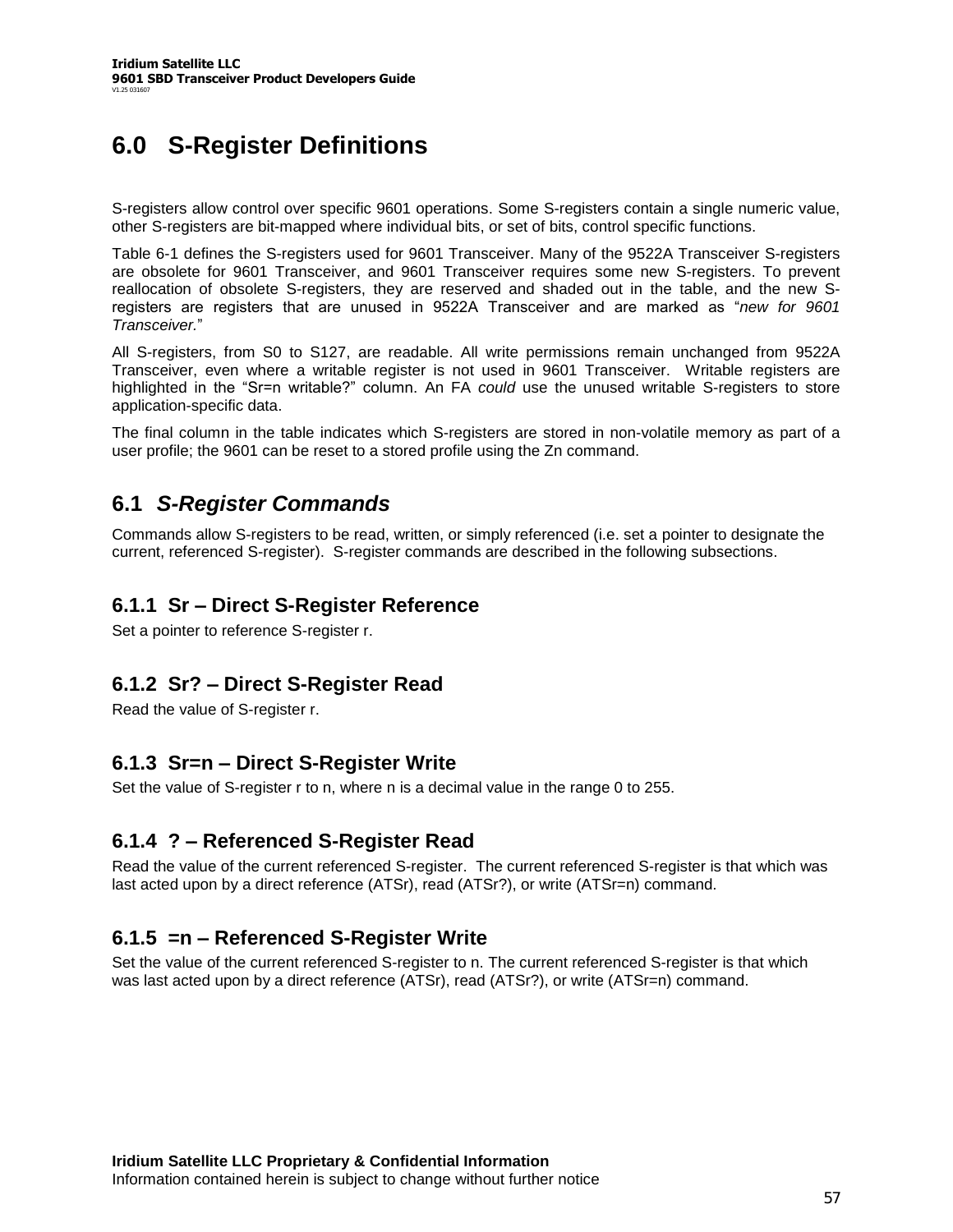# **6.2** *S-Registers*

### **Table 6-1: 9601 Transceiver S-Registers**

[*Note: To prevent reallocation of obsolete S-registers, they are reserved and shaded out in the table, and the new S-registers are registers that are unused in 9522A Transceiver and are marked as"newfor9601Transceiver."]*

| Register          | Range     | <b>Default</b> | <b>Description</b>                                                                                                                                                                                                      | Sr=n writable? | Profile Setting? |
|-------------------|-----------|----------------|-------------------------------------------------------------------------------------------------------------------------------------------------------------------------------------------------------------------------|----------------|------------------|
| S <sub>0</sub>    |           |                | Not applicable to 9601                                                                                                                                                                                                  |                |                  |
| S <sub>1</sub>    |           |                | Not applicable to 9601                                                                                                                                                                                                  |                |                  |
| S <sub>2</sub>    | $0 - 255$ | 43             | Not applicable to 9601Escape code character                                                                                                                                                                             | $\checkmark$   | $\checkmark$     |
| S <sub>3</sub>    | $0 - 127$ | 13             | Carriage return character                                                                                                                                                                                               | $\checkmark$   |                  |
| S <sub>4</sub>    | $0 - 127$ | 10             | Line feed character                                                                                                                                                                                                     | $\checkmark$   |                  |
| S <sub>5</sub>    | $0 - 32$  | 8              | Backspace character                                                                                                                                                                                                     | $\checkmark$   |                  |
| S <sub>6</sub>    |           |                | Not applicable to 9601                                                                                                                                                                                                  |                |                  |
| S7                |           |                | Not applicable to 9601                                                                                                                                                                                                  |                |                  |
| S <sub>8</sub>    |           |                | Not applicable to 9601                                                                                                                                                                                                  |                |                  |
| S <sub>9</sub>    |           |                | Not applicable to 9601                                                                                                                                                                                                  |                |                  |
| <b>S10</b>        |           |                | Not applicable to 9601                                                                                                                                                                                                  |                |                  |
| S <sub>11</sub>   |           |                | Not applicable to 9601                                                                                                                                                                                                  |                |                  |
| S <sub>12</sub>   |           |                | Not applicable to 9601                                                                                                                                                                                                  |                |                  |
| S <sub>13</sub>   | $0 - 255$ | 49             | Bitmap register:<br>bits 0-1: DCE data bits<br>bits 2-3: DCE stop bits<br>bits 4-6: DCE parity setting                                                                                                                  |                | ✓                |
| S <sub>14</sub>   | $0 - 255$ | 170            | Bitmap register:<br>bit 1: En setting (echo)<br>bit 2: Qn setting (quiet)<br>bit 3: Vn setting (verbose)<br>bit 5: Not applicable to 9601                                                                               | $\checkmark$   | ✓                |
| S21<br><b>S22</b> | $0 - 255$ | 48             | Bitmap register:<br>bit 0: Not applicable to 9601<br>bit 2: Not applicable to 9601<br>bits 3-4: &Dn setting (DTR operation)<br>bit 5: Not applicable to 9601<br>bit 6: Not applicable to 9601<br>Not applicable to 9601 |                | ✓                |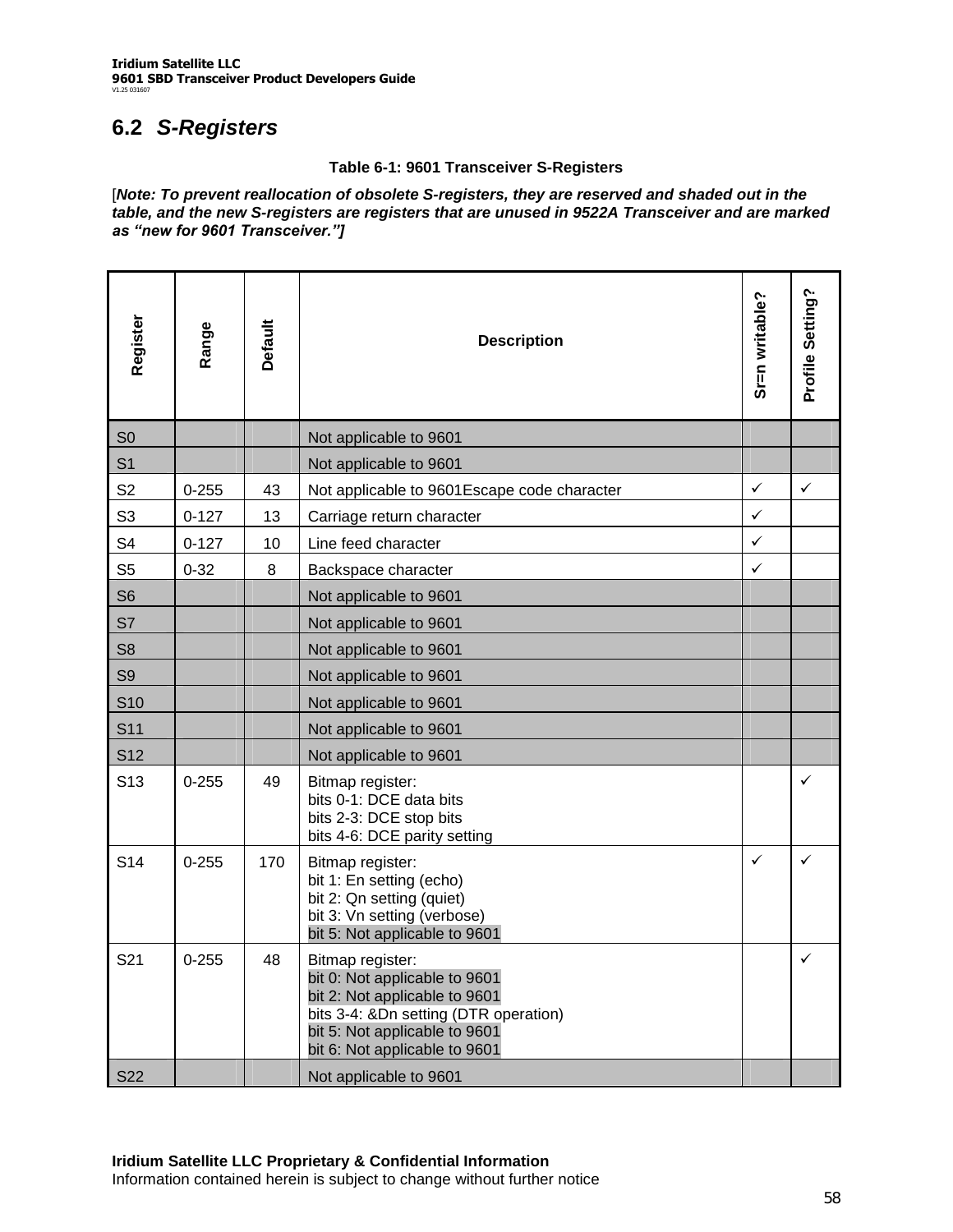| Register   | Range     | Default | <b>Description</b>                                                                             | Sr=n writable? | Profile Setting? |
|------------|-----------|---------|------------------------------------------------------------------------------------------------|----------------|------------------|
| S23        | $0 - 255$ | 61      | Bitmap register:<br>bits 1-4: +IPR setting (DTE baud rate)<br>bits 6-7: Not applicable to 9601 |                | ✓                |
| <b>S25</b> |           |         | Not applicable to 9601                                                                         |                |                  |
| <b>S27</b> |           |         | Not applicable to 9601                                                                         |                |                  |
| <b>S28</b> |           |         | Not applicable to 9601                                                                         |                |                  |
| <b>S30</b> |           |         | Not applicable to 9601                                                                         |                |                  |
| S31        |           |         | Not applicable to 9601                                                                         |                |                  |
| S34        |           |         | Not applicable to 9601                                                                         |                |                  |
| S35        |           |         | Not applicable to 9601                                                                         |                |                  |
| <b>S36</b> |           |         | Not applicable to 9601                                                                         |                |                  |
| S37        |           |         | Not applicable to 9601                                                                         |                |                  |
| S39        | $0 - 255$ | 3       | Bitmap register:<br>bits 0-2: &Kn setting (flow control)                                       |                | $\checkmark$     |
| S40        |           |         | Not applicable to 9601                                                                         |                |                  |
| S41        |           |         | Not applicable to 9601                                                                         |                |                  |
| <b>S42</b> |           |         | Not applicable to 9601                                                                         |                |                  |
| S43        |           |         | Not applicable to 9601                                                                         |                |                  |
| <b>S44</b> |           |         | Not applicable to 9601                                                                         |                |                  |
| S45        |           |         | Not applicable to 9601                                                                         |                |                  |
| <b>S47</b> |           |         | Not applicable to 9601                                                                         |                |                  |
| S49        |           |         | Not applicable to 9601                                                                         |                |                  |
| S51        |           |         | Not applicable to 9601                                                                         |                |                  |
| S52        |           |         | Not applicable to 9601                                                                         |                |                  |
| S54        |           |         | Not applicable to 9601                                                                         |                |                  |
| S58        |           |         | Not applicable to 9601                                                                         |                |                  |
| <b>S95</b> |           |         | Not applicable to 9601                                                                         |                |                  |
| <b>S96</b> |           |         | Not applicable to 9601                                                                         |                |                  |
| <b>S98</b> |           |         | Not applicable to 9601                                                                         |                |                  |
| <b>S99</b> |           |         | Not applicable to 9601                                                                         |                |                  |
| S100       |           |         | Not applicable to 9601                                                                         |                |                  |
| S102       |           |         | Not applicable to 9601                                                                         |                |                  |
| S103       |           |         | Not applicable to 9601                                                                         |                |                  |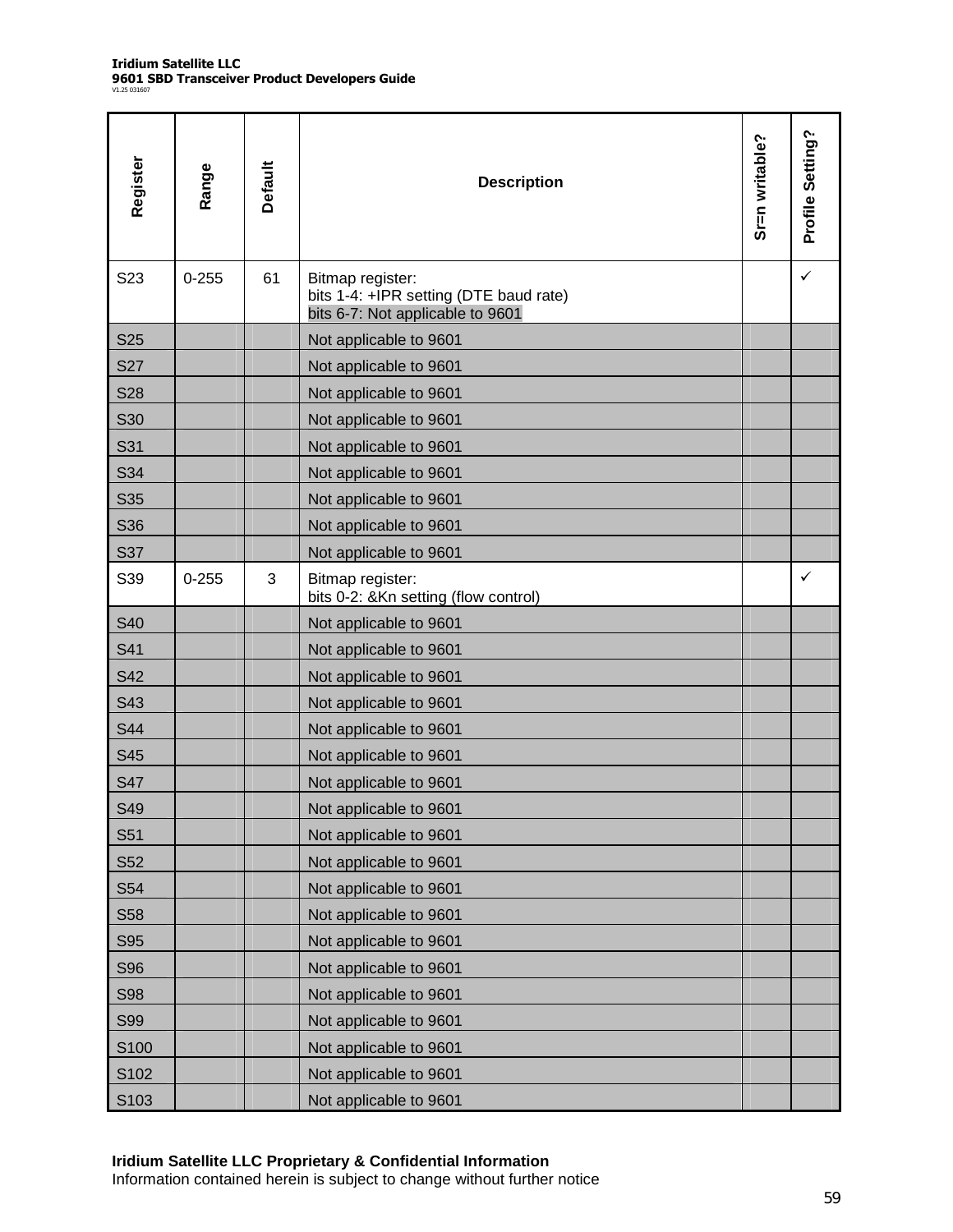| Register         | Range     | Default  | <b>Description</b>                                                                                                 | Sr=n writable? | Profile Setting? |
|------------------|-----------|----------|--------------------------------------------------------------------------------------------------------------------|----------------|------------------|
| S104             |           |          | Not applicable to 9601                                                                                             |                |                  |
| S <sub>106</sub> |           |          | Not applicable to 9601                                                                                             |                |                  |
| S <sub>107</sub> |           |          | Not applicable to 9601                                                                                             |                |                  |
| S110             |           |          | Not applicable to 9601                                                                                             |                |                  |
| S111             |           |          | Not applicable to 9601                                                                                             |                |                  |
| S112             | $0 - 255$ | $\Omega$ | SBD upload message sequence number (high byte)                                                                     |                |                  |
| S113             | $0 - 255$ | 0        | SBD upload message sequence number (low byte)                                                                      |                |                  |
| S <sub>121</sub> | $0 - 15$  | 1        | New for 9601 Transceiver                                                                                           |                | ✓                |
|                  |           |          | Bitmap register:<br>bit 0: +SBDMTA setting (ring indication)<br>bit 1-2: +SBDAREG setting (automatic registration) |                |                  |
| S <sub>122</sub> | $0 - 31$  | 1        | New for 9601 Transceiver                                                                                           |                | ✓                |
|                  |           |          | Bitmap register:<br>bit 0: *R setting (radio activity)<br>bits 1-4: +CIER setting (indicator event reporting)      |                |                  |
| S <sub>123</sub> |           |          | Not applicable to 9601                                                                                             |                |                  |
| S <sub>124</sub> |           |          | Not applicable to 9601                                                                                             |                |                  |
| S125             |           |          | Not applicable to 9601                                                                                             |                |                  |
| S <sub>126</sub> |           |          | Not applicable to 9601                                                                                             |                |                  |
| S127             |           |          | Not applicable to 9601                                                                                             |                |                  |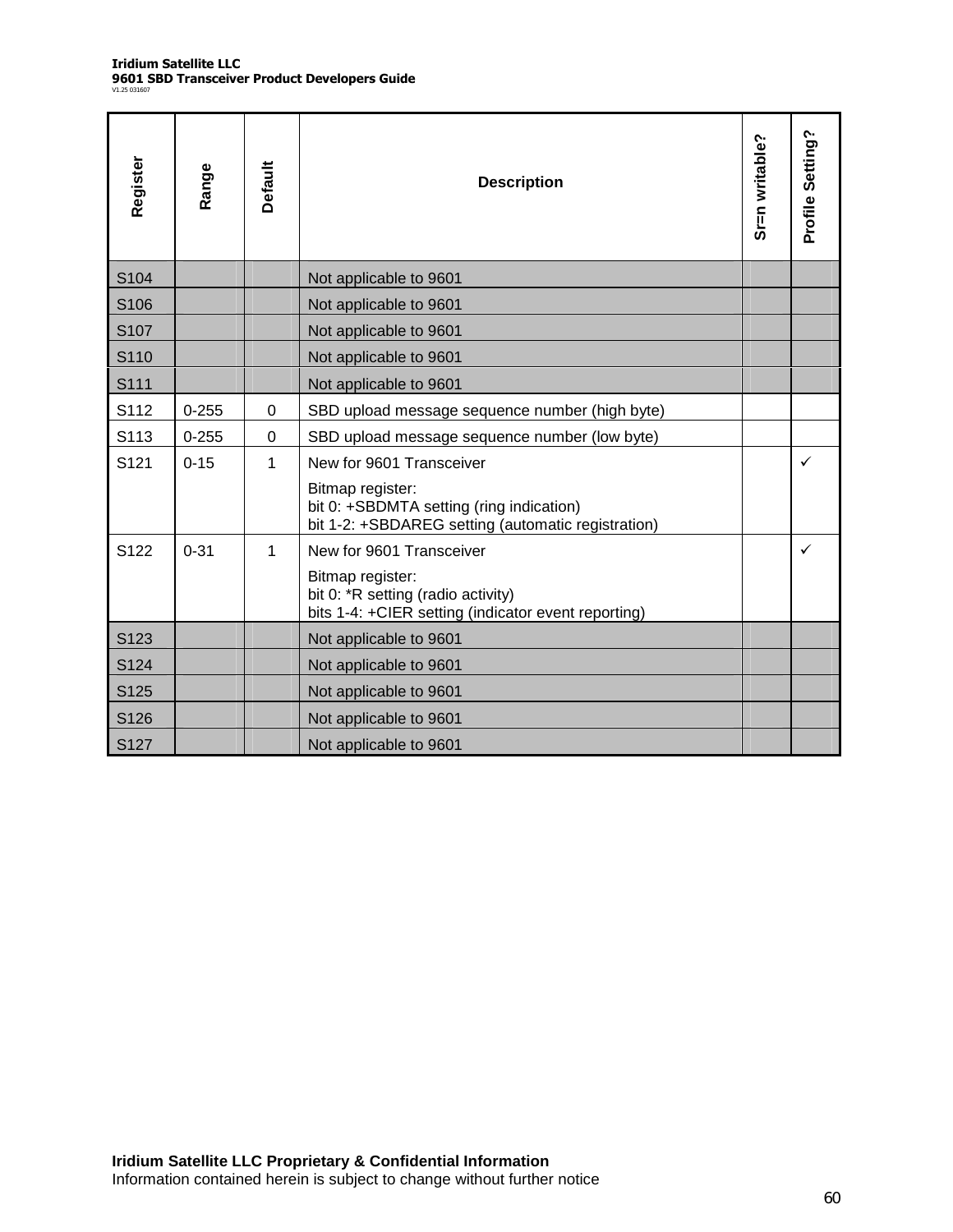# **7.0 Summary of Result Codes**

| Numeric (V0)   | Verbose (V1)                                             | <b>Description</b>                                                                 |
|----------------|----------------------------------------------------------|------------------------------------------------------------------------------------|
| O              | 'OK'                                                     | Acknowledges execution of command                                                  |
| 126            | 'SBDRING'                                                | MT-SBD message(s) present at gateway<br>(unsolicited if enabled). See section 5.38 |
| $\overline{4}$ | 'ERROR'                                                  | Command not accepted                                                               |
| 127            | 'HARDWARE FAILURE:<br><subsys>,<error>'</error></subsys> | Issued at initialization in case of a hardware<br>failure.                         |
| as verbose     | 'READY'                                                  | Ready to receive binary message data from<br><b>DTF</b>                            |
| as verbose     | '+AREG: <event>,<reg error="">'</reg></event>            | Auto-registration event report. See section 0                                      |
| as verbose     | '+CIEV: <sig>,<value>'</value></sig>                     | Indicator event report (unsolicited if enabled).<br>See section 5.21               |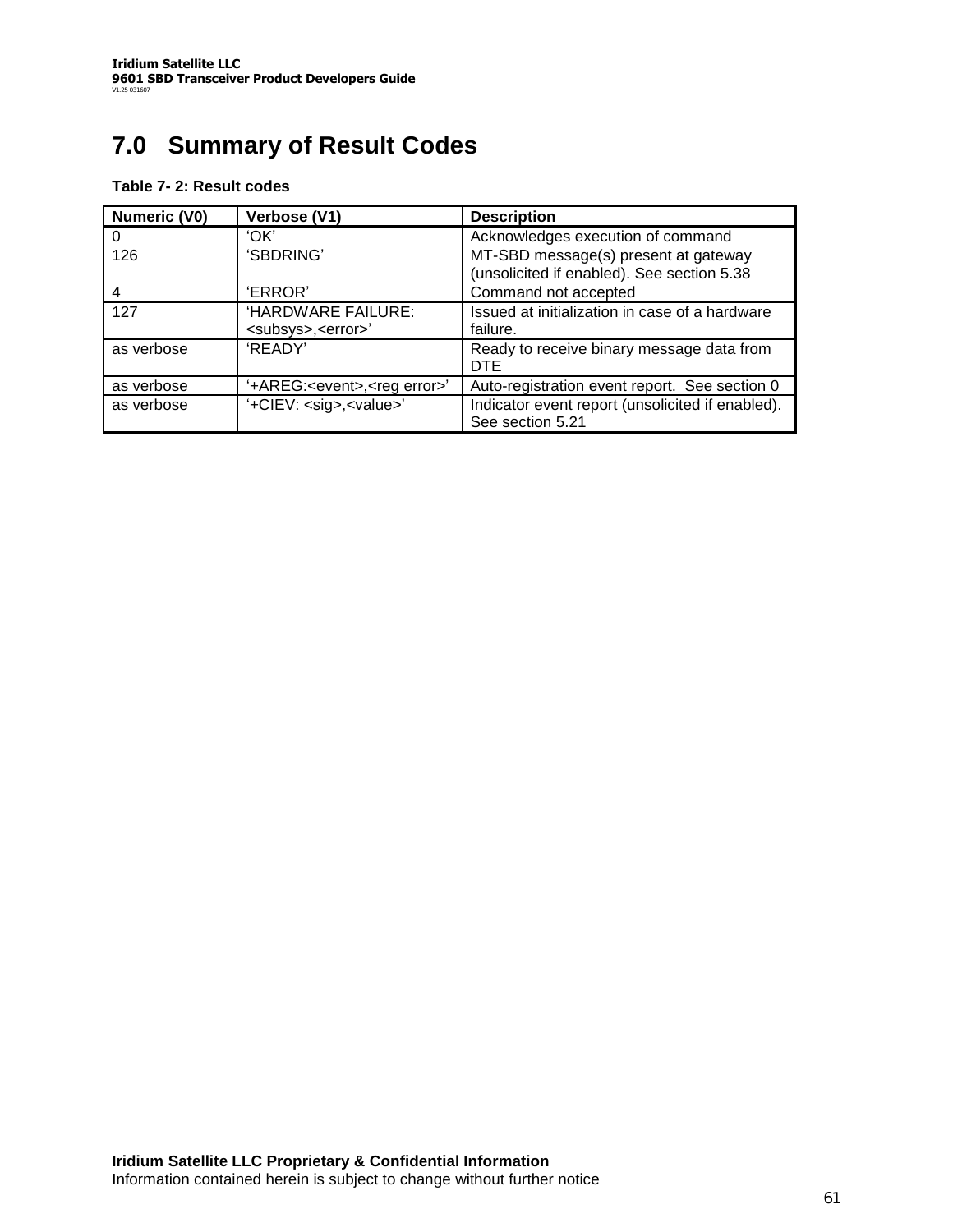# **8.0 Informative Examples**

### **8.1** *Setting the Default Configuration*

The FA sets the Transceiver's default configuration to no handshaking, no flow control, radio enabled, SBD automatic notifications enabled.

| <b>To Transceiver</b><br>(from FA) | To FA (from Transceiver) | <b>Description</b>                       |  |
|------------------------------------|--------------------------|------------------------------------------|--|
| AT&K0                              |                          | Disable RTS/CTS flow control             |  |
|                                    | OK                       |                                          |  |
| AT*R1                              |                          | Enable the radio                         |  |
|                                    | OK                       |                                          |  |
| AT+SBDMTA=1                        |                          | Enable SBD ring indications              |  |
|                                    | ΟK                       |                                          |  |
| AT&W0                              |                          |                                          |  |
|                                    | <b>OK</b>                | Store the configuration as profile 0     |  |
| AT&Y0                              |                          | Select profile 0 as the power-up default |  |
|                                    | ΟK                       |                                          |  |

### **8.2** *Power-on to Sending a Message*

The FA will power up the Transceiver, wait for the Transceiver to acquire the network, and send a 70-byte message.

| <b>To Transceiver</b><br>(from FA) | To FA (from Transceiver) | <b>Description</b>                                       |  |  |
|------------------------------------|--------------------------|----------------------------------------------------------|--|--|
|                                    |                          | Apply power to the 9601                                  |  |  |
|                                    |                          | Wait for DSR to become asserted                          |  |  |
| $AT + CIER = 1,0,1,0$              |                          | Enable service indication reporting (note                |  |  |
|                                    | <b>OK</b>                | that this can be stored in the default<br>configuration) |  |  |
|                                    | $+CIEV: 1.1$             | Wait for the 9601 to acquire the network                 |  |  |
| AT+SBDWB=70                        |                          |                                                          |  |  |
|                                    | <b>READY</b>             | Transfer message to 9601                                 |  |  |
| <binary transfer=""></binary>      |                          |                                                          |  |  |
|                                    | 0                        |                                                          |  |  |
| AT+SBDIX                           |                          | Perform SBD session                                      |  |  |
|                                    | $+$ SBDIX: 0,23,0,-1,0,0 |                                                          |  |  |
| AT+SBDD0                           |                          |                                                          |  |  |
|                                    | ОK                       | Clear the MO message buffer                              |  |  |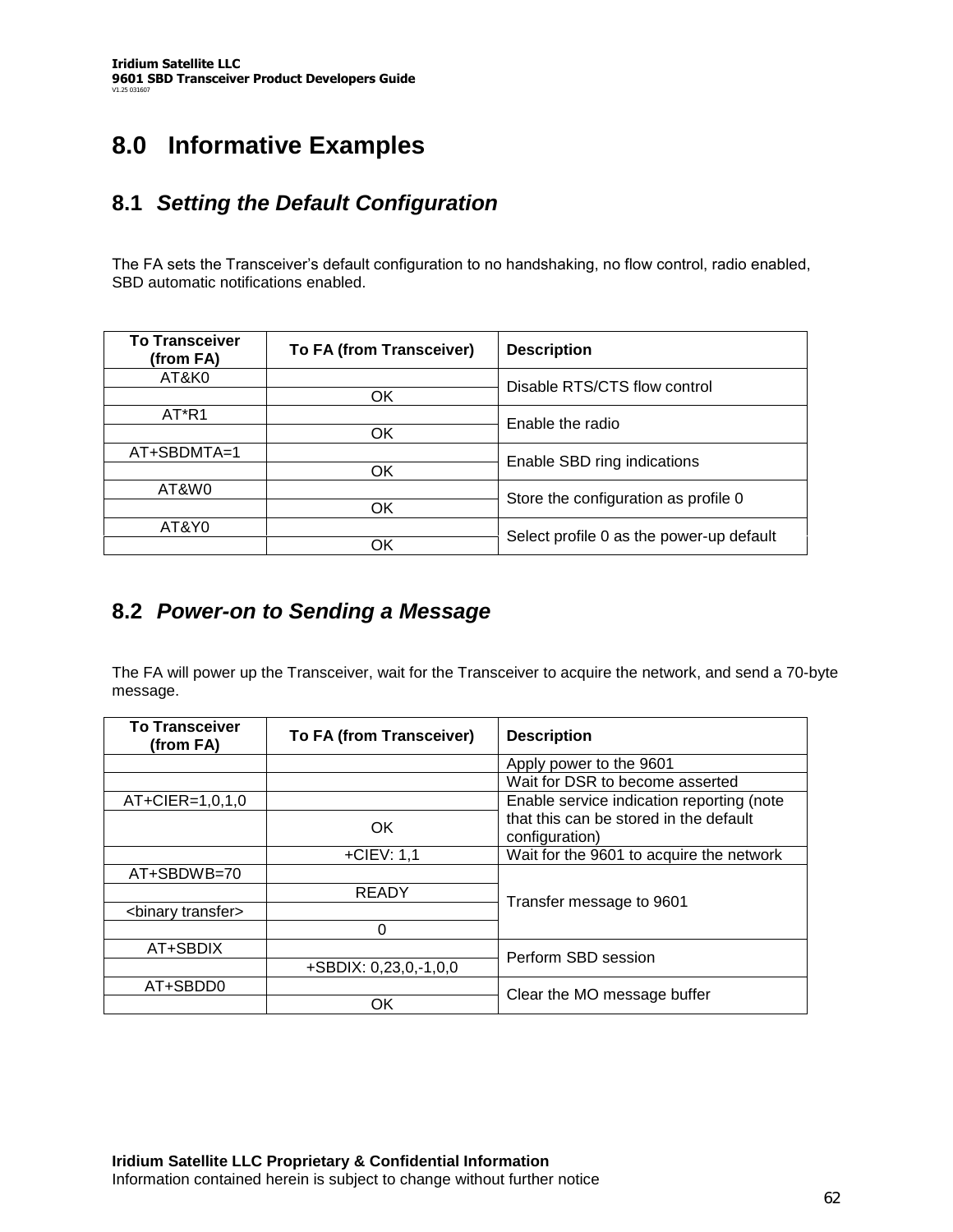# **8.3** *Automatic Notification Registration*

The FA verifies its registration state, performs a registration in order to be able to receive automatic notifications, and enables automatic notification indications.

| <b>To Transceiver</b><br>(from FA) | To FA (from Transceiver) | <b>Description</b>                                              |
|------------------------------------|--------------------------|-----------------------------------------------------------------|
| AT+SBDREG?                         |                          | Query the Transceiver registration status                       |
|                                    | +SBDREG:0                | Transceiver is detached, i.e. un-registered                     |
| AT+SBDREG                          |                          | Tell the Transceiver to register for<br>automatic notifications |
|                                    | +SBDREG:2,0              | Transceiver is now registered                                   |
| AT+SBDREG?                         |                          | Query the Transceiver registration status                       |
|                                    | +SBDREG:2                | Transceiver is registered                                       |
| AT+SBDMTA=1                        |                          | Enable SBD ring indications from                                |
|                                    | OК                       | Transceiver to FA                                               |

### **8.4** *Automatic Notification Message Reception*

The FA verifies its registration state. Upon receiving a automatic notification the FA initiates an SBD session to receive an MT message.

| <b>To Transceiver</b><br>(from FA) | To FA (from Transceiver)      | <b>Description</b>                                                                                                                                      |
|------------------------------------|-------------------------------|---------------------------------------------------------------------------------------------------------------------------------------------------------|
| AT+SBDREG?                         |                               | Query the Transceiver registration status                                                                                                               |
|                                    | +SBDREG:2                     | Transceiver is registered                                                                                                                               |
|                                    | $\cdots$                      | Vendor application sends an MT message<br>to the GSS                                                                                                    |
|                                    | +SBDRING                      | Transceiver indicates an incoming<br>message. The RI line also toggles.                                                                                 |
| AT+SBDIXA                          |                               | FA initiates an SBD session in answer to<br>the automatic notification                                                                                  |
|                                    | +SBDIXA:0,23,1,237,90,2       | Transceiver informs FA that a 90-byte<br>message was successfully received with<br>MTMSN 237, and that two further MT<br>messages are queued at the GSS |
| AT+SBDRB                           |                               | FA retrieves the received message from                                                                                                                  |
|                                    | <binary transfer=""></binary> | the Transceiver                                                                                                                                         |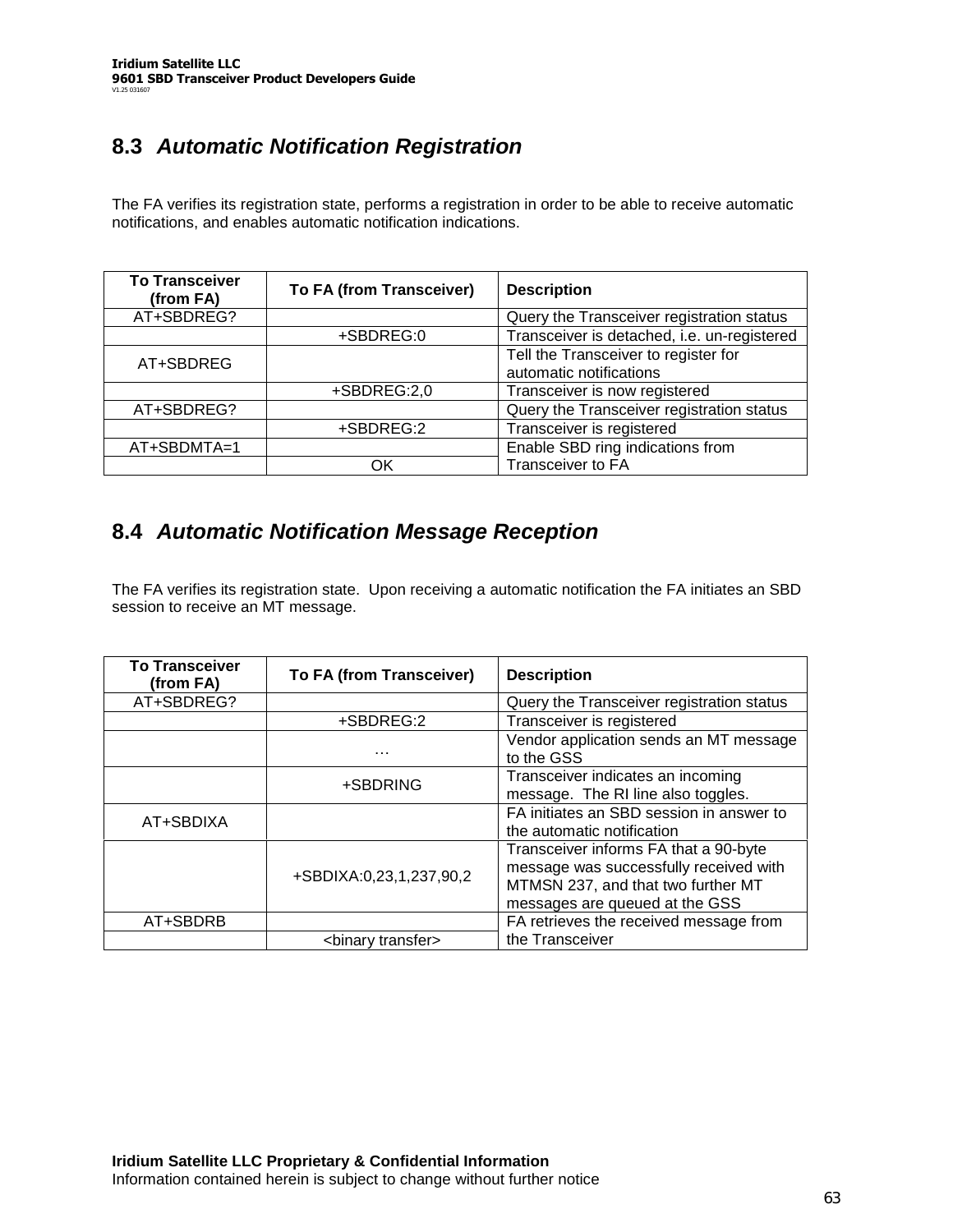## **8.5** *Automatic Notification Automatic Registration*

The FA verifies its registration state and enables automatic registration using the "Ask" mode.

| <b>To Transceiver</b><br>(from FA) | To FA (from Transceiver)<br><b>Description</b> |                                             |
|------------------------------------|------------------------------------------------|---------------------------------------------|
| AT+SBDREG?                         |                                                | Query the Transceiver registration status   |
|                                    | +SBDREG:2                                      | Transceiver is registered                   |
| AT+SBDAREG=2                       |                                                | FA sets the automatic registration to "Ask" |
|                                    | OK                                             | mode                                        |
|                                    | .                                              | Transceiver is moved                        |
|                                    | $+AREG:0,0$                                    | Transceiver notifies FA that it needs to    |
|                                    |                                                | register                                    |
| AT+SBDREG                          |                                                | FA instructs the Transceiver to register    |
|                                    | +SBDREG:2,0                                    | Registration is successful                  |

### **8.6** *Sending a Message with Minimal Radio Activity*

Assuming that service indication events have been turned on with AT+CIER=1,0,1, and the radio has been disabled with AT\*R0.

| <b>To Transceiver</b><br>(from FA) | To FA (from Transceiver) | <b>Description</b>                   |  |  |
|------------------------------------|--------------------------|--------------------------------------|--|--|
| AT+SBDWB=70                        |                          |                                      |  |  |
|                                    | <b>READY</b>             | Transfer message to 9601             |  |  |
| <binary transfer=""></binary>      |                          |                                      |  |  |
|                                    | U                        |                                      |  |  |
| AT*R1                              |                          | Activate the radio and wait for the  |  |  |
|                                    | OK                       | Transceiver to acquire the network   |  |  |
|                                    | $+CIEV:1.1$              | Transceiver has acquired the network |  |  |
| AT+SBDI                            |                          | Perform SBD session                  |  |  |
|                                    | +SBDI: 0,23,0,-1,0,0     |                                      |  |  |
| AT*R0                              |                          | Deactivate the radio                 |  |  |
|                                    | ОK                       |                                      |  |  |
| AT+SBDD0                           |                          | Clear the MO message buffer          |  |  |
|                                    | ΟK                       |                                      |  |  |

### **8.7** *Powering Down*

The FA flushes any pending Eeprom writes before powering down the Transceiver.

| <b>To Transceiver</b><br>(from FA) | To FA (from Transceiver) | <b>Description</b>                        |
|------------------------------------|--------------------------|-------------------------------------------|
| AT*F                               |                          | FA tells Transceiver to flush pending     |
|                                    | DК                       | writes to Eeprom and waits for completion |
|                                    |                          | FA may now safely disconnect the          |
| <binary transfer=""></binary>      |                          | Transceiver power supply.                 |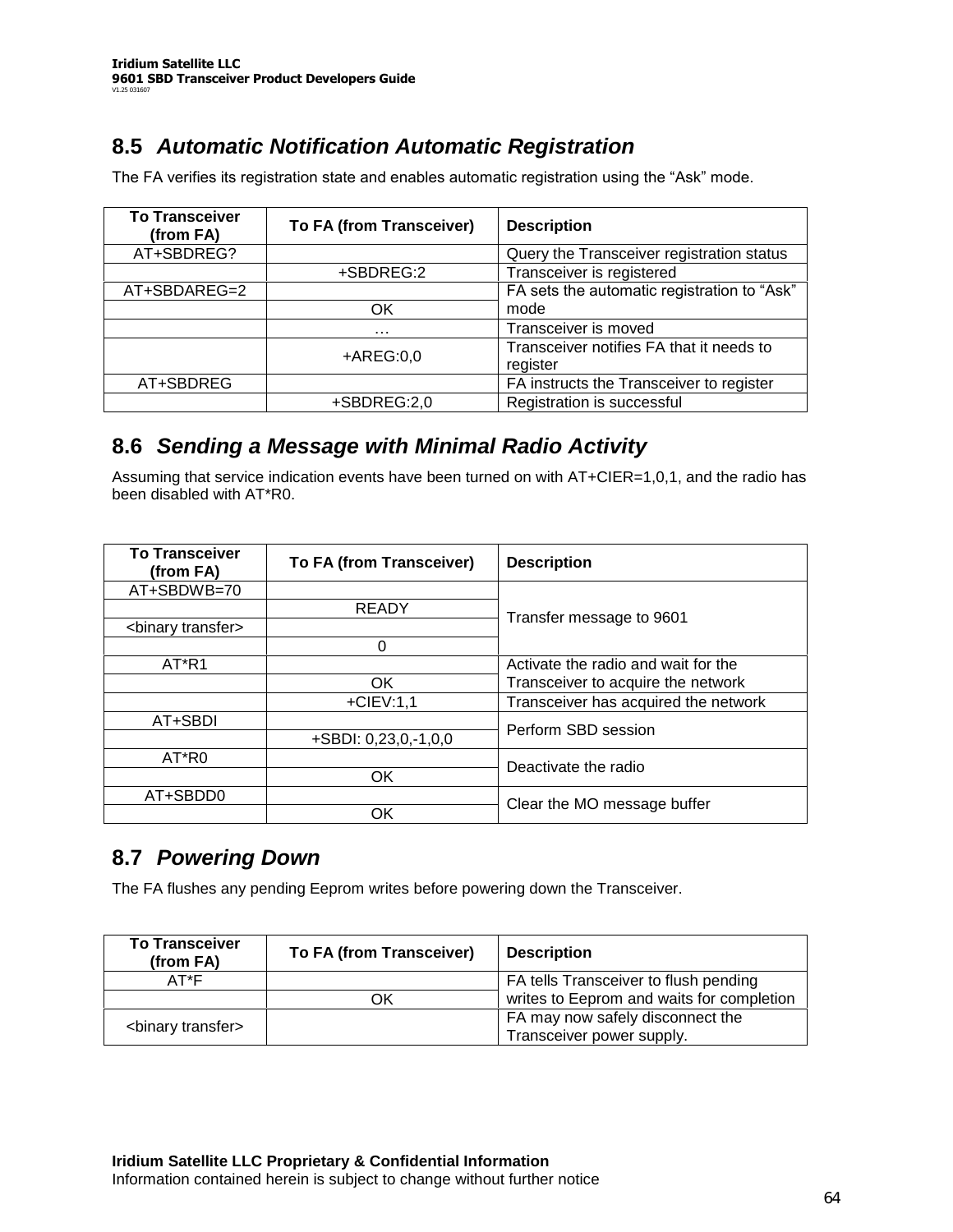# **9.0 Table of AT Command Changes**

Table 9-3: Changes to AT commands shows which 9522A Transceiver AT commands are modified or removed, and which AT commands are new for 9601 Transceiver. Removed commands are shaded.

### **Table 9-3: Changes to AT commands** *Note: Removed commands are shaded.*

| Command                 | Description                          | Modified | New |
|-------------------------|--------------------------------------|----------|-----|
| AT                      | Attention code                       |          |     |
| $\overline{\mathsf{A}}$ | Repeat last command                  |          |     |
| $^{+++}$                | Escape sequence                      |          |     |
| A                       | Answer                               |          |     |
| <b>Bn</b>               | <b>Communication standards</b>       |          |     |
| Cn                      | Carrier control                      |          |     |
| D                       | Dial                                 |          |     |
| En                      | Echo                                 |          |     |
| Fn                      | Line modulation                      |          |     |
| Hn                      | Hangup                               |          |     |
| In                      | Identification                       |          |     |
| Ln                      | Loudspeaker volume                   |          |     |
| Mn                      | Speaker control                      |          |     |
| Nn                      | Automode enable                      |          |     |
| On                      | Online                               |          |     |
| $\overline{P}$          | Pulse dial                           |          |     |
| Qn                      | Quiet mode                           |          |     |
| $\overline{1}$          | Tone dial                            |          |     |
| Vn                      | Verbose mode                         |          |     |
| Wn                      | Error correction message control     |          |     |
| Xn                      | <b>Extended result codes</b>         |          |     |
| Yn                      | Long space disconnect                |          |     |
| Zn                      | Soft reset                           |          |     |
| &Cn                     | DCD option                           |          |     |
| &Dn                     | DTR option                           | ✓        |     |
| &Fn                     | Restore factory settings             |          |     |
| &Gn                     | <b>Guard tone</b>                    |          |     |
| &Jn                     | Jack control                         |          |     |
| &Kn                     | Flow control                         | ✓        |     |
| &Ln                     | Leased line operation                |          |     |
| &Mn                     | Asynchronous/synchronous mode        |          |     |
| &Pn                     | Pulse dial make/break ratio          |          |     |
| &Qn                     | Sync/async mode                      |          |     |
| &Rn                     | RTS/CTS option                       |          |     |
| &Sn                     | <b>DSR</b> override                  |          |     |
| &V                      | View active and stored configuration |          |     |
| &Wn                     | Store active configuration           |          |     |
| &Xn                     | Select asynchronous clock            |          |     |
| &Yn                     | Designate default reset profile      |          |     |
| \An                     | MNP block size                       |          |     |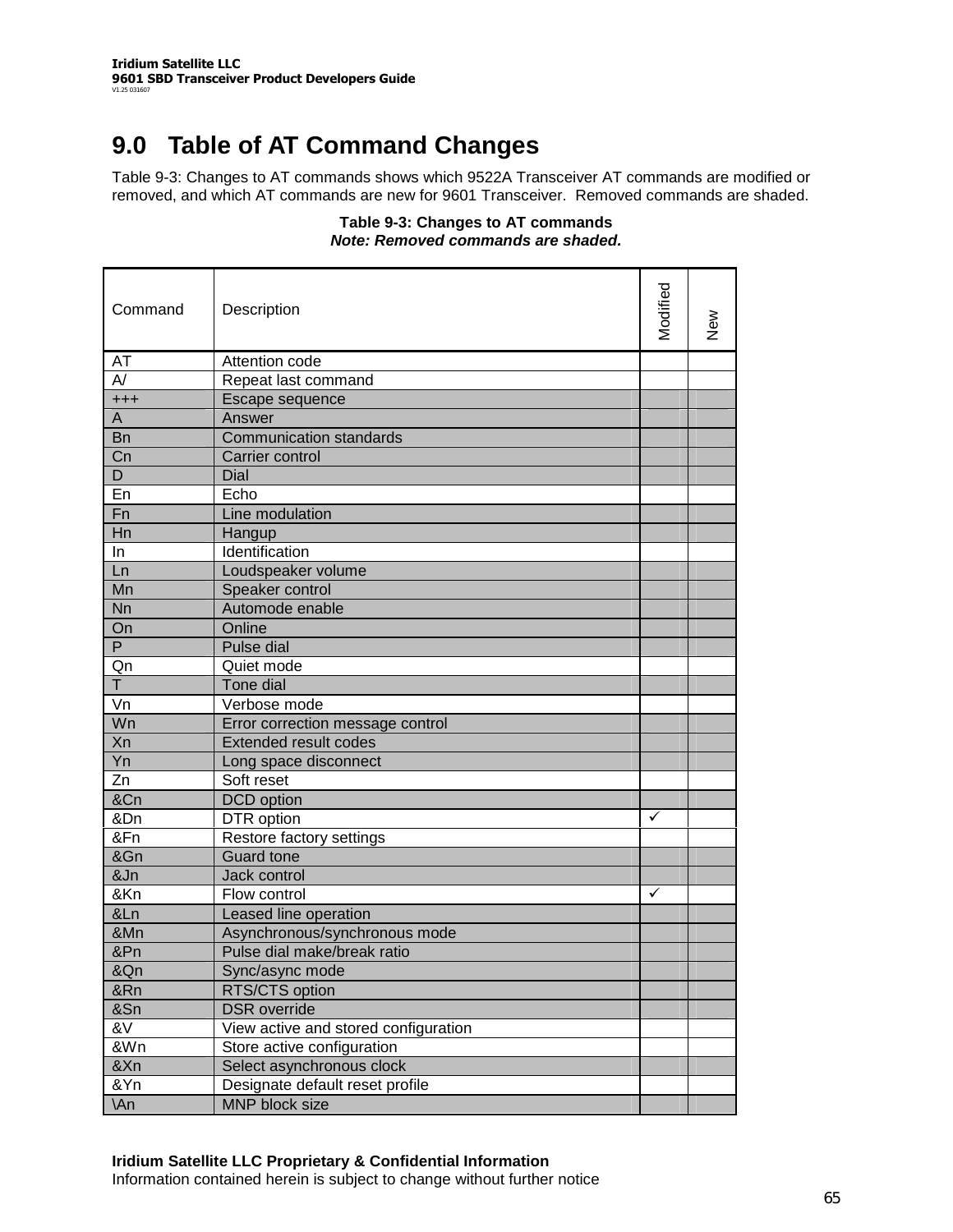| Command         | Description                          | Modified | ≷<br>Z |
|-----------------|--------------------------------------|----------|--------|
| \Bn             | <b>Transmit break</b>                |          |        |
| \Gn             | <b>XON/XOFF flow control</b>         |          |        |
| $\mathsf{U}$ n  | DTE auto rate                        |          |        |
| <b>Kn</b>       | <b>Control break</b>                 |          |        |
| \N <sub>n</sub> | Link type                            |          |        |
| %Cn             | <b>Compression control</b>           |          |        |
| %En             | Auto retrain                         |          |        |
| %R              | Display registers                    |          |        |
| *F              | Flush to eeprom                      |          | ✓      |
| *Pn             | Power phone                          |          |        |
| *Rn             | Radio activity                       |          | ✓      |
| $+CBC$          | Battery charge                       |          |        |
| +CBST           | Select bearer service type           |          |        |
| +CCFC           | Call forward service                 |          |        |
| +CCLK           | Real-time clock                      |          |        |
| +CEER           | Extended error report                |          |        |
| +CGMI           | Manufacturer identification          |          |        |
| +CGMM           | Model identification                 |          |        |
| +CGMR           | Revision                             |          |        |
| +CGSN           | Serial number                        |          |        |
| +CHUP           | Hang-up call                         |          |        |
| +CIER           | Indicator event reporting            |          | ✓      |
| +CLCC           | Request current call status          |          |        |
| +CLCK           | <b>Facility lock</b>                 |          |        |
| +CLVL           | Loudspeaker volume level control     |          |        |
| +CMEE           | Report mobile equipment error        |          |        |
| +CMGD           | Delete SMS message                   |          |        |
| +CMGF           | SMS message format                   |          |        |
| +CMGL           | List SMS messages                    |          |        |
| +CMGR           | Read SMS message                     |          |        |
| +CMGS           | Send SMS message                     |          |        |
| +CMGW           | Write SMS message to memory          |          |        |
| +CMOD           | Call mode                            |          |        |
| +CMUT           | Mute control                         |          |        |
| +CNMI           | New SMS message indications to DTE   |          |        |
| +CNUM           | <b>Read MSISDN numbers</b>           |          |        |
| +COPS           | Operator select                      |          |        |
| +CPAS           | Phone activity status                |          |        |
| +CPBF           | Find phonebook entries               |          |        |
| +CPBR           | Read phonebook entries               |          |        |
| +CPBS           | Select phonebook storage             |          |        |
| +CPBW           | Write phonebook entry                |          |        |
| +CPIN           | <b>Enter PIN</b>                     |          |        |
| +CPMS           | Select preferred SMS message storage |          |        |
| +CPWD           | Change password                      |          |        |
| $+CR$           | Service reporting control            |          |        |
| $+CRC$          | Cellular result codes                |          |        |
| +CREG           | Network registration                 |          |        |